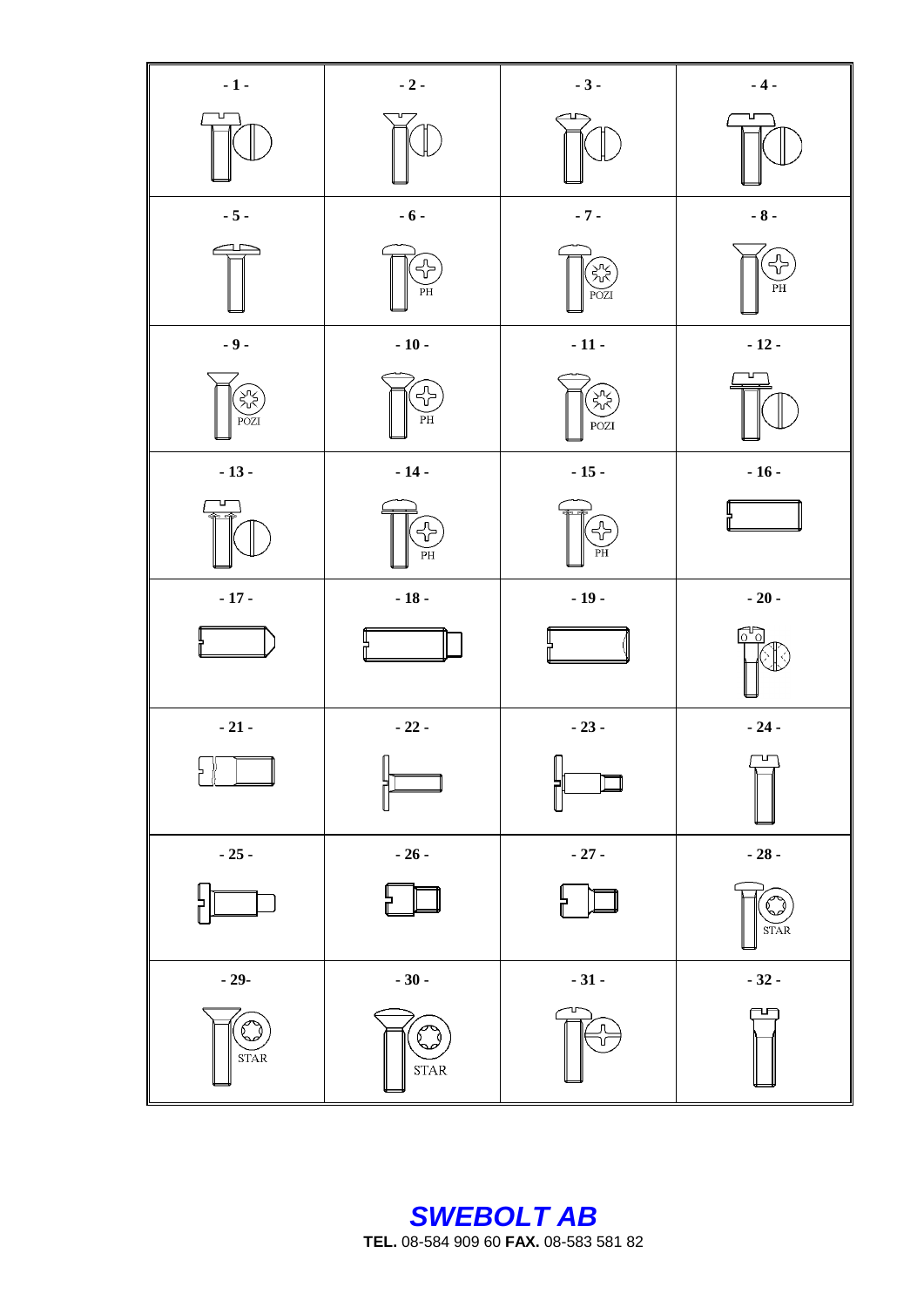| $-33-$                      | $-34-$ | $-35-$ | $-36-$ |
|-----------------------------|--------|--------|--------|
| ्त<br>रा<br>$\overline{PH}$ |        |        |        |
| $-37-$                      | $-38-$ | $-39-$ | $-40-$ |
|                             |        |        |        |
| $-41-$                      | $-42-$ | $-43-$ | $-44-$ |
|                             |        |        |        |
| $-45-$                      | $-46-$ | $-47-$ | $-48-$ |
|                             |        |        |        |
| $-49-$                      | $-50-$ | $-51-$ | $-52-$ |
|                             |        |        |        |
| $-53-$                      | $-54-$ | $-55-$ | $-56-$ |
|                             |        |        |        |
| $-57-$                      | $-58-$ | $-59-$ | $-60-$ |
|                             |        |        |        |
| $-61-$                      | $-62-$ | $-63-$ | $-64-$ |
|                             |        |        |        |
|                             |        |        |        |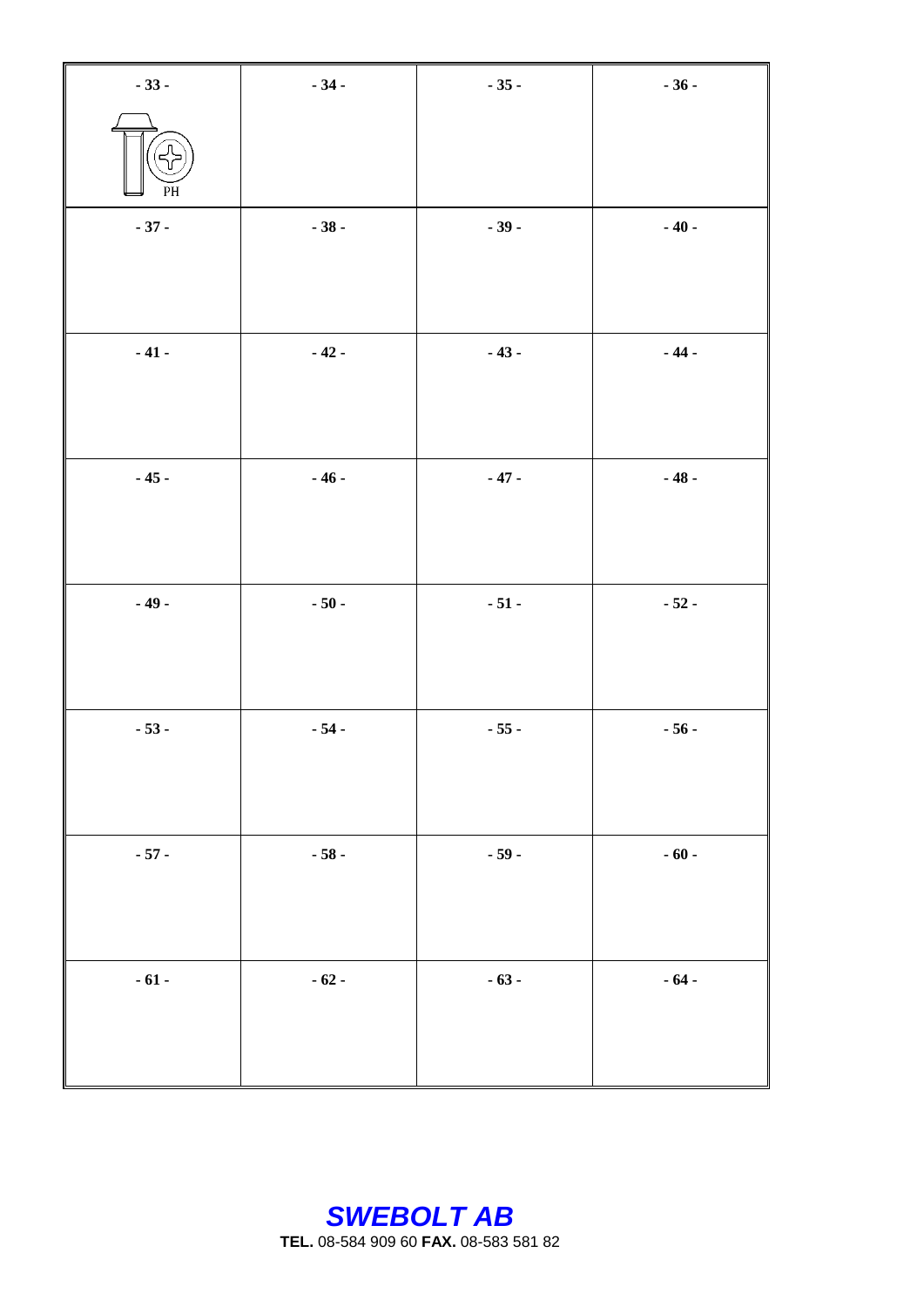# PRODUKTER I STÅL

| $\mathbf{1}$<br>$\mathbf{1}$<br>$\mathbf{1}$<br>$\mathbf{1}$ | 17000<br>17001<br>17006<br>17007 | MCS, CYLINDRISK SKALLE<br>MCS, CYLINDRISK SKALLE<br>MCS, CYLINDRISK SKALLE ISO<br>MCS, CYLINDRISK SKALLE ISO | 84<br>84   | 1207<br>1207<br>1207<br>1207 | 4.8<br>4.8<br>4.8<br>4.8 | <b>OBEH</b><br><b>FZB</b><br><b>OBEH</b><br><b>FZB</b> | 7:1<br>7:1<br>7:2<br>7:2 |
|--------------------------------------------------------------|----------------------------------|--------------------------------------------------------------------------------------------------------------|------------|------------------------------|--------------------------|--------------------------------------------------------|--------------------------|
| $\mathbf{1}$<br>$\mathbf{1}$<br>$\mathbf{1}$                 | 17003<br>17008<br>17004          | MCS, CYLINDRISK SKALLE<br>MCS, CYLINDRISK SKALLE ISO<br>MCLS, LITEN CYLINDRISK SKALLE                        | 84         | 1207<br>1207                 | 8.8<br>8.8<br>4.8        | <b>FZB</b><br><b>FZB</b><br><b>FZB</b>                 | 7:2<br>7:2<br>7:2        |
| $\mathbf{1}$                                                 | 17005                            | ULCS, CYLINDRISK SKALLE                                                                                      | <b>UNC</b> |                              | 4.8                      | <b>FZB</b>                                             | 7:21                     |
| $\mathfrak{2}$                                               | 17010                            | MFS, FÖRSÄNKT                                                                                                | 963        | 2009                         | 4.8                      | <b>OBEH</b>                                            | 7:3                      |
| $\overline{c}$                                               | 17011                            | MFS, FÖRSÄNKT                                                                                                | 963        | 2009                         | 4.8                      | <b>FZB</b>                                             | 7:3                      |
| $\overline{c}$                                               | 17014                            | MFS, FÖRSÄNKT ISO                                                                                            |            | 2009                         | 4.8                      | <b>OBEH</b>                                            | 7:3                      |
| $\overline{2}$                                               | 17015                            | MFS, FÖRSÄNKT ISO                                                                                            |            | 2009                         | 4.8                      | <b>FZB</b>                                             | 7:3                      |
| $\mathbf{2}$                                                 | 17013                            | MFS, FÖRSÄNKT                                                                                                | 963        | 2009                         | 8.8                      | <b>FZB</b>                                             | 7:4                      |
| $\overline{2}$                                               | 17016                            | MFS, FÖRSÄNKT ISO                                                                                            |            | 2009                         | 8.8                      | <b>FZB</b>                                             | 7:4                      |
| $\overline{2}$                                               | 17019                            | UFS, FÖRSÄNKT                                                                                                | <b>UNC</b> |                              | 4.8                      | <b>FZB</b>                                             | 7:21                     |
| $\overline{2}$                                               | 17018                            | MFLS, LITEN FÖRSÄNKT                                                                                         |            |                              |                          | <b>FZB</b>                                             | 7:15                     |
| $\mathfrak{Z}$                                               | 17020                            | MKFS, KULLERFÖRSÄNKT                                                                                         | 964        | 2010                         | 4.8                      | <b>OBEH</b>                                            | 7:5                      |
| 3                                                            | 17021                            | MKFS, KULLERFÖRSÄNKT                                                                                         | 964        | 2010                         | 4.8                      | <b>FZB</b>                                             | 7:5                      |
| 3                                                            | 17023                            | MKFS, KULLERFÖRSÄNKT ISO                                                                                     |            | 2010                         | 4.8                      | <b>FZB</b>                                             | 7:5                      |
| $\overline{\mathcal{A}}$                                     | 17031                            | MSCS, STOR CYL SKALLE                                                                                        | 85         | 1580                         | 4.8                      | <b>FZB</b>                                             | 7:7                      |
| $\overline{4}$                                               | 17033                            | MSCS, STOR CYL SKALLE                                                                                        | 85         | 1580                         | 8.8                      | <b>FZB</b>                                             | 7:8                      |
| 5                                                            | 17041                            | LKCS, STOR LÅG KULLERSKALLE                                                                                  |            |                              | 4.6                      | <b>FZB</b>                                             | 7:12                     |
| 5                                                            | 17046                            | MKSS, METRISK KULLRIG STOR SKALLE                                                                            |            |                              | 4.8                      | <b>FZB</b>                                             | 7:15                     |
| 6                                                            | 17050                            | MRX, CYL. KULLRIG, PH                                                                                        | 7985       | 7045                         | 4.8                      | <b>OBEH</b>                                            | 7:9                      |
| 6                                                            | 17051                            | MRX, CYL. KULLRIG, PH                                                                                        | 7985       | 7045                         | 4.8                      | <b>FZB</b>                                             | 7:9                      |
| 6                                                            | 17052                            | MRX, CYL. KULLRIG, PH                                                                                        | 7985       | 7045                         | 4.8                      | <b>SVOX</b>                                            | 7:9                      |
| 6                                                            | 17056                            | MRX, CYL. KULLRIG, PH                                                                                        | 7985       | 7045                         | 4.8                      | <b>FZS</b>                                             | 7:9                      |
| 6                                                            | 17057                            | MRX, CYL. KULLRIG, PH ISO                                                                                    |            | 7045                         | 4.8                      | FZB                                                    | 7:9                      |
| 6                                                            | 17058                            | MRX, CYL. KULLRIG, PH ISO                                                                                    |            | 7045                         | 8.8                      | <b>FZB</b>                                             | 7:9                      |
| 7                                                            | 17061                            | MRX, CYL. KULLRIG., POZI                                                                                     | 7985       | 7045                         | 4.8                      | <b>FZB</b>                                             | 7:9                      |
| $\tau$                                                       | 17063                            | MRX, CYL. KULLRIG., POZI ISO                                                                                 |            | 7045                         | 4.8                      | <b>FZB</b>                                             | 7:9                      |
| 28                                                           | 17053                            | MRT, CYL. KULLRIG. STAR                                                                                      | 7985       | 7045                         | 4.8                      | <b>FZB</b>                                             | 7:12                     |
| 28                                                           | 17054                            | MRT, CYL. KULLRIG. STAR ISO                                                                                  |            | 7045                         | 4.8                      | <b>FZB</b>                                             | 7:12                     |
| 28                                                           | 17055                            | MRT, CYL. KULLRIG. STAR                                                                                      | 7985       | 7045                         | 8.8                      | <b>FZB</b>                                             | 7:12                     |
| 28                                                           | 17059                            | MRT, CYL. KULLRIG. STAR ISO                                                                                  |            | 7045                         | 8.8                      | <b>FZB</b>                                             | 7:12                     |
| 6                                                            | 17069                            | MRLX, LITEN CYL. KULLRIG, PH                                                                                 | ~17985     | ~1045                        | 4.8                      | <b>FZB</b>                                             | 7:22                     |
| $8\,$                                                        | 17080                            | MFX, FÖRSÄNKT, PH                                                                                            | 965        | 7046                         | 4.8                      | <b>OBEH</b>                                            | 7:10                     |
| 8                                                            | 17081                            | MFX, FÖRSÄNKT, PH                                                                                            | 965        | 7046                         | 4.8                      | <b>FZB</b>                                             | 7:9                      |
| 8                                                            | 17085                            | MFX, FÖRSÄNKT, PH ISO                                                                                        |            | 7046                         | 4.8                      | <b>FZB</b>                                             | 7:9                      |
| 9                                                            | 17091                            | MFX, FÖRSÄNKT, POZI                                                                                          | 965        | 7046                         | 4.8                      | <b>FZB</b>                                             | 7:9                      |
| 9                                                            | 17086                            | MFX, FÖRSÄNKT, POZI ISO                                                                                      |            | 7046                         | 4.8                      | <b>FZB</b>                                             | 7:9                      |
|                                                              |                                  |                                                                                                              |            |                              |                          |                                                        |                          |

*SWEBOLT AB*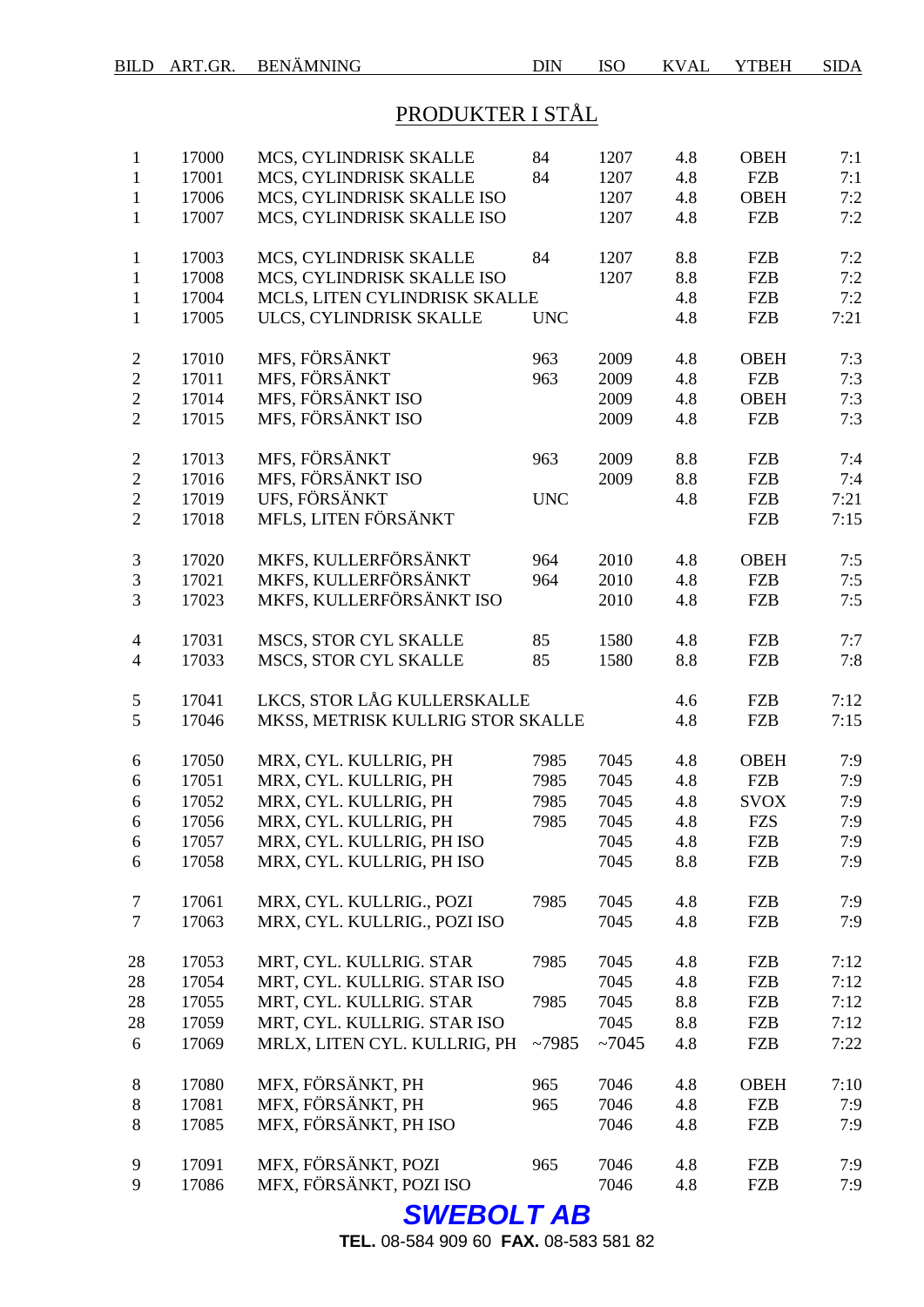| BILD | ART.GR. | <b>BENÄMNING</b>                                               | <b>DIN</b>   | <b>ISO</b>    | <b>KVAL</b> | <b>YTBEH</b> | <b>SIDA</b> |
|------|---------|----------------------------------------------------------------|--------------|---------------|-------------|--------------|-------------|
|      |         |                                                                |              |               |             |              |             |
| 29   | 17082   | MFT, FÖRSÄNKT, STAR                                            | 965          | 7046          | 4.8         | <b>OBEH</b>  | 7:13        |
| 29   | 17083   | MFT, FÖRSÄNKT, STAR                                            | 965          | 7046          | 4.8         | <b>FZB</b>   | 7:13        |
| 29   | 17088   | MFT, FÖRSÄNKT, STAR ISO                                        |              | 7046          | 4.8         | <b>FZB</b>   | 7:13        |
| 29   | 17084   | MFT, FÖRSÄNKT, STAR                                            | 965          | 7046          | 8.8         | <b>FZB</b>   | 7:13        |
| 29   | 17089   | MFT, FÖRSÄNKT, STAR ISO                                        |              | 7046          | 8.8         | <b>FZB</b>   | 7:13        |
| 10   | 17111   | MKFX, KULLERFÖRS., PH                                          | 966          | 7047          | 4.8         | <b>FZB</b>   | 7:10        |
| 10   | 17113   | MKFX, KULLERFÖRS., PH ISO                                      | 7047         | 4.8           | <b>FZB</b>  | 7:10         |             |
| 11   | 17121   | MKFX, KULLERFÖRS., POZI                                        | 966          | 7047          | 4.8         | <b>FZB</b>   | 7:10        |
| 11   | 17123   | MKFX, KULLERFÖRS., POZI ISO                                    |              | 7047          | 4.8         | <b>FZB</b>   | 7:10        |
| 30   | 17115   | MKFT, KULLERFÖRS., STAR                                        | 966          | 7047          | 4.8         | <b>FZB</b>   | 7:11        |
| 30   | 17117   | MKFT, KULLERFÖRS., STAR ISO                                    |              | 7047          | 4.8         | <b>FZB</b>   | 7:11        |
| 12   | 17130   | MCS Z1, OFÖRLORBAR BR.                                         | 84 Z1/6902A  |               | 4.8         | <b>FZB</b>   | 7:16        |
| 13   | 17140   | MCS Z4, OFÖRLORBAR LÅSBR.                                      | 84 Z4/6905   |               | 4.8         | <b>FZB</b>   | 7:16        |
| 14   | 17150   | MRX Z1, OFÖRLORBAR BR.                                         |              | 7985 Z1/6902A | 4.8         | <b>FZB</b>   | 7:16        |
| 15   | 17160   | MRX Z4, OFÖRLORBAR LÅSBR.                                      | 7985 ZA/6905 |               | 4.8         | <b>FZB</b>   | 7:16        |
| 16   | 17170   | PSS, STOPPSKRUV PLAN SPÅR                                      | 551          | 4766          |             | <b>OBEH</b>  | 7:14        |
| 16   | 17171   | PSS, STOPPSKRUV PLAN SPÅR                                      | 551          | 4766          |             | <b>FZB</b>   | 7:14        |
| 17   | 17180   | SSS, STOPPSKRUV SPETSIG SPÅR 553                               |              | 7434          |             | <b>OBEH</b>  | 7:14        |
| 17   | 17181   | SSS, STOPPSKRUV SPETSIG SPÅR 553                               |              | 7434          |             | <b>FZB</b>   | 7:14        |
| 18   | 17190   | TSS, STOPPSKRUV TAPP SPÅR                                      | 417          | 7435          |             | <b>OBEH</b>  | 7:14        |
| 18   | 17191   | TSS, STOPPSKRUV TAPP SPÅR                                      | 417          | 7435          |             | <b>FZB</b>   | 7:14        |
| 19   | 17200   | SKSS, STOPPSKR. SKÅLAD SPÅR                                    | 438          | 7436          |             | <b>OBEH</b>  | 7:14        |
| 19   | 17201   | SKSS, STOPPSKR. SKÅLAD SPÅR                                    | 438          | 7436          |             | <b>FZB</b>   | 7:14        |
| 20   | 17210   | SXH, SPÅRSKRUV m. KRYSSHÅL 404                                 |              |               |             | <b>OBEH</b>  | 7:20        |
| 20   | 17211   | SXH, SPÅRSKRUV m. KRYSSHÅL 404                                 |              |               |             | <b>FZB</b>   | 7:20        |
| 21   | 17220   | LP, LÅSPINNE m. SPÅR                                           | 427          | 2342          |             | <b>OBEH</b>  | 7:17        |
| 21   | 17221   | LP, LÅSPINNE m. SPÅR                                           | 427          | 2342          |             | <b>FZB</b>   | 7:17        |
| 22   | 17230   | FLSS, FLATSKALLIG SPÅRSKRUV 921                                |              |               |             | <b>OBEH</b>  | 7:12        |
| 22   | 17231   | FLSS, FLATSKALLIG SPÅRSKRUV 921                                |              |               |             | <b>FZB</b>   | 7:12        |
| 23   | 17240   | AS, ANSATSSKRUV                                                | 923          |               |             | <b>OBEH</b>  | 7:17        |
| 24   | 17046   | MCSL, LITEN SKALLE                                             |              |               | 4.8         | <b>FZB</b>   | 7:6         |
| 25   |         | <b>LITEN SKALLE + TAPP</b>                                     | 922          |               |             | <b>OBEH</b>  | 7:18        |
|      | 17260   |                                                                |              |               |             |              |             |
| 26   | 17270   | <b>GÄNGAD PINNE MED TAPP</b>                                   | 926          |               |             | <b>OBEH</b>  | 7:18        |
| 27   | 17280   | <b>TAPPSKRUV</b>                                               | 927          |               |             | <b>OBEH</b>  | 7:18        |
| 31   | 17111   | $\text{MRXC}, \text{COMBISP} \r \AA \text{RSKRUV} + \text{PH}$ |              |               |             | <b>FZB</b>   | 7:19        |

# *SWEBOLT AB*

**TEL.** 08-584 909 60 **FAX.** 08-583 581 82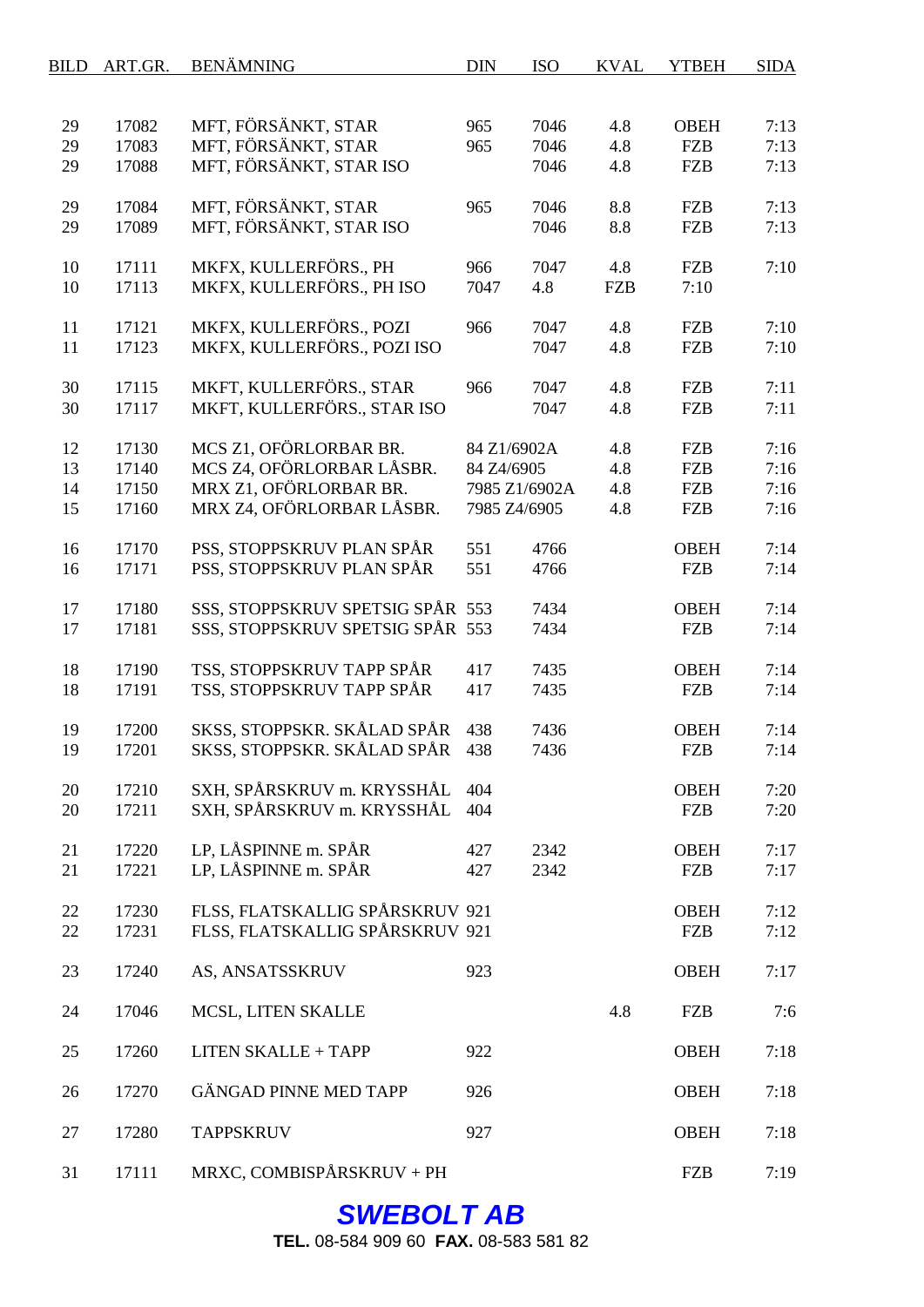| <b>BILD</b>                      | ART.GR.        | <b>BENÄMNING</b>                               | <b>DIN</b>   | <b>ISO</b>   | <b>KVAL</b>          | <b>YTBEH</b> | <b>SIDA</b>  |
|----------------------------------|----------------|------------------------------------------------|--------------|--------------|----------------------|--------------|--------------|
| 32                               | 17250          | ASL, ANSATSSKRUV, LITEN SKA. 920               |              |              |                      | <b>OBEH</b>  | 7:19         |
| 33                               | 17101          | ECO-FIX, RUNDAT HUVUD FLÄNS, PH                |              |              |                      | <b>FZB</b>   | 7:22         |
|                                  |                | ROSTFRITT / SYRAFAST                           |              |              |                      |              |              |
| $\mathbf{1}$                     | 27000          | MCS, CYLINDRISK SKALLE                         | 84           | 1207         | A2                   |              | 7:41         |
| $\mathbf{1}$                     | 27001          | MCS, CYLINDRISK SKALLE                         | 84           | 1207         | A <sub>4</sub>       |              | 7:41         |
| $\mathbf{1}$                     | 27006          | MCS, CYLINDRISK SKALLE ISO                     |              | 1207         | A2                   |              | 7:41         |
| $\mathbf{1}$                     | 27007          | MCS, CYLINDRISK SKALLE ISO                     |              | 1207         | A4                   |              | 7:41         |
| $\mathbf{1}$                     | 27005          | ULCS, CYLINDRISK SKALLE                        | <b>UNC</b>   |              | A4                   |              | 7:56         |
|                                  |                |                                                |              |              |                      |              |              |
| $\sqrt{2}$                       | 27010          | MFS, FÖRSÄNKT<br>MFS, FÖRSÄNKT                 | 963          | 2009         | A2                   |              | 7:42         |
| $\overline{c}$<br>$\overline{2}$ | 27011          |                                                | 963          | 2009         | A4                   |              | 7:42         |
|                                  | 27014<br>27015 | MFS, FÖRSÄNKT ISO<br>MFS, FÖRSÄNKT ISO         |              | 2009         | A2                   |              | 7:42         |
| $\overline{c}$<br>$\overline{2}$ | 27018          | MFLS, FÖRSÄNKT, LITEN SKALLE                   |              | 2009         | A4<br>A2             |              | 7:42<br>7:57 |
| $\overline{2}$                   | 27015          | UFS, FÖRSÄNKT                                  |              |              | A4                   |              | 7:56         |
|                                  |                |                                                | <b>UNC</b>   |              |                      |              |              |
| 3                                | 27020          | MKFS, KULLERFÖRSÄNKT                           | 964          | 2010         | A2                   |              | 7:43         |
| 3                                | 27021          | MKFS, KULLERFÖRSÄNKT                           | 964          | 2010         | A <sub>4</sub>       |              | 7:43         |
| $\overline{3}$                   | 27022          | MKFS, KULLERFÖRSÄNKT ISO                       |              | 2010         | A2                   |              | 7:43         |
| $\overline{3}$                   | 27023          | MKFS, KULLERFÖRSÄNKT ISO                       |              | 2010         | A4                   |              | 7:43         |
| 3                                | 27024          | MKFS, KULLERFÖRSÄNKT, LITEN SKALLE             |              |              | A2                   |              |              |
| $\overline{4}$                   | 27030          | MSCS, STOR CYL. SKALLE                         | 85           | 1580         | A2                   |              | 7:51         |
| $\overline{4}$                   | 27031          | MSCS, STOR CYL. SKALLE                         | 85           | 1580         | A <sub>4</sub>       |              | 7:52         |
| $\sqrt{5}$                       | 27041          | LKCS, KULLRIG STOR SKALLE                      |              |              | A2                   |              | 7:50         |
| 5                                | 27042          | LKCS, KULLRIG STOR SKALLE                      |              |              | A4                   |              | 7:50         |
|                                  |                |                                                |              |              |                      |              | 7:44         |
| 6                                | 27050<br>27051 | MRX, CYL. KULLRIG, PH<br>MRX, CYL. KULLRIG, PH | 7985<br>7985 | 7045<br>7045 | A2<br>A <sub>4</sub> |              | 7:44         |
| 6<br>6                           | 27056          | MRX, CYL. KULLRIG, PH ISO                      |              | 7045         | A2                   |              | 7:44         |
| 6                                | 27057          | MRX, CYL. KULLRIG, PH ISO                      |              | 7045         | A <sub>4</sub>       |              | 7:44         |
|                                  |                |                                                |              |              |                      |              |              |
| $\boldsymbol{7}$                 | 27060          | MRX, CYL. KULLRIG, POZI                        | 7985         | 7045         | A2                   |              | 7:44         |
| $\boldsymbol{7}$                 | 27061          | MRX, CYL. KULLRIG, POZI                        | 7985         | 7045         | A <sub>4</sub>       |              | 7:44         |
| $\boldsymbol{7}$                 | 27062          | MRX, CYL. KULLRIG, POZI ISO                    |              | 7045         | A2                   |              | 7:44         |
| $\tau$                           | 27063          | MRX, CYL. KULLRIG, POZI ISO                    |              | 7045         | A <sub>4</sub>       |              | 7:44         |
| 28                               | 27052          | MRT, CYL. KULLRIG, STAR                        | 7985         | 7045         | A2                   |              | 7:47         |
| 28                               | 27053          | MRT, CYL. KULLRIG STAR                         | 7985         | 7045         | A <sub>4</sub>       |              | 7:47         |
| 28                               | 27054          | MRT, CYL. KULLRIG, STAR ISO                    |              | 7045         | A2                   |              | 7:47         |
| 28                               | 27055          | MRT, CYL. KULLRIG, STAR ISO                    |              | 7045         | A4                   |              | 7:47         |
|                                  |                |                                                |              |              |                      |              |              |
| $8\phantom{1}$                   | 27080          | MFX, FÖRSÄNKT, PH                              | 965          | 7046         | A2                   |              | 7:45         |
| $\,8\,$                          | 27081          | MFX, FÖRSÄNKT, PH                              | 965          | 7046         | A <sub>4</sub>       |              | 7:45         |
| $\,8$                            | 2708           | MFX, FÖRSÄNKT, PH ISO                          |              | 7046         | A2                   |              | 7:45         |
| 8                                | 2708           | MFX, FÖRSÄNKT, PH ISO                          |              | 7046         | A <sub>4</sub>       |              | 7:45         |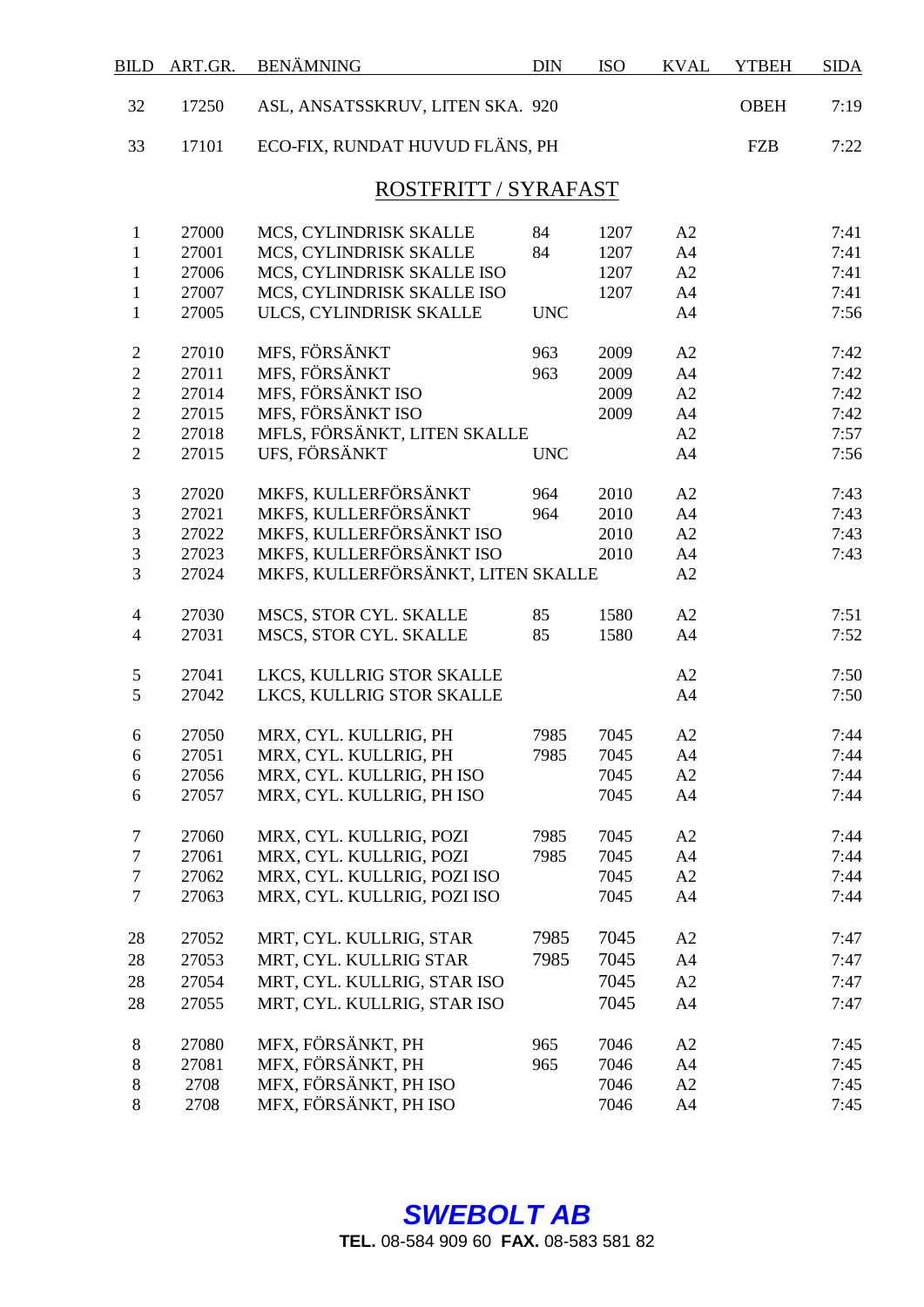| <b>BILD</b>              | ART.GR. | <b>BENÄMNING</b>                 | <b>DIN</b> | <b>ISO</b> | <b>KVAL</b>    | <b>YTBEH</b> | <b>SIDA</b> |
|--------------------------|---------|----------------------------------|------------|------------|----------------|--------------|-------------|
| 9                        | 27090   | MFX, FÖRSÄNKT, POZI              | 965        | 7046       | A2             |              | 7:45        |
| 9                        | 27091   | MFX, FÖRSÄNKT, POZI              | 965        | 7046       | A4             |              | 7:45        |
| 9                        | 27085   | MFX, FÖRSÄNKT, POZI ISO          |            | 7046       | A2             |              | 7:45        |
| 9                        | 27086   | MFX, FÖRSÄNKT, POZI ISO          |            | 7046       | A4             |              | 7:45        |
|                          |         |                                  |            |            |                |              |             |
| 29                       | 27082   | MFT, FÖRSÄNKT, STAR              | 965        | 7046       | A2             |              | 7:48        |
| 29                       | 27083   | MFT, FÖRSÄNKT, STAR              | 965        | 7046       | A <sub>4</sub> |              | 7:48        |
| 29                       | 27087   | MFT, FÖRSÄNKT, STAR ISO          |            | 7046       | A2             |              | 7:48        |
| 29                       | 27088   | MFT, FÖRSÄNKT, STAR ISO          |            | 7046       | A4             |              | 7:48        |
| 10                       | 27110   | MKFX, KULLERFÖRS., PH            | 966        | 7047       | A2             |              | 7:46        |
| 10                       | 27111   | MKFX, KULLERSÖRS., PH            | 966        | 7047       | A4             |              | 7:46        |
| 10                       | 27112   | MKFX, KULLERFÖRS., PH ISO        |            | 7047       | A2             |              | 7:46        |
| 10                       | 27113   | MKFX, KULLERSÖRS., PH ISO        |            | 7047       | A4             |              | 7:46        |
|                          |         |                                  |            |            |                |              |             |
| 11                       | 27120   | MKFX, KULLERFÖRS., POZI          | 966        | 7047       | A2             |              | 7:46        |
| 11                       | 27121   | MKFX, KULLERSÖRS., POZI          | 966        | 7047       | A4             |              | 7:46        |
| 11                       | 27122   | MKFX, KULLERFÖRS., POZI ISO      |            | 7047       | A2             |              | 7:46        |
| 11                       | 27123   | MKFX, KULLERSÖRS., POZI ISO      |            | 7047       | A4             |              | 7:46        |
| 30                       | 27114   | MKFT, KULLERFÖRS., STAR          | 966        | 7047       | A2             |              | 7:49        |
| 30                       | 27115   | MKFT, KULLERFÖRS., STAR          | 966        | 7047       | A4             |              | 7:49        |
| 30                       | 27116   | MKFT, KULLERFÖRS., STAR ISO      |            | 7047       | A2             |              | 7:49        |
| 30                       | 27117   | MKFT, KULLERFÖRS., STAR ISO      |            | 7047       | A <sub>4</sub> |              | 7:49        |
|                          |         |                                  |            |            |                |              |             |
| 16                       | 27170   | PSS, STOPPSKRUV PLAN SPÅR        | 551        | 4766       | A1             |              | 7:54        |
| 16                       | 27171   | PSS, STOPPSKRUV PLAN SPÅR        | 551        | 4766       | A4             |              | 7:54        |
| 17                       | 27180   | SSS, STOPPSKRUV SPETSIG SPÅR 553 |            | 7434       | A1             |              | 7:54        |
| 17                       | 27181   | SSS, STOPPSKRUV SPETSIG SPÅR 553 |            | 7434       | A4             |              | 7:54        |
|                          |         |                                  |            |            |                |              |             |
| 18                       | 27190   | TSS, STOPPSKRUV TAPP SPÅR        | 417        | 7435       | A2             |              | 7:55        |
| 18                       | 27191   | TSS, STOPPSKRUV TAPP SPÅR        | 417        | 7435       | A4             |              | 7:55        |
| 19                       | 27200   | SKSS, STOPPSKR. SKÅLAD SPÅR      | 438        | 7436       | A2             |              | 7:55        |
| 19                       | 27201   | SKSS, STOPPSKR. SKÅLAD SPÅR      | 438        | 7436       | A4             |              | 7:55        |
| 33                       | 27101   | ECO-FIX, RUNDAT HUVUD FLÄNS, PH  |            |            | A2             |              | 7:53        |
|                          |         | <b>MÄSSING</b>                   |            |            |                |              |             |
|                          | 37000   |                                  |            |            |                |              |             |
| $\mathbf{1}$             |         | MCS, CYLINDRISK SKALLE           | 84         | 1207       |                | FÖRNICKLAD   | 7:60        |
| $\mathbf{1}$             | 37001   | MCS, CYLINDRISK SKALLE           | 84         | 1207       |                |              | 7:60        |
| $\sqrt{2}$               | 37010   | MFS, FÖRSÄNKT                    | 963        | 2009       |                |              | 7:61        |
| $\overline{2}$           | 37011   | MFS, FÖRSÄNKT                    | 963        | 2009       |                | FÖRNICKLAD   | 7:61        |
| 3                        | 37020   | MKFS, KULLERFÖRSÄNKT             | 964        | 2010       |                |              | 7:62        |
| 3                        | 37021   | MKFS, KULLERFÖRSÄNKT             | 964        | 2010       |                | FÖRNICKLAD   | 7:62        |
| $\overline{\mathcal{A}}$ | 37030   | MSCS, STOR CYL. SKALLE           | 85         | 1580       |                |              | 7:63        |
| $\overline{\mathcal{A}}$ | 37031   | MSCS, STOR CYL. SKALLE           | 85         | 1580       |                | FÖRNICKLAD   | 7:63        |
|                          |         |                                  |            |            |                |              |             |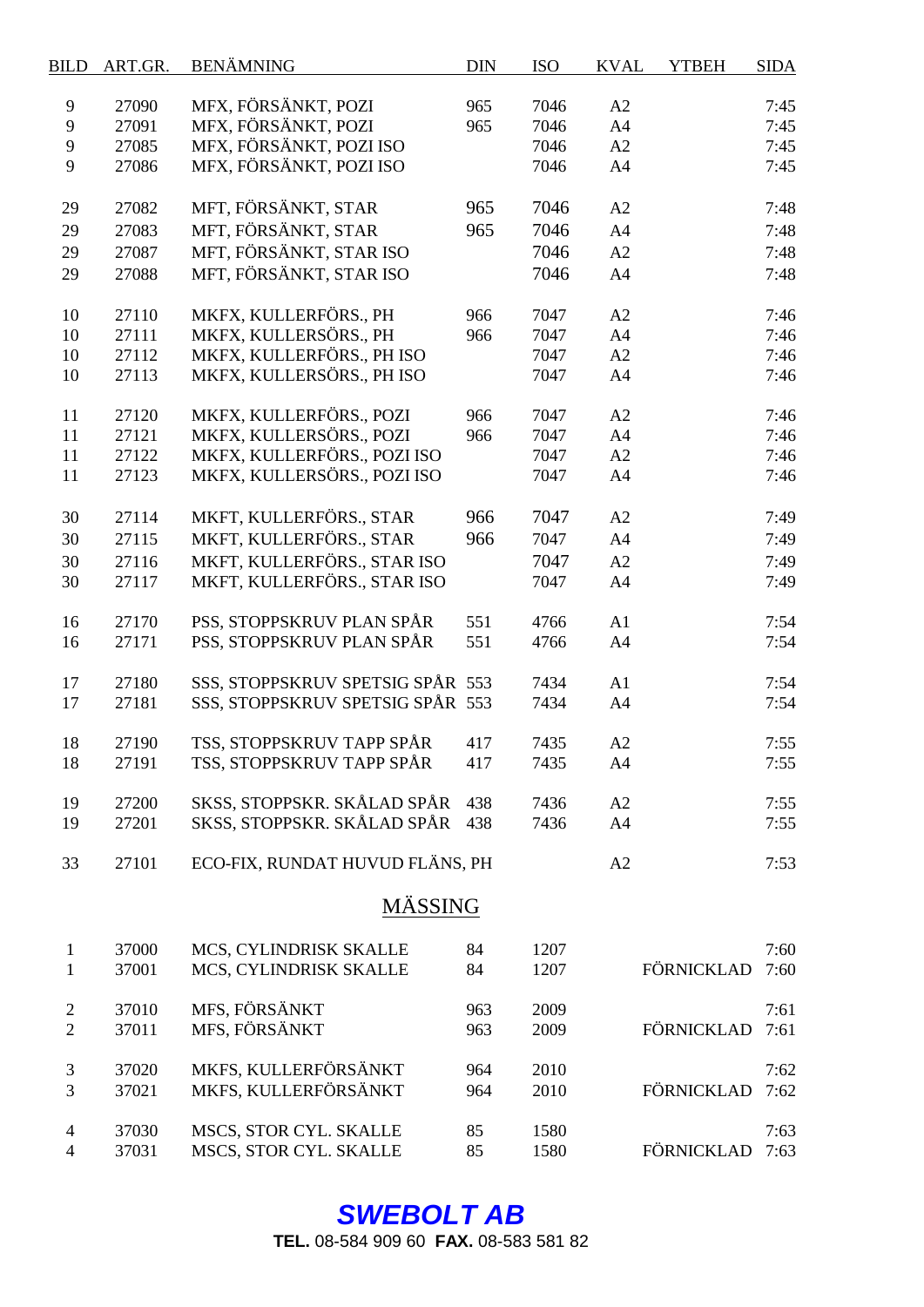| <b>BILD</b>    | ART.GR. | <b>BENÄMNING</b>                 | <b>DIN</b> | <b>ISO</b> | <b>KVAL</b> | <b>YTBEH</b>    | <b>SIDA</b> |
|----------------|---------|----------------------------------|------------|------------|-------------|-----------------|-------------|
| 5              | 37041   | LKCS, STOR LÅG KULLERSKALLE      |            |            |             | FÖRNICKLAD 7:64 |             |
| 16             | 37170   | PSS, STOPPSKRUV PLAN SPÅR        | 551        | 4766       |             |                 | 7:65        |
| 17             | 37180   | SSS, STOPPSKRUV SPETSIG SPÅR 553 |            | 7434       |             |                 | 7:65        |
| 22             | 37230   | FLSS, FLATSKALLIG SPÅRSKRUV 921  |            |            |             |                 | 7:66        |
|                |         | <b>POLYAMID</b>                  |            |            |             |                 |             |
| $\mathbf{1}$   | 47000   | MCS, CYLINDRISK SKALLE           | 84         | 1207       |             |                 | 7:80        |
| $\mathfrak{2}$ | 47010   | MFS, FÖRSÄNKT                    | 963        | 2009       |             |                 | 7:80        |
| $\mathfrak{Z}$ | 47020   | MKFS, KULLERFÖRSÄNKT             | 964        | 2010       |             |                 | 7:81        |
| 4              | 47030   | MSCS, STOR CYL. SKALLE           | 85         | 1580       |             |                 | 7:81        |
| 5              | 47040   | LKCS, STOR LÅG KULLERSK.         |            |            |             |                 | 7:81        |
| 16             | 47170   | PSS, STOPPSKRUV PLAN SPÅR        | 551        | 4766       |             |                 | 7:81        |
|                |         | <b>ALUMINIUM</b>                 |            |            |             |                 |             |
| $\mathbf{1}$   | 67000   | MCS, CYLINDRISK SKALLE           | 84         | 1207       |             |                 | 7:70        |
| $\overline{2}$ | 67010   | MFS, FÖRSÄNKT                    | 963        | 2009       |             |                 | 7:71        |
| 3              | 67020   | MKFS, KULLERFÖRSÄNKT             | 964        | 2010       |             |                 | 7:71        |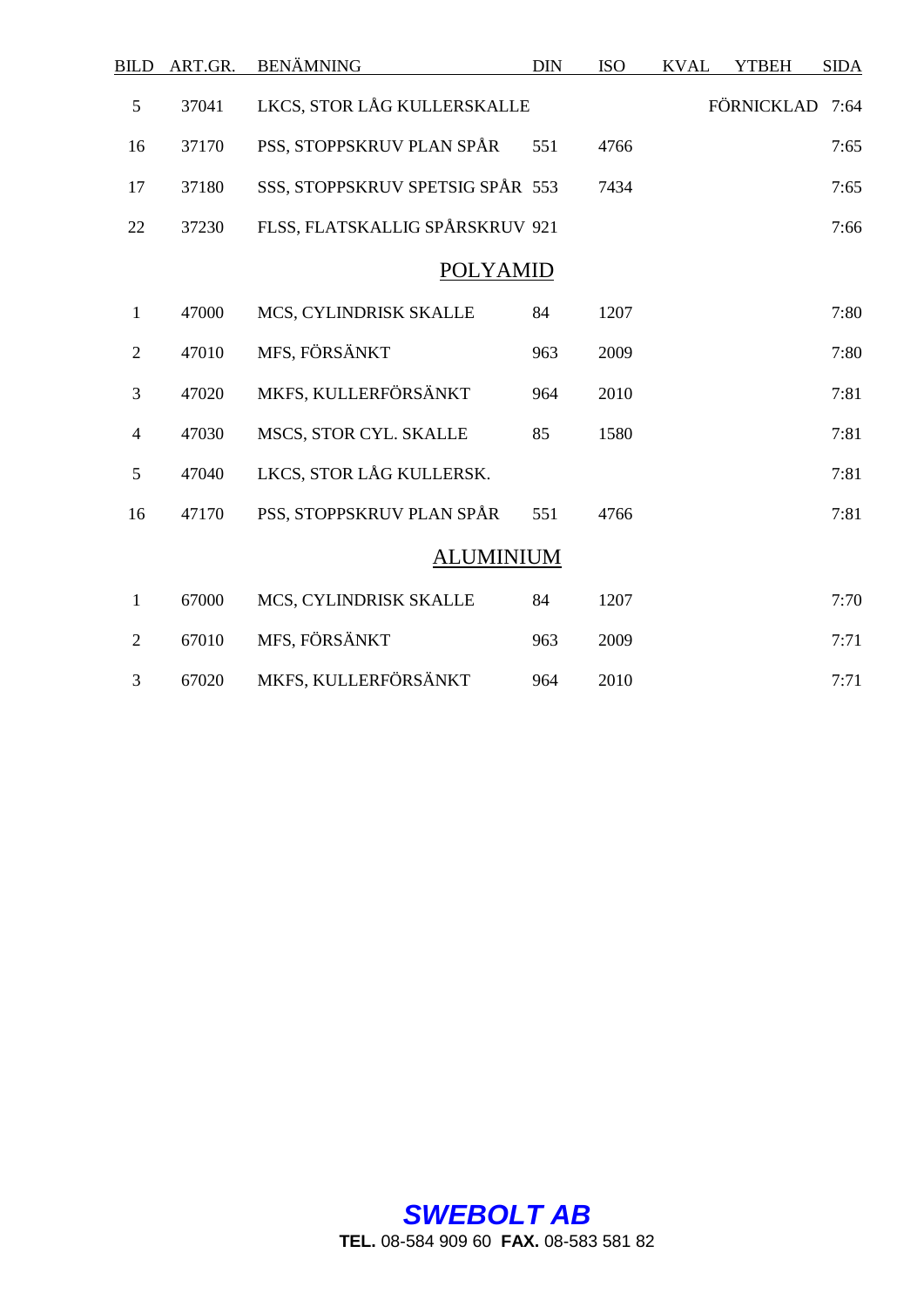

# **BLANKFÖRZINKAD 2013-2014 CYLINDRISK SPÅRSKRUV MCS 4.8 DIN 84 FZB**

| <b>DIM</b>              | M1.6           | M <sub>2</sub>          | M2.3                      | M2.5                    | M2.6                    | <b>M3</b>              | <b>M4</b>          | <b>M5</b>             | M <sub>6</sub>                       | M <sub>8</sub>     | <b>M10</b>  |
|-------------------------|----------------|-------------------------|---------------------------|-------------------------|-------------------------|------------------------|--------------------|-----------------------|--------------------------------------|--------------------|-------------|
| <b>Skalld</b>           | $\overline{3}$ | 3.8                     | 4.4                       | 4.5                     | 5                       | $\overline{5.5}$       | $\overline{7}$     | 8.5                   | 10                                   | 13                 | 16          |
| <b>Skallh</b>           | $\overline{1}$ | 1.3                     | 1.5                       | 1.6                     | $1.7$                   | $\overline{2}$         | 2.6                | 3.3                   | 3.9                                  | $\overline{5}$     | $\,6\,$     |
| Längd                   |                |                         |                           |                         |                         | <b>C:A PRIS/100 ST</b> |                    |                       |                                      |                    |             |
| $\mathbf{2}$            | $\mathsf{X}$   | $\mathsf X$             |                           |                         |                         |                        |                    |                       |                                      |                    |             |
| $\overline{\mathbf{3}}$ | $\mathsf{X}$   | $\mathsf{X}$            | $\mathsf{X}$              | $\mathsf{X}$            | $\mathsf X$             | $\mathsf X$            |                    |                       |                                      |                    |             |
| $\overline{\mathbf{4}}$ | $\mathsf X$    | X                       | X                         | X                       | X                       | X                      | X                  |                       |                                      |                    |             |
| $\overline{\mathbf{5}}$ | $\mathsf X$    | $\mathsf{X}$            | $\mathsf X$               | $\mathsf{X}% _{0}$      | $\mathsf X$             | $\mathsf X$            | $\mathsf X$        | $\mathsf{X}$          |                                      |                    |             |
| $6\phantom{a}$          | $\mathsf X$    | $\mathsf X$             | $\mathsf X$               | X                       | $\mathsf X$             | X                      | $\mathsf X$        | X                     |                                      |                    |             |
| 8                       | $\mathsf X$    | $\mathsf{X}$            | $\mathsf{X}$              | $\mathsf{X}$            | $\mathsf X$             | $\mathsf X$            | $\mathsf X$        | $\mathsf X$           | $\mathsf X$                          |                    |             |
| 10                      | $\mathsf X$    | $\mathsf X$             | $\boldsymbol{\mathsf{X}}$ | X                       | $\mathsf X$             | $\mathsf X$            | $\pmb{\times}$     | $\mathsf X$           | $\mathsf X$                          | $\mathsf X$        |             |
| 12                      |                | $\overline{X}$          | $\overline{X}$            | $\mathsf{X}$            | $\overline{\mathsf{X}}$ | $\mathsf{X}$           | $\bar{\mathsf{X}}$ | $\mathsf{X}^{\!\top}$ | $\mathsf{X}^{\scriptscriptstyle{+}}$ | $\bar{\mathsf{X}}$ |             |
| 14                      |                | $\mathsf X$             | $\mathsf X$               | $\mathsf X$             | X                       | X                      | X                  | X                     | $\mathsf X$                          |                    |             |
| 16                      |                | $\mathsf{X}$            | $\mathsf X$               | $\mathsf{X}% _{0}$      | $\mathsf X$             | $\mathsf X$            | $\mathsf X$        | $\mathsf X$           | $\mathsf X$                          | $\mathsf X$        | $\mathsf X$ |
| 18                      |                | $\mathsf X$             | $\mathsf X$               | Χ                       | $\mathsf X$             | $\mathsf X$            | $\mathsf X$        | X                     | $\mathsf X$                          |                    |             |
| 20                      |                | $\overline{\mathsf{X}}$ | $\mathsf X$               | $\mathsf{X}% _{0}$      | $\mathsf X$             | $\mathsf X$            | $\mathsf X$        | $\mathsf X$           | $\mathsf X$                          | $\mathsf X$        | $\mathsf X$ |
| 22                      |                | $\mathsf X$             |                           | $\mathsf X$             | $\mathsf X$             | $\mathsf X$            | $\mathsf X$        | $\mathsf X$           | $\mathsf X$                          | $\mathsf X$        |             |
| 25                      |                | $\overline{X}$          |                           | $\overline{\mathsf{X}}$ | $\bar{\mathsf{X}}$      | $\bar{\mathsf{X}}$     | $\bar{\mathsf{X}}$ | $\mathsf{X}$          | $\mathsf{X}$                         | $\mathsf{X}$       | $\mathsf X$ |
| 30                      |                | X                       |                           | $\mathsf X$             | $\mathsf X$             | $\mathsf X$            | $\mathsf X$        | X                     | $\mathsf X$                          | X                  | $\mathsf X$ |
| 35                      |                |                         |                           |                         |                         | $\mathsf X$            | $\mathsf X$        | $\mathsf X$           | $\mathsf X$                          | $\mathsf X$        |             |
| 40                      |                |                         |                           |                         |                         | $\mathsf X$            | $\mathsf X$        | $\mathsf X$           | $\mathsf X$                          | $\mathsf X$        | $\mathsf X$ |
| 45                      |                |                         |                           |                         |                         | $\mathsf X$            | $\mathsf X$        | $\mathsf X$           | $\mathsf X$                          | $\mathsf X$        |             |
| 50                      |                |                         |                           |                         |                         | $\mathsf X$            | X                  | X                     | X                                    | $\mathsf X$        | X           |
| 55                      |                |                         |                           |                         |                         | $\bar{X}$              | $\bar{\mathsf{X}}$ | $\mathsf{X}$          | $\mathsf{X}$                         |                    |             |
| 60                      |                |                         |                           |                         |                         | $\mathsf X$            | $\mathsf X$        | $\mathsf X$           | $\mathsf X$                          | $\mathsf X$        | $\mathsf X$ |
| 65                      |                |                         |                           |                         |                         |                        |                    |                       | $\mathsf X$                          |                    |             |
| 70                      |                |                         |                           |                         |                         |                        | $\mathsf X$        | X                     | $\mathsf X$                          | X                  | $\mathsf X$ |
| 75                      |                |                         |                           |                         |                         |                        |                    | $\mathsf X$           |                                      |                    |             |
| 80                      |                |                         |                           |                         |                         |                        | $\mathsf X$        | X                     | X                                    | X                  | X           |
| 90                      |                |                         |                           |                         |                         |                        | $\mathsf X$        | $\mathsf{X}$          | $\mathsf X$                          |                    |             |
| 100                     |                |                         |                           |                         |                         |                        | $\mathsf X$        | $\mathsf X$           | $\mathsf X$                          | $\mathsf X$        | $\mathsf X$ |
| 120                     |                |                         |                           |                         |                         |                        |                    |                       | $\mathsf X$                          |                    |             |

ÖVRIGA DIMENSIONER OCH LÄNGDER MOT FÖRFRÅGAN !

| FÖRP.         | M1.6         | M <sub>2</sub> | M2.3 | M2.5 | M2.6 | M <sub>3</sub> | M4     | M <sub>5</sub> | M <sub>6</sub> | M <sub>8</sub> | M <sub>10</sub> |
|---------------|--------------|----------------|------|------|------|----------------|--------|----------------|----------------|----------------|-----------------|
| 500 ST        | $\sim$<br>-ے | 4-             |      | 6-   | - 3  | 4-             | 4-     | 6-             |                |                |                 |
| <b>200 ST</b> |              |                |      |      |      | $35-$          | $35 -$ | 35-            | ୪-             |                |                 |
| <b>100 ST</b> |              |                |      |      |      |                |        |                | $90 -$         | 10-            | $12 -$          |

BESTÄLLNINGSEXEMPEL: 1700106025 - MCS M6X25 4.8 FZB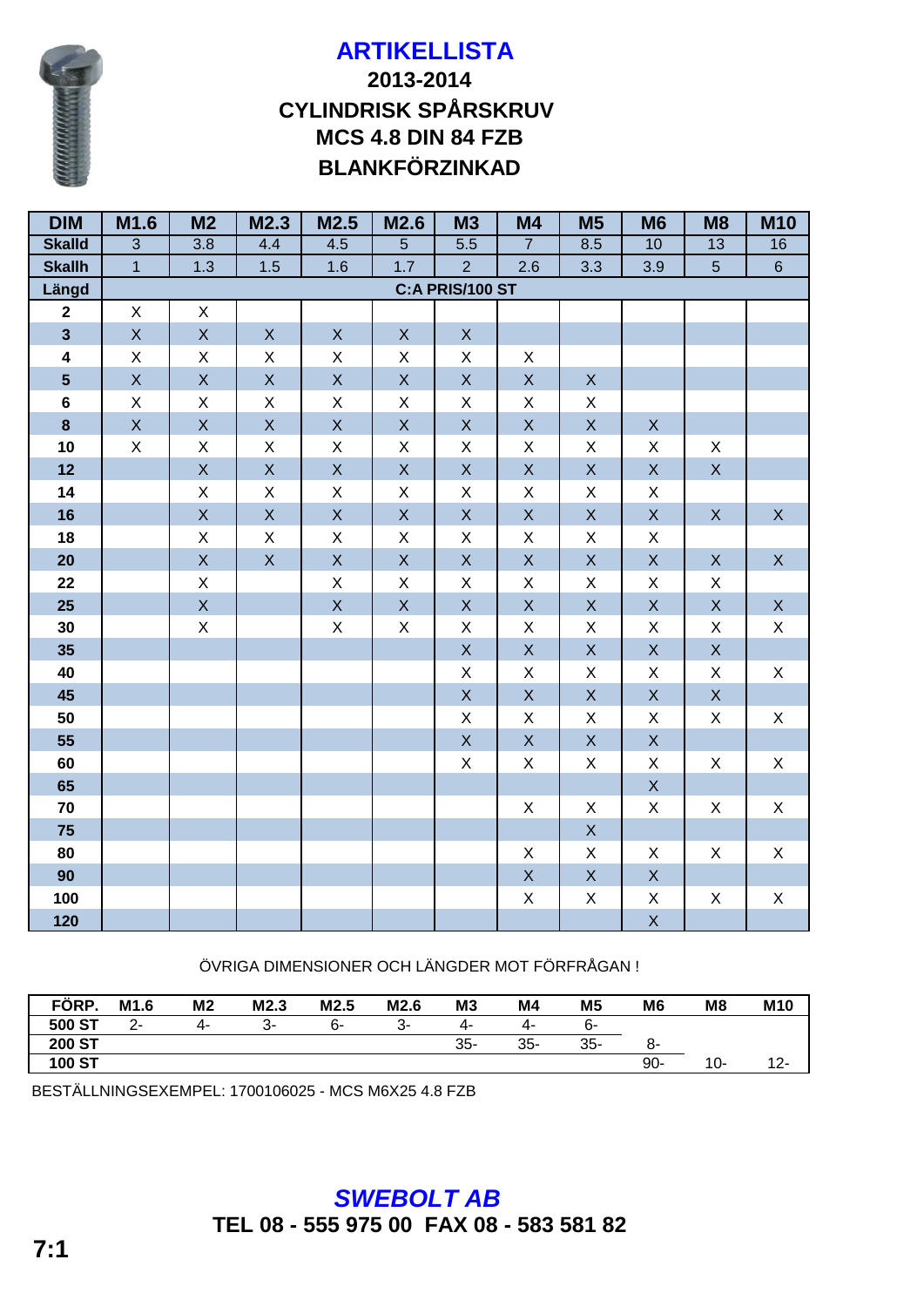# 

## **2013-2014 FÖRSÄNKT SPÅRSKRUV MFS FZB DIN 963 BLANKFÖRZINKAD**

| <b>DIM</b>              | M1  |     |             | $M1.2$ M1.4 M1.6        | M <sub>2</sub> | M2.3 | M2.5               | M2.6 | M3                      | M4           | M <sub>5</sub> | M <sub>6</sub>            | M <sub>8</sub>            | <b>M10</b>      | M12             | M16            |
|-------------------------|-----|-----|-------------|-------------------------|----------------|------|--------------------|------|-------------------------|--------------|----------------|---------------------------|---------------------------|-----------------|-----------------|----------------|
| <b>Skalld</b>           | 1.9 | 2.3 | 2.6         | 3.8                     | 4.7            | 4.5  | 4.7                | 5    | 5.6                     | 7.5          | 9.2            | 11                        | 14.5                      | $\overline{18}$ | $\overline{22}$ | 29             |
| <b>Skallh</b>           | 0.6 |     | 0.72   0.84 | 0.96                    | 1.2            | 1.3  | 1.5                | 1.5  | 1.65                    | 2.2          | 2.5            | $\overline{3}$            | $\overline{4}$            | $\overline{5}$  | $\overline{6}$  | $\overline{8}$ |
| Längd                   |     |     |             |                         |                |      |                    |      | <b>C:A PRIS/100 ST</b>  |              |                |                           |                           |                 |                 |                |
| $\mathbf{2}$            |     |     |             |                         |                |      |                    |      |                         |              |                |                           |                           |                 |                 |                |
| $\overline{3}$          |     |     |             |                         |                |      |                    |      |                         |              |                |                           |                           |                 |                 |                |
| $\overline{\mathbf{4}}$ |     |     |             |                         | X              |      | X                  |      |                         |              |                |                           |                           |                 |                 |                |
| $5\phantom{a}$          |     |     |             | $\overline{\mathsf{X}}$ | $\mathsf{X}$   |      | $\overline{X}$     |      |                         |              |                |                           |                           |                 |                 |                |
| $6\phantom{1}$          |     |     |             |                         | X              |      | $\mathsf X$        |      | X                       | X            |                |                           |                           |                 |                 |                |
| $\bf{8}$                |     |     |             |                         | $\mathsf{X}$   |      | $\overline{X}$     |      | $\mathsf X$             | $\mathsf{X}$ | $\mathsf{X}$   |                           |                           |                 |                 |                |
| 10                      |     |     |             |                         | $\mathsf{X}$   |      | $\mathsf{X}% _{0}$ |      | $\mathsf X$             | $\mathsf{X}$ | $\mathsf X$    | $\pmb{\times}$            | X                         |                 |                 |                |
| 12                      |     |     |             |                         |                |      | $\mathsf{X}$       |      | $\overline{X}$          | $\mathsf{X}$ | $\mathsf{X}$   | $\mathsf X$               | $\mathsf{X}$              |                 |                 |                |
| 14                      |     |     |             |                         |                |      |                    |      | $\mathsf X$             | $\mathsf{X}$ | $\mathsf{X}$   | $\mathsf X$               | $\mathsf X$               |                 |                 |                |
| 16                      |     |     |             |                         | X              |      | X                  |      | $\mathsf X$             | X            | $\overline{X}$ | $\mathsf{X}$              | $\mathsf{X}% _{0}$        | X               |                 |                |
| 18                      |     |     |             |                         |                |      |                    |      | $\mathsf X$             |              | $\mathsf{X}$   |                           |                           |                 |                 |                |
| 20                      |     |     |             |                         |                |      | $\mathsf{X}$       |      | $\mathsf{X}$            | X            | $\overline{X}$ | $\mathsf{X}$              | $\mathsf{X}$              | $\mathsf{X}$    |                 |                |
| 22                      |     |     |             |                         |                |      |                    |      |                         |              | $\pmb{\times}$ |                           |                           |                 |                 |                |
| 25                      |     |     |             |                         |                |      | $\mathsf{X}$       |      | $\mathsf{X}$            | $\mathsf{X}$ | $\overline{X}$ | $\mathsf{X}$              | $\mathsf{X}$              | $\mathsf{X}$    |                 |                |
| 30                      |     |     |             |                         |                |      | X                  |      | X                       | X            | $\pmb{\times}$ | X                         | X                         | X               |                 |                |
| 35                      |     |     |             |                         |                |      |                    |      | $\mathsf{X}$            | $\mathsf{X}$ | $\overline{X}$ | $\mathsf{X}$              | $\mathsf X$               | $\overline{X}$  |                 |                |
| 40                      |     |     |             |                         |                |      |                    |      | $\mathsf X$             | $\mathsf{X}$ | $\mathsf X$    | $\mathsf X$               | $\mathsf X$               | $\mathsf{X}$    |                 |                |
| 45                      |     |     |             |                         |                |      |                    |      | $\overline{\mathsf{X}}$ |              | $\overline{X}$ | $\mathsf X$               |                           |                 |                 |                |
| 50                      |     |     |             |                         |                |      |                    |      | $\pmb{\times}$          | X            | $\mathsf{X}$   | $\mathsf X$               | X                         | X               |                 |                |
| 55                      |     |     |             |                         |                |      |                    |      |                         |              |                |                           |                           |                 |                 |                |
| 60                      |     |     |             |                         |                |      |                    |      | $\pmb{\times}$          | X            | $\mathsf{X}$   | X                         | $\mathsf{X}$              | $\mathsf{X}$    |                 |                |
| 65                      |     |     |             |                         |                |      |                    |      |                         |              |                |                           |                           |                 |                 |                |
| 70                      |     |     |             |                         |                |      |                    |      |                         |              | $\mathsf{X}$   | $\boldsymbol{\mathsf{X}}$ | X                         | X               |                 |                |
| 75                      |     |     |             |                         |                |      |                    |      |                         |              |                |                           |                           |                 |                 |                |
| 80                      |     |     |             |                         |                |      |                    |      |                         |              | $\mathsf X$    | X                         | X                         | X               |                 |                |
| 90                      |     |     |             |                         |                |      |                    |      |                         |              |                | $\overline{X}$            | $\mathsf{X}$              |                 |                 |                |
| 100                     |     |     |             |                         |                |      |                    |      |                         |              |                | $\mathsf{X}$              | $\boldsymbol{\mathsf{X}}$ | X               |                 |                |
| 110                     |     |     |             |                         |                |      |                    |      |                         |              |                |                           |                           |                 |                 |                |
| 120                     |     |     |             |                         |                |      |                    |      |                         |              |                |                           |                           |                 |                 |                |
| 130                     |     |     |             |                         |                |      |                    |      |                         |              |                |                           |                           |                 |                 |                |

ÖVRIGA DIMENSIONER OCH LÄNGDER MOT FÖRFRÅGAN !

|               | FÖRP. M1 M1.2 M1.4 M1.6 M2 |    | M2.3 | M2.5 M2.6 |    | M3     | M4     | M5     | M6     | M8    | <b>M10</b> | M12    | M16    |
|---------------|----------------------------|----|------|-----------|----|--------|--------|--------|--------|-------|------------|--------|--------|
| 500 ST        | 3-                         | 4- | 4-   | 4-        | 4- | 4-     | 5-     | 6-     |        |       |            |        |        |
| <b>200 ST</b> |                            |    |      |           |    | $35 -$ | $35 -$ | $35 -$ | 8-     |       |            |        |        |
| 100 ST        |                            |    |      |           |    |        |        |        | $80 -$ | $10-$ | 16-        |        |        |
| 50ST          |                            |    |      |           |    |        |        |        |        |       |            | $20 -$ |        |
| 25ST          |                            |    |      |           |    |        |        |        |        |       |            |        | $25 -$ |

BESTÄLLNINGSEXEMPEL: 1701104020 - MFS M4X20 4.8 FZB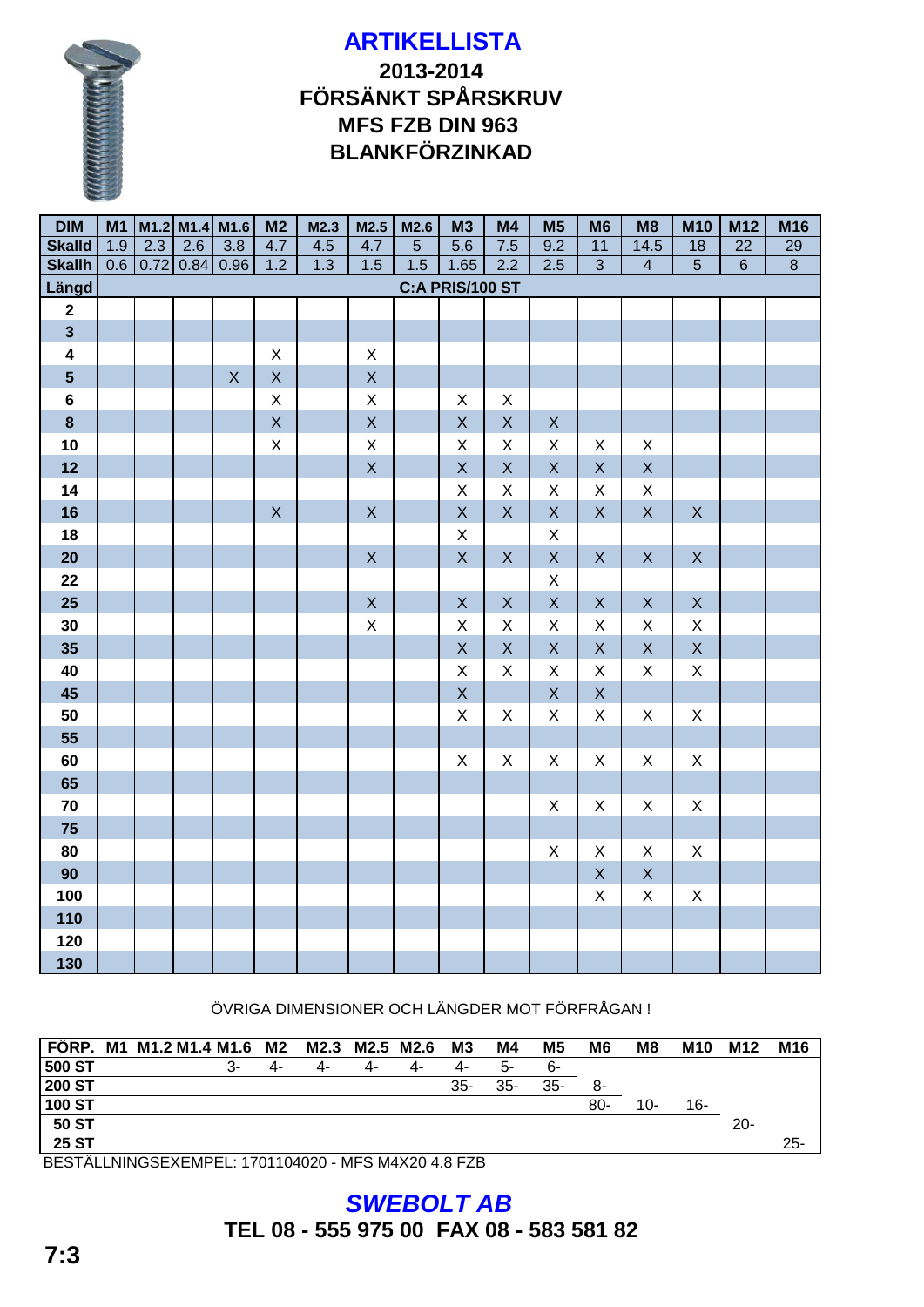

#### **MRX FZB DIN 7985 PHILLIPS**

| <b>DIM</b>                            | M1.6 | M <sub>2</sub>          | M2.5                    | M3                      | <b>M4</b>               | M <sub>5</sub>          | M <sub>6</sub>          | M <sub>8</sub>          | <b>M10</b>              |
|---------------------------------------|------|-------------------------|-------------------------|-------------------------|-------------------------|-------------------------|-------------------------|-------------------------|-------------------------|
| <b>Skalld</b>                         | 3.2  | $\overline{4}$          | $\overline{5}$          | 6                       | 8                       | 10                      | 12                      | 16                      | 20                      |
| <b>Skallh</b>                         | 1.3  | 1.6                     | $\overline{2}$          | 2.4                     | 3.1                     | 3.8                     | 4.6                     | 6                       | 7.5                     |
| Längd                                 |      |                         |                         |                         | C:A PRIS/100 ST         |                         |                         |                         |                         |
| 3                                     |      | Χ                       | Χ                       |                         |                         |                         |                         |                         |                         |
| $\overline{\mathbf{4}}$               |      | Χ                       | X                       | X                       | X                       |                         |                         |                         |                         |
| 5                                     |      | $\overline{X}$          | $\overline{\mathsf{X}}$ | $\overline{\mathsf{X}}$ | $\overline{\mathsf{X}}$ |                         |                         |                         |                         |
| $\begin{array}{c} 6 \\ 8 \end{array}$ |      | Χ                       | Χ                       | X                       | Χ                       | X                       | X                       |                         |                         |
|                                       |      | $\overline{\mathsf{X}}$ | $\overline{\mathsf{X}}$ | $\overline{\mathsf{X}}$ | $\overline{\mathsf{x}}$ | $\overline{\mathsf{X}}$ | $\overline{\mathsf{X}}$ |                         |                         |
| 10                                    |      | $\mathsf{X}$            | $\mathsf X$             | $\pmb{\mathsf{X}}$      | X                       | Χ                       | $\mathsf X$             |                         |                         |
| 12                                    |      | $\overline{\mathsf{x}}$ | $\overline{\mathsf{X}}$ | $\overline{\mathsf{x}}$ | $\overline{\mathsf{x}}$ | $\overline{\mathsf{x}}$ | $\overline{\mathsf{X}}$ | $\overline{\mathsf{x}}$ |                         |
| 14                                    |      |                         |                         | $\mathsf X$             | $\mathsf X$             | $\mathsf{X}$            | $\pmb{\mathsf{X}}$      |                         |                         |
| 16                                    |      | $\overline{\mathsf{x}}$ | $\overline{\mathsf{x}}$ | $\overline{\mathsf{X}}$ | $\overline{\mathsf{X}}$ | $\overline{\mathsf{X}}$ | $\overline{\mathsf{X}}$ | $\overline{\mathsf{x}}$ | $\overline{\mathsf{x}}$ |
| 18                                    |      |                         |                         | Χ                       | Χ                       | X                       | X                       |                         |                         |
| 20                                    |      | $\overline{\mathsf{x}}$ | $\overline{\mathsf{x}}$ | $\overline{\mathsf{X}}$ | $\overline{\mathsf{X}}$ | $\overline{\mathsf{X}}$ | $\overline{\mathsf{X}}$ | $\overline{\mathsf{X}}$ | $\overline{\mathsf{x}}$ |
| 22                                    |      |                         |                         | X                       | X                       | X                       |                         |                         |                         |
| 25                                    |      |                         | $\overline{\mathsf{X}}$ | $\overline{\mathsf{X}}$ | $\overline{\mathsf{X}}$ | $\overline{\mathsf{X}}$ | $\overline{\mathsf{X}}$ | $\overline{\mathsf{x}}$ | $\overline{\mathsf{x}}$ |
| 30                                    |      |                         | $\sf X$                 | $\pmb{\mathsf{X}}$      | X                       | X                       | $\mathsf X$             | X                       | X                       |
| 35                                    |      |                         |                         | $\overline{\mathsf{X}}$ | $\overline{\mathsf{x}}$ | $\overline{\mathsf{x}}$ | $\overline{\mathsf{X}}$ | $\overline{\mathsf{X}}$ | $\overline{\mathsf{x}}$ |
| 40                                    |      |                         |                         | $\pmb{\mathsf{X}}$      | X                       | X                       | $\mathsf X$             | Χ                       | $\mathsf{X}$            |
| 45                                    |      |                         |                         | $\overline{\mathsf{X}}$ | $\overline{\mathsf{x}}$ | $\overline{\mathsf{x}}$ | $\overline{\mathsf{X}}$ | $\overline{\mathsf{x}}$ |                         |
| 50                                    |      |                         |                         | $\sf X$                 | $\mathsf X$             | $\mathsf{X}$            | $\pmb{\mathsf{X}}$      | X                       | $\mathsf{X}$            |
| 60                                    |      |                         |                         |                         | $\overline{\mathsf{x}}$ | $\overline{\mathsf{X}}$ | $\overline{\mathsf{x}}$ | $\overline{\mathsf{X}}$ |                         |
| 70                                    |      |                         |                         |                         | X                       | X                       | Χ                       | X                       |                         |
| 80                                    |      |                         |                         |                         | $\overline{\mathsf{X}}$ | $\overline{\mathsf{X}}$ | $\overline{\mathsf{X}}$ | $\overline{\mathsf{X}}$ |                         |
| 100                                   |      |                         |                         |                         |                         | Χ                       | Χ                       |                         |                         |

BESTÄLLNINGSEXEMPEL: 1705106020 - MRX M6X20 4.8 FZB PH

|  | v<br>١ |  |
|--|--------|--|
|  |        |  |
|  |        |  |
|  |        |  |
|  |        |  |
|  |        |  |

## **MFX FZB DIN 965 FÖRSÄNKT PHILLIPS**

| <b>DIM</b>              | M <sub>2</sub> | M2.5                    | M3                      | M <sub>4</sub>          | M <sub>5</sub>          | M <sub>6</sub>          | M <sub>8</sub>          | <b>M10</b>              |
|-------------------------|----------------|-------------------------|-------------------------|-------------------------|-------------------------|-------------------------|-------------------------|-------------------------|
| <b>Skalld</b>           | 3.8            | 4.7                     | 5.6                     | 7.5                     | 9.2                     | 11                      | 14.5                    | 15                      |
| <b>Skallh</b>           | 1.2            | 1.5                     | 1.65                    | 2.2                     | 2.5                     | $\overline{3}$          | $\overline{4}$          | 5 <sup>5</sup>          |
| Längd                   |                |                         |                         |                         | <b>C:A PRIS/100 ST</b>  |                         |                         |                         |
| 4                       |                |                         | Χ                       |                         |                         |                         |                         |                         |
| $\overline{\mathbf{5}}$ |                |                         | X                       | X                       |                         |                         |                         |                         |
| $6\phantom{a}$          |                | $\overline{\mathsf{X}}$ | $\overline{\mathsf{X}}$ | $\overline{\mathsf{X}}$ |                         |                         |                         |                         |
| $\bf{8}$                |                | X                       | X                       | X                       | X                       | X                       |                         |                         |
| 10                      |                | $\overline{\mathsf{X}}$ | $\overline{\mathsf{X}}$ | $\overline{\mathsf{X}}$ | $\overline{\mathsf{X}}$ | $\overline{\mathsf{X}}$ |                         |                         |
| 12                      |                |                         | X                       | X                       | X                       | X                       |                         |                         |
| 14                      |                |                         | $\overline{\mathsf{X}}$ | $\overline{\mathsf{X}}$ | $\overline{\mathsf{X}}$ | $\overline{\mathsf{X}}$ |                         |                         |
| 16                      |                |                         | $\mathsf{X}$            | $\mathsf{X}$            | $\frac{x}{x}$           | X                       | X                       | X                       |
| 20                      |                | $\overline{\mathsf{X}}$ | $\overline{\mathsf{X}}$ | $\overline{\mathsf{X}}$ |                         | $\overline{\mathsf{X}}$ | $\overline{X}$          | $\overline{X}$          |
| 22                      |                |                         | $\mathsf{X}$            |                         |                         | $\mathsf X$             |                         |                         |
| 25                      |                |                         | $\overline{\mathsf{X}}$ | $\overline{\mathsf{X}}$ | $\overline{X}$          | $\overline{\mathsf{x}}$ | $\overline{X}$          | $\overline{\mathsf{x}}$ |
| 30                      |                |                         | Χ                       | $\mathsf{X}$            | X                       | Χ                       | X                       |                         |
| 35                      |                |                         | $\overline{\mathsf{X}}$ | $\overline{\mathsf{X}}$ | $\overline{\mathsf{X}}$ | $\overline{\mathsf{X}}$ | $\overline{X}$          |                         |
| 40                      |                |                         | X                       | X                       | X                       | Χ                       | $\mathsf{X}$            |                         |
| 45                      |                |                         | $\overline{\mathsf{X}}$ | $\overline{\mathsf{X}}$ | $\overline{\mathsf{X}}$ | $\overline{\mathsf{X}}$ | $\overline{\mathsf{X}}$ |                         |
| 50                      |                |                         | X                       | $\mathsf{X}$            | X                       | $\mathsf{X}$            | $\mathsf{X}$            |                         |
| 60                      |                |                         |                         | $\overline{\mathsf{X}}$ | $\overline{\mathsf{X}}$ | $\overline{\mathsf{X}}$ | $\overline{\mathsf{x}}$ |                         |
| 65                      |                |                         |                         | $\mathsf{X}$            |                         |                         |                         |                         |
| 70                      |                |                         |                         | $\overline{\mathsf{X}}$ | $\overline{\mathsf{X}}$ | $\overline{\mathsf{x}}$ | $\overline{X}$          |                         |
| 80                      |                |                         |                         | X                       | $\mathsf{X}$            | X                       | X                       |                         |
| 90                      |                |                         |                         |                         |                         | $\overline{\mathsf{X}}$ |                         |                         |
| 100                     |                |                         |                         |                         |                         | Χ                       |                         |                         |

BESTÄLLNINGSEXEMPEL: 1708106020 - MFX M6X20 4.8 FZB PH

ÖVRIGA DIMENSIONER OCH LÄNGDER MOT FÖRFRÅGAN !

| FORP.         | M <sub>1.6</sub> | M <sub>2</sub> | M <sub>2.5</sub> | M <sub>3</sub> | M4  | M <sub>5</sub> | M <sub>6</sub> | M <sub>8</sub> | M <sub>10</sub> |
|---------------|------------------|----------------|------------------|----------------|-----|----------------|----------------|----------------|-----------------|
| 500 ST        |                  | ◠              | ∼-<br>ັ          | 4-             | ხ-  | ხ-             |                |                |                 |
| <b>200 ST</b> |                  |                |                  | $35 -$         | 35- | $35 -$         | 10-            |                |                 |
| 100 ST        |                  |                |                  |                | 60- | U-             | U-             | 16-            |                 |

## *SWEBOLT AB* **TEL 08 - 555 975 00 FAX 08 - 583 581 82**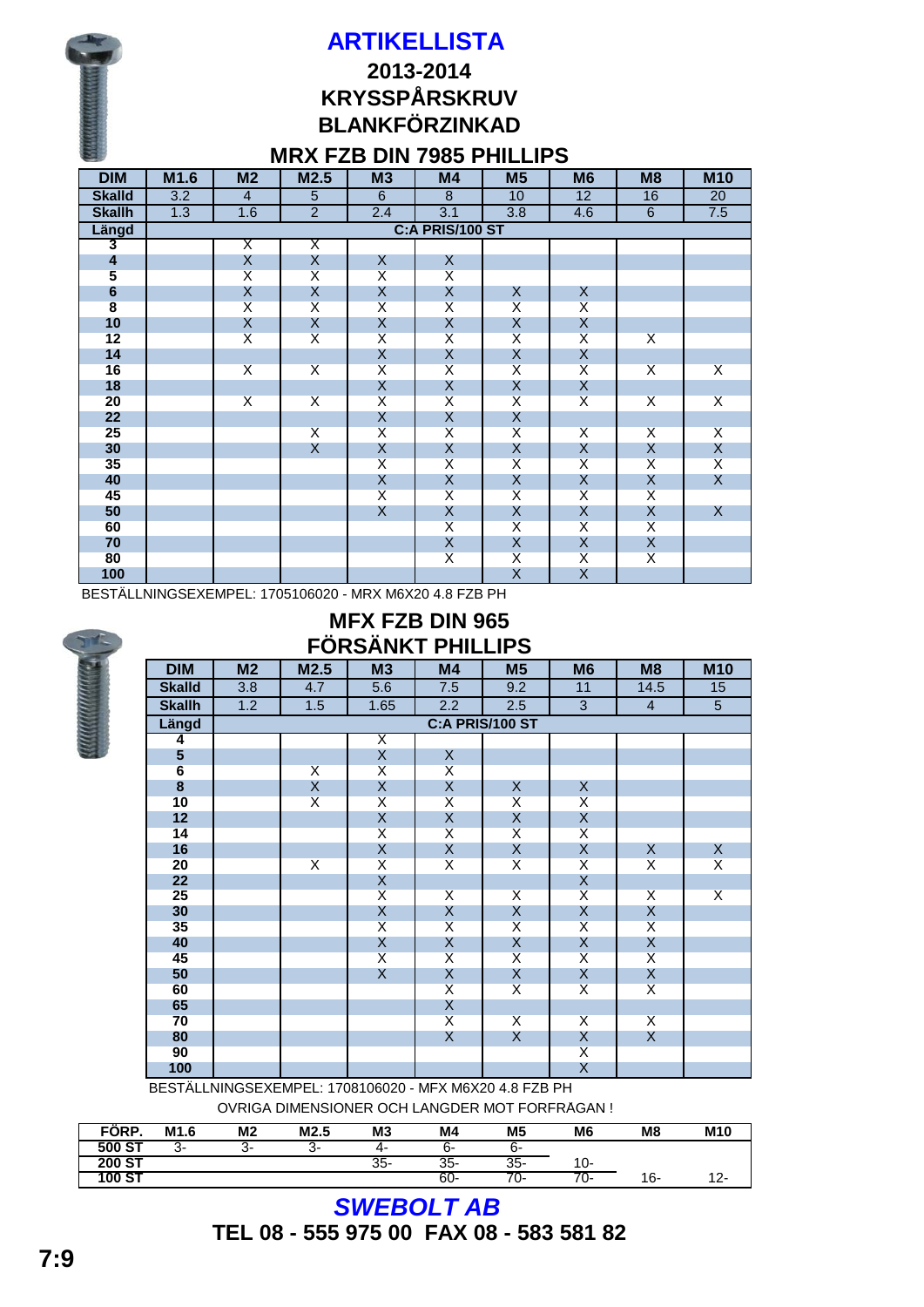**KULLEFÖRSÄNKT KRYSSPÅRSKRUV 2013-2014 ARTIKELLLISTA MKFX 4.8 DIN 966 FZB BLANKFÖRZINKAD**



| <b>DIM</b>              | M <sub>2</sub>          | M2.5           | <b>M3</b>               | M4              | <b>M5</b>               | M <sub>6</sub> | M <sub>8</sub>          |  |  |  |
|-------------------------|-------------------------|----------------|-------------------------|-----------------|-------------------------|----------------|-------------------------|--|--|--|
| <b>Skalld</b>           | $\overline{3.8}$        | 4.7            | 5.6                     | 7.5             | 9.2                     | 11             | 14.5                    |  |  |  |
| <b>Skallh</b>           | 1.2                     | 1.5            | 1.65                    | 2.2             | 2.5                     | $\overline{3}$ | $\overline{4}$          |  |  |  |
| Längd                   |                         |                |                         | C:A PRIS/100 ST |                         |                |                         |  |  |  |
| $\overline{\mathbf{4}}$ | $\overline{X}$          |                |                         |                 |                         |                |                         |  |  |  |
| $5\phantom{a}$          | $\overline{\mathsf{X}}$ | $\mathsf{X}$   | $\mathsf{X}$            |                 |                         |                |                         |  |  |  |
| 6                       | X                       | X              | X                       | X               |                         |                |                         |  |  |  |
| $\bf{8}$                | $\overline{X}$          | $\overline{X}$ | $\overline{\mathsf{X}}$ | $\mathsf X$     | $\mathsf{X}$            |                |                         |  |  |  |
| 10                      |                         | X              | X                       | X               | X                       |                |                         |  |  |  |
| 12                      |                         | $\overline{X}$ | $\overline{\mathsf{X}}$ | $\mathsf X$     | $\overline{\mathsf{X}}$ | $\mathsf X$    |                         |  |  |  |
| 14                      |                         |                | X                       | $\mathsf X$     | X                       |                |                         |  |  |  |
| 16                      |                         |                | $\overline{\mathsf{X}}$ | $\mathsf X$     | $\overline{X}$          | $\mathsf X$    | $\mathsf X$             |  |  |  |
| 18                      |                         |                | X                       | $\mathsf X$     |                         | X              |                         |  |  |  |
| 20                      |                         |                | $\mathsf{X}% _{0}$      | $\mathsf X$     | $\mathsf{X}% _{0}$      | $\mathsf{X}$   | $\mathsf X$             |  |  |  |
| 25                      |                         |                | X                       | $\mathsf X$     | X                       | X              | $\mathsf X$             |  |  |  |
| 30                      |                         |                | $\overline{X}$          | $\mathsf X$     | $\overline{X}$          | $\mathsf{X}$   | $\overline{\mathsf{X}}$ |  |  |  |
| 35                      |                         |                | X                       | $\mathsf X$     | X                       | X              | $\mathsf X$             |  |  |  |
| 40                      |                         |                | $\mathsf X$             | $\mathsf X$     | $\mathsf{X}$            | $\mathsf{X}$   | $\overline{X}$          |  |  |  |
| 45                      |                         |                | X                       |                 | X                       | X              |                         |  |  |  |
| 50                      |                         |                |                         | $\mathsf{X}$    | $\mathsf{X}$            | $\mathsf{X}$   |                         |  |  |  |
| 60                      |                         |                |                         |                 | X                       | X              |                         |  |  |  |
| 70                      |                         |                |                         |                 |                         | $\mathsf{X}$   |                         |  |  |  |
| 80                      |                         |                |                         |                 |                         | Χ              |                         |  |  |  |
| 90                      |                         |                |                         |                 |                         |                |                         |  |  |  |
| 100                     |                         |                |                         |                 |                         |                |                         |  |  |  |

ÖVRIGA DIMENSIONER OCH LÄNGDER MOT FÖRFRÅGAN !

| FÖRP.         | M <sub>2</sub> | M2.5 | M <sub>3</sub> | M4 | M <sub>5</sub> | M <sub>6</sub> | M <sub>8</sub> |
|---------------|----------------|------|----------------|----|----------------|----------------|----------------|
| <b>200 ST</b> | 4-             | ာ-   | .ა             | ხ- | ∩-             | U-             |                |
| 100 ST        |                |      |                |    |                |                |                |

BESTÄLLNINGSEXEMPEL: 17121105025 - MKFX M5X25 4.8 FZB PH

**BITS UNDER FLIK 18 !**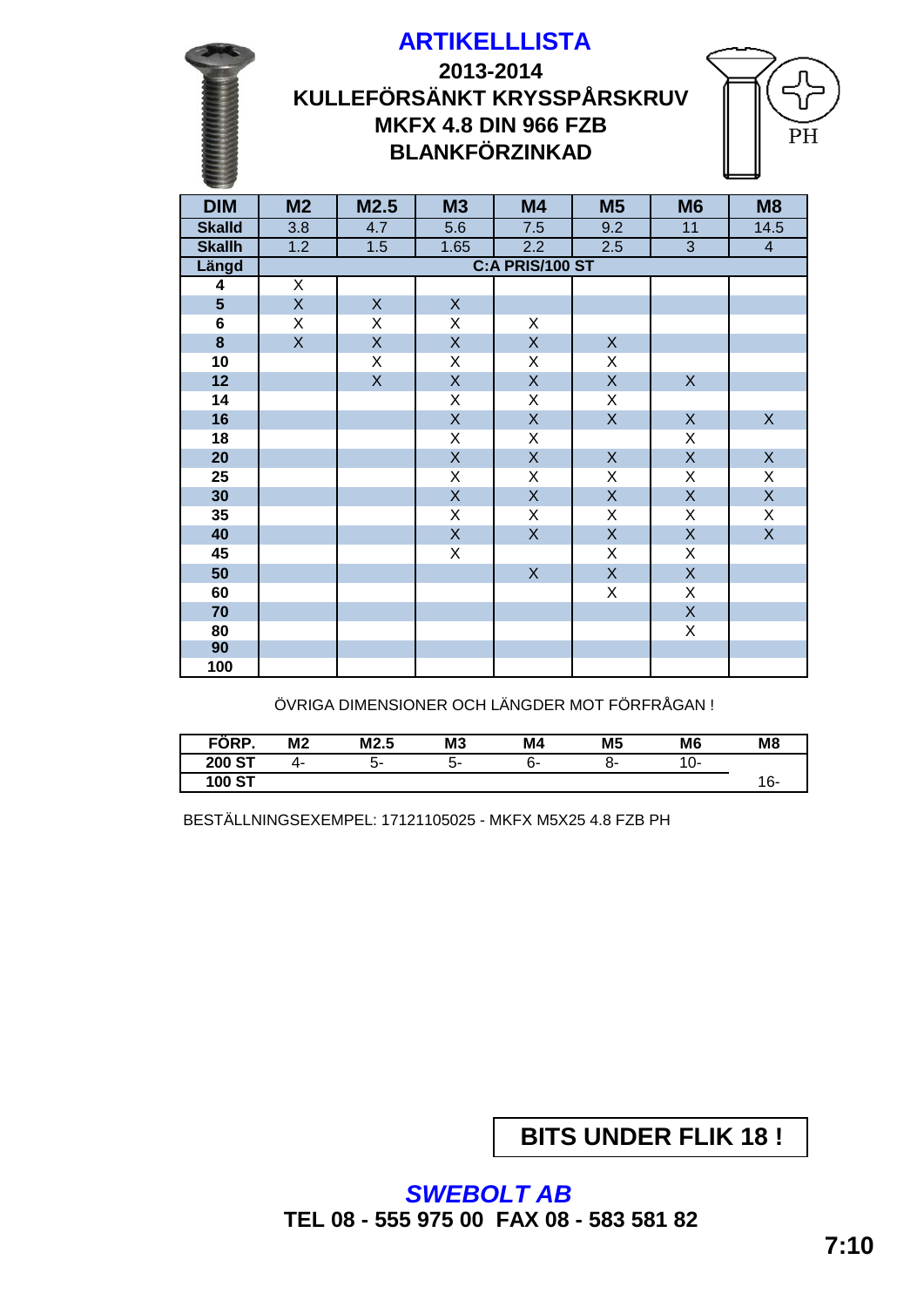# **SPÅRSKRUV STAR 2013-2014 BLANKFÖRZINKAD**



**STAR** 

ERSÄTTS AV 8.8 VARTEFTER ERSÄTTS AV 8.8 VARTEFTER LAGER UTGÅR. LAGER UTGÅR

| <b>DIM</b>     | M2.5            | M <sub>3</sub> | M4         | M <sub>5</sub>  | M <sub>6</sub> |  |  |  |  |  |
|----------------|-----------------|----------------|------------|-----------------|----------------|--|--|--|--|--|
| <b>Skalld</b>  |                 | 6              | 8          | 10              | 12             |  |  |  |  |  |
| <b>Skallh</b>  |                 | 2.4            | 3.1        | 3.8             | 4.6            |  |  |  |  |  |
| S-nyckel       |                 | T10            | <b>T20</b> | T <sub>25</sub> | <b>T30</b>     |  |  |  |  |  |
| Längd          | C:A PRIS/100 ST |                |            |                 |                |  |  |  |  |  |
| 4              |                 | X              |            |                 |                |  |  |  |  |  |
| $5\phantom{1}$ |                 | $\mathsf{X}$   |            |                 |                |  |  |  |  |  |
| 6              | X               | X              |            |                 |                |  |  |  |  |  |
| 8              |                 |                | X          |                 |                |  |  |  |  |  |
| 10             |                 | X              | Χ          | Χ               |                |  |  |  |  |  |
| 12             |                 |                |            | $\mathsf{X}$    |                |  |  |  |  |  |
| 16             |                 |                | Χ          | Χ               |                |  |  |  |  |  |
| 20             |                 |                |            | X               | X              |  |  |  |  |  |
| 25             |                 |                | Χ          | Χ               | X              |  |  |  |  |  |
| 30             |                 |                | $\sf X$    |                 |                |  |  |  |  |  |
| 35             |                 |                |            |                 |                |  |  |  |  |  |
| 40             |                 |                |            | X               | X              |  |  |  |  |  |
| 50             |                 |                |            |                 | Χ              |  |  |  |  |  |
| 60             |                 |                |            |                 |                |  |  |  |  |  |
| 70             |                 |                |            |                 |                |  |  |  |  |  |

BESTÄLLNINGSEXEMPEL: 1705306020 - MRT M6X20 4.8 FZB STAR **MFT FÖRSÄNKT**

#### **4.8 FZB**

ERSÄTTS AV 8.8 VARTEFTER ERSÄTTS AV 8.8 VARTEFTER LAGER UTGÅR. **LAGER UTGÅR** 

| <b>DIM</b>    | <b>M3</b>    | M4         | M <sub>5</sub>  | M <sub>6</sub> |
|---------------|--------------|------------|-----------------|----------------|
| <b>Skalld</b> | 5.6          | 7.5        | 9.2             | 11             |
| <b>Skallh</b> | 1.6          | 2.2        | 2.5             | 3              |
| S-nyckel      | <b>T10</b>   | <b>T20</b> | T <sub>25</sub> | <b>T30</b>     |
| Längd         |              |            | C:A PRIS/100 ST |                |
| 6             |              |            |                 |                |
| 8             |              |            | X               |                |
| 10            |              | X          |                 |                |
| 12            | $\mathsf{X}$ |            | $\sf X$         | $\sf X$        |
| 14            |              |            |                 |                |
| 16            |              |            | X               | $\sf X$        |
| 20            |              |            |                 |                |
| 25            |              |            | $\mathsf X$     | $\sf X$        |
| 30            |              |            | X               | Χ              |
| 35            |              |            |                 |                |
| 40            |              |            |                 |                |
| 45            |              |            |                 |                |
| 50            |              |            |                 |                |
| 60            |              |            |                 |                |
| 70            |              |            |                 |                |



BESTÄLLNINGSEXEMPEL: 1708306020 - MFT M6X20 4.8 FZB STAR

ÖVRIGA DIMENSIONER OCH LÄNGDER MOT FÖRFRÅGAN !

| <br>FORP.     | MЗ | M4  | М5    | M6 |
|---------------|----|-----|-------|----|
| 500 ST        | հ- | հ-  | -ר    |    |
| <b>200 ST</b> |    | 35- | $35-$ | o- |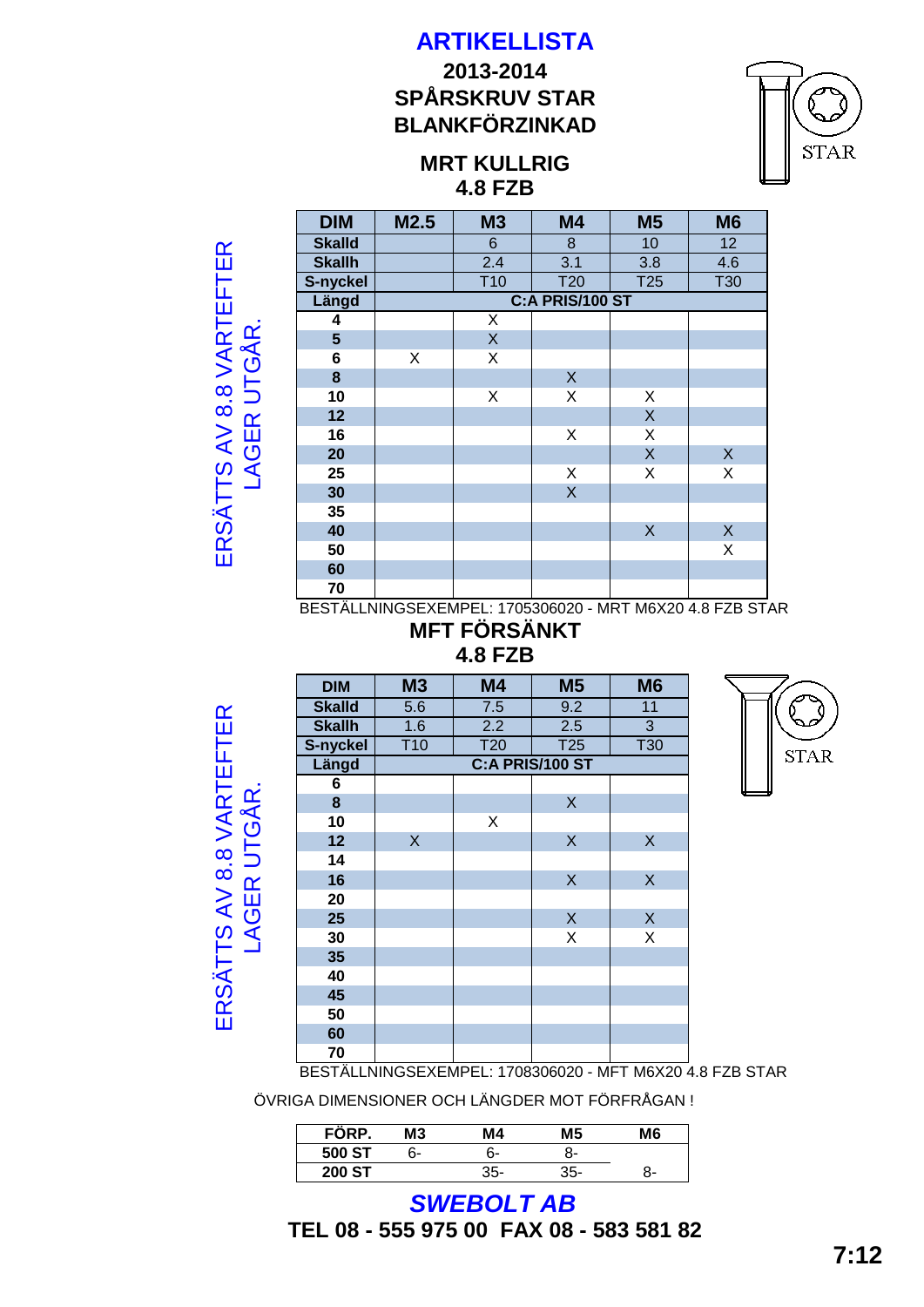

## **BLANKFÖRZINKAD SPÅRSKRUV STAR 2013-2014**

#### **8.8 FZB MRT KULLRIG**

| <b>DIM</b>      | M <sub>3</sub>   | M4                      | M <sub>5</sub>  | M <sub>6</sub>          |  |  |  |  |  |  |  |  |
|-----------------|------------------|-------------------------|-----------------|-------------------------|--|--|--|--|--|--|--|--|
| <b>Skalld</b>   | 6                | 8                       | 10              | 12                      |  |  |  |  |  |  |  |  |
| <b>Skallh</b>   | 2.4              | $\overline{3.1}$        | 3.8             | 4.6                     |  |  |  |  |  |  |  |  |
| S-nyckel        | $\overline{110}$ | T <sub>20</sub>         | T <sub>25</sub> | T30                     |  |  |  |  |  |  |  |  |
| Längd           |                  | C:A PRIS/100 ST         |                 |                         |  |  |  |  |  |  |  |  |
| 4               |                  |                         |                 |                         |  |  |  |  |  |  |  |  |
| $5\phantom{.0}$ | X                |                         |                 |                         |  |  |  |  |  |  |  |  |
| 6               | X                | Χ                       |                 |                         |  |  |  |  |  |  |  |  |
| 8               |                  | $\sf X$                 | Χ               |                         |  |  |  |  |  |  |  |  |
| 10              |                  | $\mathsf X$             | Χ               | X                       |  |  |  |  |  |  |  |  |
| 12              |                  | $\overline{\mathsf{X}}$ | $\sf X$         | $\overline{\mathsf{X}}$ |  |  |  |  |  |  |  |  |
| 14              | Χ                |                         |                 |                         |  |  |  |  |  |  |  |  |
| 16              |                  | $\sf X$                 | $\mathsf X$     | $\sf X$                 |  |  |  |  |  |  |  |  |
| 20              |                  | X                       | Χ               | X                       |  |  |  |  |  |  |  |  |
| 25              |                  | $\sf X$                 | $\mathsf X$     | $\sf X$                 |  |  |  |  |  |  |  |  |
| 30              |                  | Χ                       | X               | Χ                       |  |  |  |  |  |  |  |  |
| 35              |                  | $\sf X$                 | X               | $\sf X$                 |  |  |  |  |  |  |  |  |
| 40              |                  | Χ                       | Χ               | Χ                       |  |  |  |  |  |  |  |  |
| 45              |                  | $\sf X$                 | X               | X                       |  |  |  |  |  |  |  |  |
| 50              |                  | X                       | X               | Χ                       |  |  |  |  |  |  |  |  |

BESTÄLLNINGSEXEMPEL: 1705506020 - MRT M6X20 8.8 FZB STAR **MFT FÖRSÄNKT**

**STAR** 

| <b>DIM</b>     | M3                 | M4                               | M <sub>5</sub> | M6         |  |  |  |  |  |  |  |
|----------------|--------------------|----------------------------------|----------------|------------|--|--|--|--|--|--|--|
| <b>Skalld</b>  | 5.6                | 7.5                              | 9.2            | 11         |  |  |  |  |  |  |  |
| <b>Skallh</b>  | 1.6                | 2.2                              | 2.5            | 3          |  |  |  |  |  |  |  |
| S-nyckel       | T <sub>10</sub>    | T <sub>20</sub>                  | T25            | <b>T30</b> |  |  |  |  |  |  |  |
| Längd          | C:A PRIS/100 ST    |                                  |                |            |  |  |  |  |  |  |  |
| 5              | Χ                  |                                  |                |            |  |  |  |  |  |  |  |
| $6\phantom{1}$ | $\mathsf{X}% _{0}$ | $\mathsf X$                      |                |            |  |  |  |  |  |  |  |
| 8              | Χ                  | Χ                                |                |            |  |  |  |  |  |  |  |
| 10             |                    | $\sf X$                          | X              | X          |  |  |  |  |  |  |  |
| 12             | Χ                  | X                                | X              | Χ          |  |  |  |  |  |  |  |
| 14             |                    |                                  |                |            |  |  |  |  |  |  |  |
| 16             | Χ                  | Χ                                | Χ              | Χ          |  |  |  |  |  |  |  |
| 20             | X                  | $\sf X$                          | $\mathsf X$    | X          |  |  |  |  |  |  |  |
| 25             |                    | Χ                                | Χ              | Χ          |  |  |  |  |  |  |  |
| 30             |                    | $\sf X$                          | X              | X          |  |  |  |  |  |  |  |
| 35             |                    | X                                | Χ              | Χ          |  |  |  |  |  |  |  |
| 40             |                    | $\sf X$                          | X              | X          |  |  |  |  |  |  |  |
| 45             |                    | X                                | Χ              | X          |  |  |  |  |  |  |  |
| 50             |                    | $\overline{\mathsf{X}}$          | X              | X          |  |  |  |  |  |  |  |
| 60             |                    | Χ                                |                |            |  |  |  |  |  |  |  |
|                |                    | DECTÄLLNINGCEVEMDEL · 1709/06020 |                | MET MCVOO  |  |  |  |  |  |  |  |

BESTÄLLNINGSEXEMPEL: 1708406020 - MFT M6X20 8.8 FZB STAR

ÖVRIGA DIMENSIONER OCH LÄNGDER MOT FÖRFRÅGAN !

| FÖRP.         | MЗ | М4    | M5  | M6 |
|---------------|----|-------|-----|----|
| 500 ST        | n- | հ-    | 7-  |    |
| <b>200 ST</b> |    | $35-$ | 35- | 7- |

**TEL 08 - 555 975 00 FAX 08 - 583 581 82** *SWEBOLT AB*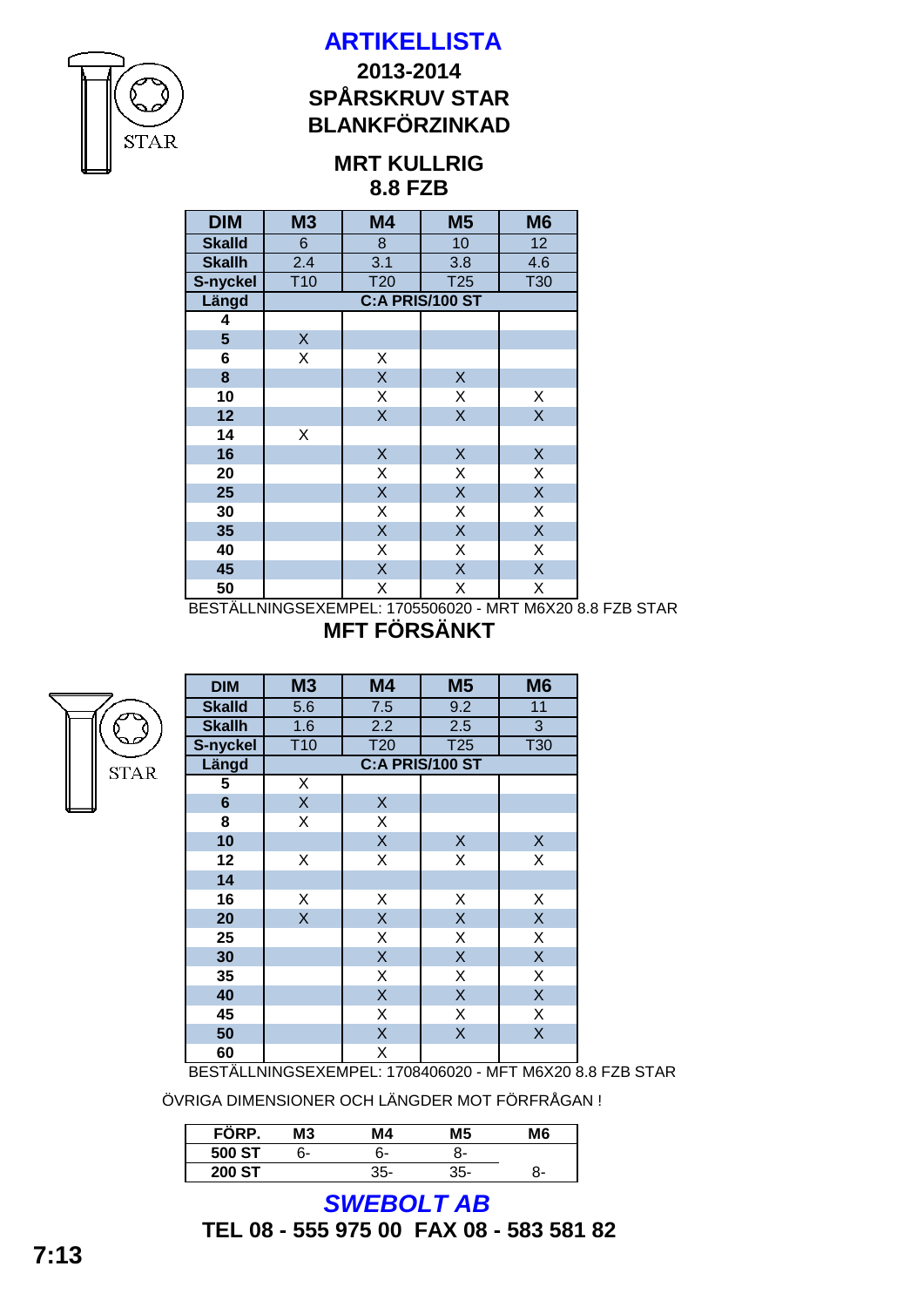

# **2013-2014 CYLINDRISK SPÅRSKRUV**

## **MCS DIN 84 ROSTFRI A2**

| <b>DIM</b>              | M1.4                    | M1.6                    | M <sub>2</sub>          | M2.3               | M2.5                    | M2.6         | M3                      | M3.5                    | M <sub>4</sub>   | M <sub>5</sub>          | M <sub>6</sub>          | M <sub>8</sub>          | <b>M10</b>              |
|-------------------------|-------------------------|-------------------------|-------------------------|--------------------|-------------------------|--------------|-------------------------|-------------------------|------------------|-------------------------|-------------------------|-------------------------|-------------------------|
| <b>Skalld</b>           | 2.6                     | 3                       | 3.8                     | 4.4                | 4.5                     | 5            | 5.5                     | $6\phantom{1}6$         | $\overline{7}$   | 8.5                     | 10                      | 13                      | 16                      |
| <b>Skallh</b>           | 0.9                     | 1                       | 1.3                     | 1.5                | 1.6                     | 1.7          | $\overline{2}$          | 2.4                     | 2.6              | 3.3                     | 3.9                     | $\overline{5}$          | $\,6$                   |
| Längd                   |                         | C:A PRIS/100 ST         |                         |                    |                         |              |                         |                         |                  |                         |                         |                         |                         |
| 3                       | X                       | X                       | X                       | X                  | X                       | X            | X                       |                         |                  |                         |                         |                         |                         |
| $\overline{\mathbf{4}}$ | $\boldsymbol{X}$        | X                       | $\mathsf{X}$            | X                  | $\mathsf X$             | $\mathsf{X}$ | X                       |                         |                  |                         |                         |                         |                         |
| 5                       | X                       | Χ                       | X                       | X                  | Χ                       | X            | X                       | Χ                       |                  |                         |                         |                         |                         |
| $6\phantom{1}$          | $\pmb{\times}$          | X                       | $\mathsf{X}$            | X                  | $\sf X$                 | $\mathsf{X}$ | $\mathsf X$             | $\sf X$                 | $\boldsymbol{X}$ |                         |                         |                         |                         |
| $\overline{\mathbf{8}}$ | X                       | Χ                       | X                       | Χ                  | Χ                       | X            | Χ                       | Χ                       | X                | X                       |                         |                         |                         |
| 10                      | $\overline{\mathsf{X}}$ | $\overline{\mathsf{X}}$ | $\overline{\mathsf{X}}$ | $\pmb{\mathsf{X}}$ | $\overline{\mathsf{X}}$ |              | $\pmb{\mathsf{X}}$      | $\overline{\mathsf{X}}$ | $\pmb{\times}$   | $\overline{\mathsf{X}}$ | $\mathsf{X}$            | $\mathsf X$             |                         |
| 12                      | X                       | Χ                       | X                       | X                  | $\overline{\mathsf{X}}$ |              | $\overline{\mathsf{X}}$ | $\overline{\mathsf{x}}$ | Χ                | X                       | X                       | X                       |                         |
| 14                      |                         | X                       | X                       |                    | $\sf X$                 |              | $\mathsf X$             |                         | X                | X                       | X                       | $\sf X$                 |                         |
| 16                      |                         | $\overline{\mathsf{x}}$ | $\overline{X}$          | X                  | $\overline{\mathsf{X}}$ |              | $\overline{\mathsf{X}}$ | $\overline{\mathsf{x}}$ | X                | $\overline{\mathsf{X}}$ | $\overline{\mathsf{x}}$ | $\overline{\mathsf{X}}$ | X                       |
| 20                      |                         | X                       | X                       |                    | $\mathsf X$             |              | $\mathsf X$             | X                       | X                | $\mathsf X$             | $\mathsf{X}$            | $\mathsf X$             | $\sf X$                 |
| 25                      |                         |                         | X                       |                    | X                       |              | Χ                       | Χ                       | X                | X                       | X                       | X                       | X                       |
| 30                      |                         |                         | $\overline{X}$          |                    |                         |              | $\mathsf X$             | $\overline{\mathsf{X}}$ | $\mathsf{X}$     | $\mathsf X$             | $\mathsf{X}$            | $\mathsf X$             | $\overline{\mathsf{X}}$ |
| 35                      |                         |                         |                         |                    |                         |              | X                       | X                       | X                | X                       | X                       | X                       | $\overline{\mathsf{X}}$ |
| 40                      |                         |                         | X                       |                    |                         |              | $\mathsf X$             | X                       | X                | $\sf X$                 | $\mathsf{X}$            | $\mathsf X$             | $\mathsf{X}$            |
| 45                      |                         |                         |                         |                    |                         |              |                         |                         | X                | X                       | X                       | X                       | $\overline{\mathsf{X}}$ |
| 50                      |                         |                         |                         |                    |                         |              |                         | X                       | $\pmb{\times}$   | $\sf X$                 | $\overline{X}$          | $\overline{X}$          | $\overline{\mathsf{X}}$ |
| 60                      |                         |                         |                         |                    |                         |              |                         |                         | Χ                | X                       | X                       | X                       | $\overline{\mathsf{x}}$ |
| 70                      |                         |                         |                         |                    |                         |              |                         |                         | X                | $\sf X$                 | X                       | $\sf X$                 | X                       |

BESTÄLLNINGSEXEMPEL: 2700003020 - MCS M3X20 A2

#### **MCS DIN 84 SYRAFAST A4**

| <b>DIM</b>      | M1.4 | M1.6                    | M <sub>2</sub>          | M2.3                    | M2.5                    | M2.6 | M3                      | M3.5                    | M4                      | M <sub>5</sub>          | M <sub>6</sub>          | M <sub>8</sub>          | <b>M10</b>              |
|-----------------|------|-------------------------|-------------------------|-------------------------|-------------------------|------|-------------------------|-------------------------|-------------------------|-------------------------|-------------------------|-------------------------|-------------------------|
| Längd           |      |                         |                         |                         |                         |      | <b>C:A PRIS/100 ST</b>  |                         |                         |                         |                         |                         |                         |
| 4               |      | X                       | $\overline{\mathsf{X}}$ | X                       | $\overline{\mathsf{X}}$ |      | $\overline{\mathsf{x}}$ |                         |                         |                         |                         |                         |                         |
| 5               |      | $\sf X$                 | $\overline{X}$          | X                       | $\pmb{\mathsf{X}}$      |      | $\mathsf X$             | $\mathsf{X}$            | $\pmb{\times}$          |                         |                         |                         |                         |
| $6\overline{6}$ |      | X                       | $\overline{\mathsf{x}}$ | X                       | $\overline{\mathsf{X}}$ |      | $\overline{\mathsf{X}}$ | $\overline{\mathsf{X}}$ | X                       | X                       |                         |                         |                         |
| $\pmb{8}$       |      | $\mathsf X$             | $\mathsf{X}$            | X                       | $\mathsf X$             |      | $\mathsf X$             | $\sf X$                 | $\mathsf X$             | $\mathsf X$             | X                       |                         |                         |
| 10              |      | $\overline{\mathsf{x}}$ | $\overline{X}$          | Χ                       | $\overline{\mathsf{X}}$ |      | $\overline{\mathsf{x}}$ | $\overline{\mathsf{X}}$ | $\overline{\mathsf{X}}$ | Χ                       | $\overline{\mathsf{X}}$ | X                       |                         |
| 12              |      |                         | $\mathsf{X}$            | X                       | $\mathsf X$             |      | $\mathsf X$             | X                       | X                       | X                       | $\mathsf{X}$            | $\mathsf X$             |                         |
| 14              |      |                         | $\overline{\mathsf{X}}$ |                         |                         |      | $\overline{\mathsf{x}}$ |                         | $\overline{\mathsf{x}}$ | Χ                       | $\overline{\mathsf{X}}$ |                         |                         |
| 16              |      |                         | $\mathsf{X}$            | X                       | $\mathsf X$             |      | X                       | $\sf X$                 | X                       | $\mathsf X$             | $\mathsf{X}$            | $\mathsf X$             | $\mathsf X$             |
| 20              |      |                         | $\overline{\mathsf{X}}$ | $\overline{\mathsf{X}}$ | $\overline{\mathsf{x}}$ |      | $\overline{\mathsf{x}}$ | $\overline{\mathsf{x}}$ | Χ                       | Χ                       | $\overline{\mathsf{X}}$ | Χ                       | X                       |
| 25              |      |                         | $\mathsf X$             |                         | $\sf X$                 |      | $\mathsf X$             | $\sf X$                 | $\mathsf X$             | $\mathsf X$             | X                       | $\mathsf X$             | $\mathsf X$             |
| 30              |      |                         | $\overline{\mathsf{x}}$ |                         | $\overline{\mathsf{x}}$ |      | $\overline{\mathsf{x}}$ | $\overline{\mathsf{x}}$ | Χ                       | $\overline{\mathsf{X}}$ | $\overline{\mathsf{X}}$ | Χ                       | $\overline{X}$          |
| 35              |      |                         |                         |                         |                         |      | $\mathsf X$             | $\overline{\mathsf{X}}$ | $\mathsf X$             | $\mathsf X$             | $\overline{\mathsf{X}}$ | $\mathsf X$             | $\mathsf X$             |
| 40              |      |                         |                         |                         |                         |      | $\overline{\mathsf{x}}$ | $\overline{\mathsf{x}}$ | $\overline{\mathsf{X}}$ | $\overline{\mathsf{X}}$ | $\overline{\mathsf{X}}$ | $\overline{\mathsf{X}}$ | $\overline{X}$          |
| 45              |      |                         |                         |                         |                         |      | $\mathsf X$             |                         | $\pmb{\mathsf{X}}$      | $\mathsf X$             | $\overline{\mathsf{X}}$ | $\mathsf X$             | $\pmb{\mathsf{X}}$      |
| 50              |      |                         |                         |                         |                         |      | $\overline{\mathsf{X}}$ |                         | $\overline{\mathsf{X}}$ | $\overline{\mathsf{X}}$ | $\overline{\mathsf{X}}$ | $\overline{\mathsf{X}}$ | $\overline{\mathsf{X}}$ |
| 55              |      |                         |                         |                         |                         |      |                         |                         |                         | $\overline{\mathsf{X}}$ | $\overline{\mathsf{X}}$ |                         |                         |
| 60              |      |                         |                         |                         |                         |      |                         |                         | $\overline{\mathsf{X}}$ | $\overline{\mathsf{X}}$ | $\overline{\mathsf{X}}$ | $\overline{\mathsf{x}}$ |                         |
| 70              |      |                         |                         |                         |                         |      |                         |                         | $\overline{X}$          | $\overline{X}$          | $\overline{\mathsf{X}}$ | $\mathsf X$             |                         |
| 75              |      |                         |                         |                         |                         |      |                         |                         |                         |                         | $\overline{\mathsf{x}}$ | $\overline{\mathsf{X}}$ |                         |
| 80              |      |                         |                         |                         |                         |      |                         |                         |                         | $\mathsf X$             | $\mathsf{X}$            | $\mathsf{X}$            |                         |
| 90              |      |                         |                         |                         |                         |      |                         |                         |                         | Χ                       | Χ                       | Χ                       |                         |
| 100             |      |                         |                         |                         |                         |      |                         |                         |                         | X                       | X                       | $\mathsf X$             |                         |

BESTÄLLNINGSEXEMPEL: 2700103020 - MCS M3X20 A4

KRYSSMARKERADE OCH ÖVRIGA ARTIKLAR MOT FÖRFRÅGAN !

| FÖRP.         | M1.4 | M1.6 | M <sub>2</sub> | M2.3 | M2.5 | M2.6 | M <sub>3</sub> | M3.5 | M4 | M <sub>5</sub> | M <sub>6</sub> | M <sub>8</sub> | <b>M10</b> |
|---------------|------|------|----------------|------|------|------|----------------|------|----|----------------|----------------|----------------|------------|
| 500 ST        | 3-   | 3-   |                |      |      |      |                |      |    |                |                |                |            |
| <b>200 ST</b> |      |      | . ს            | 5-   | 3-   | 3-   | 4-             | 10-  | .ა | 6-             | o-             |                |            |
| <b>100 ST</b> |      |      |                |      |      |      |                |      |    | 45-            | 45-            | $12 -$         | $20 -$     |

*SWEBOLT AB*

**TEL 08 - 555 975 00 FAX 08 - 583 581 82**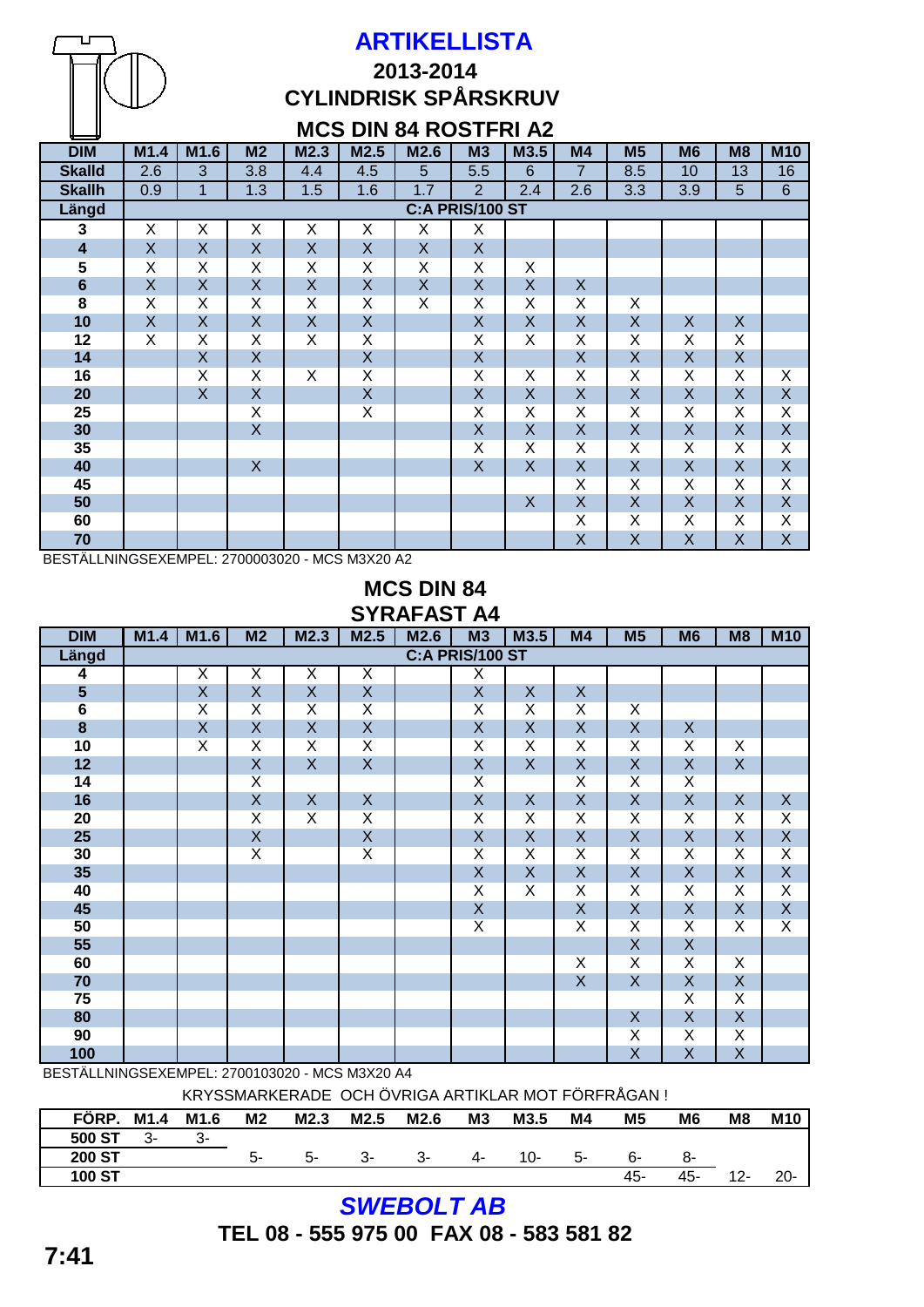# **ARTIKELLISTA 2013-2014 FÖRSÄNKT SPÅRSKRUV MFS DIN 963 ROSTFRI A2**



| <b>DIM</b>     | M2  | M2.5 | M3           | M4                        | M <sub>5</sub>          | M <sub>6</sub>            | M8                      | <b>M10</b>                |
|----------------|-----|------|--------------|---------------------------|-------------------------|---------------------------|-------------------------|---------------------------|
| <b>Skalld</b>  | 3.8 | 4.7  | 5.6          | 7.5                       | 9.2                     | 11                        | 14.5                    | 18                        |
| <b>Skallh</b>  | 1.2 | 1.5  | 1.65         | $\mathbf{1}$              | 2.5                     | 3                         | $\overline{4}$          | $5\phantom{.0}$           |
| Längd          |     |      |              | <b>C:A PRIS/100 ST</b>    |                         |                           |                         |                           |
| $\overline{6}$ |     |      |              |                           |                         |                           |                         |                           |
| $\bf{8}$       |     |      |              |                           | $\mathsf{X}$            | $\boldsymbol{\mathsf{X}}$ |                         |                           |
| 10             |     |      |              | X                         | X                       | X                         |                         |                           |
| 12             |     |      |              |                           |                         | $\mathsf X$               |                         |                           |
| 14             |     |      | X            |                           | X                       |                           |                         |                           |
| 16             |     |      | $\mathsf{X}$ | $\boldsymbol{\mathsf{X}}$ | $\mathsf X$             | $\boldsymbol{\mathsf{X}}$ |                         |                           |
| 20             |     |      |              | $\overline{\mathsf{x}}$   | Χ                       | $\overline{\mathsf{X}}$   |                         | $\overline{X}$            |
| 25             |     |      |              | $\overline{X}$            | $\overline{X}$          | $\mathsf X$               |                         |                           |
| 30             |     |      |              |                           |                         |                           |                         |                           |
| 35             |     |      |              | $\mathsf{X}$              |                         | $\boldsymbol{\mathsf{X}}$ |                         |                           |
| 40             |     |      |              |                           |                         | $\overline{X}$            |                         |                           |
| 45             |     |      |              |                           |                         |                           |                         |                           |
| 50             |     |      |              |                           | $\overline{\mathsf{X}}$ | $\overline{\mathsf{X}}$   |                         |                           |
| 60             |     |      |              |                           |                         |                           |                         |                           |
| 70             |     |      |              |                           |                         |                           |                         |                           |
| 80             |     |      |              |                           |                         |                           | $\mathsf X$             | $\boldsymbol{\mathsf{X}}$ |
| 90             |     |      |              |                           | $\overline{\mathsf{X}}$ |                           | $\overline{\mathsf{x}}$ |                           |

BESTÄLLNINGSEXEMPEL: 2701005025 - MFS M5X25 A2

#### **MFS A4 DIN 963 SYRAFAST A4**

| <b>DIM</b>              | M2                      | M2.5                    | <b>M3</b>      | M4                        | M <sub>5</sub>            | M <sub>6</sub>            | M8                      | <b>M10</b>                |
|-------------------------|-------------------------|-------------------------|----------------|---------------------------|---------------------------|---------------------------|-------------------------|---------------------------|
| Längd                   |                         |                         |                | <b>C:A PRIS/100 ST</b>    |                           |                           |                         |                           |
| $\overline{\mathbf{5}}$ | X                       | X                       |                |                           |                           |                           |                         |                           |
| $\bf 6$                 | $\mathsf{X}$            | $\mathsf{X}$            | $\mathsf{X}$   | $\mathsf{X}$              | $\mathsf{X}$              |                           |                         |                           |
| $\overline{\mathbf{8}}$ | X                       | X                       | X              | X                         | X                         | X                         |                         |                           |
| 10                      | $\overline{\mathsf{X}}$ | $\overline{\mathsf{X}}$ | $\overline{X}$ | $\overline{X}$            | $\mathsf X$               | $\boldsymbol{\mathsf{X}}$ |                         |                           |
| 12                      |                         |                         | X              | X                         | $\overline{X}$            | $\overline{X}$            |                         |                           |
| 14                      |                         |                         | $\mathsf{X}$   |                           |                           |                           |                         |                           |
| 16                      |                         |                         | X              | X                         | X                         | X                         | X                       |                           |
| 20                      |                         |                         | $\mathsf{X}$   | $\mathsf{X}$              | $\mathsf{X}$              | $\mathsf{X}$              | $\mathsf{X}$            |                           |
| 25                      |                         |                         | X              | X                         | X                         | X                         | X                       | X                         |
| 30                      |                         |                         | $\overline{X}$ | $\overline{X}$            | $\mathsf X$               | $\mathsf X$               | $\overline{X}$          | $\overline{X}$            |
| 35                      |                         |                         |                | $\overline{\mathsf{x}}$   | $\overline{\mathsf{X}}$   | $\overline{X}$            | $\overline{X}$          | $\overline{X}$            |
| 40                      |                         |                         | $\mathsf{X}$   | $\boldsymbol{\mathsf{X}}$ | $\mathsf X$               | $\mathsf{X}$              | $\mathsf{X}$            | $\mathsf{X}$              |
| 45                      |                         |                         |                | $\overline{X}$            |                           | $\overline{\mathsf{x}}$   | $\overline{X}$          |                           |
| 50                      |                         |                         |                | $\mathsf{X}$              | $\boldsymbol{\mathsf{X}}$ | $\mathsf X$               | $\mathsf{X}$            | $\boldsymbol{\mathsf{X}}$ |
| 60                      |                         |                         |                |                           | $\overline{\mathsf{X}}$   | $\overline{\mathsf{x}}$   | $\overline{\mathsf{x}}$ | $\overline{\mathsf{x}}$   |
| 70                      |                         |                         |                |                           | $\overline{X}$            | $\overline{X}$            | $\mathsf X$             | $\overline{X}$            |
| 75                      |                         |                         |                |                           |                           |                           |                         |                           |
| 80                      |                         |                         |                |                           | $\boldsymbol{\mathsf{X}}$ | $\mathsf{X}$              | $\mathsf{X}$            | $\mathsf{X}$              |
| 90                      |                         |                         |                |                           | Χ                         | X                         | X                       |                           |
| 100                     |                         |                         |                |                           | $\overline{\mathsf{X}}$   | X                         | $\overline{X}$          | $\sf X$                   |

BESTÄLLNINGSEXEMPEL: 2701108050 - MFS M8X50 A4

| ÖVRIGA DIMENSIONER OCH LÄNGDER MOT FÖRFRÅGAN! |    |      |                |    |                |                |     |                 |  |  |  |
|-----------------------------------------------|----|------|----------------|----|----------------|----------------|-----|-----------------|--|--|--|
| FORP.                                         | М2 | M2.5 | M <sub>3</sub> | M4 | M <sub>5</sub> | M <sub>6</sub> | M8  | M <sub>10</sub> |  |  |  |
| 500 ST                                        | 5- | 5-   |                |    |                |                |     |                 |  |  |  |
| <b>200 ST</b>                                 |    |      | რ-             | 6- | ୪-             | 8-             |     |                 |  |  |  |
| <b>100 ST</b>                                 |    |      |                |    | 45-            | 45-            | 16- | $20 -$          |  |  |  |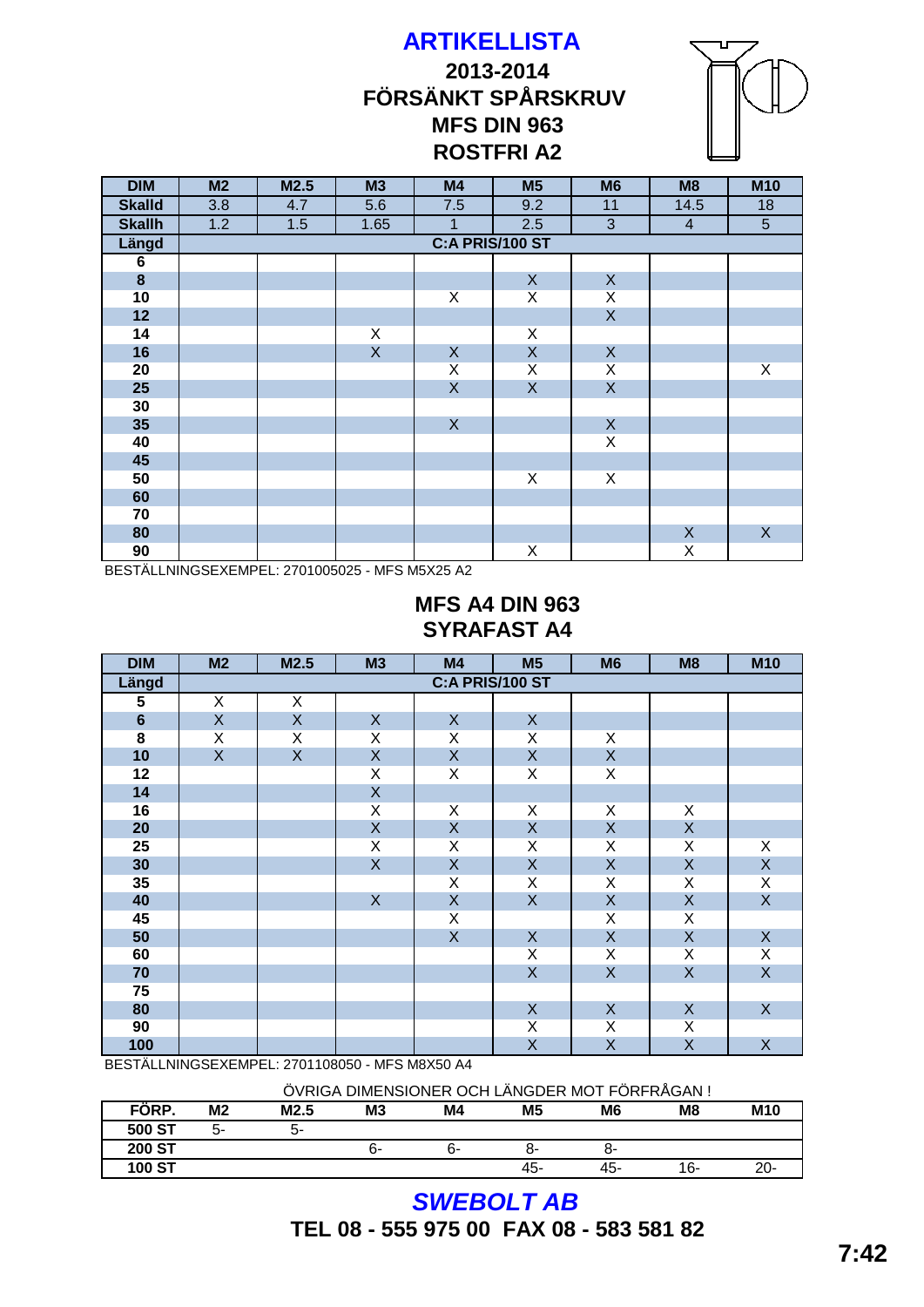## **2013-2014 KULLERFÖRSÄNKT SPÅRSKRUV MKFS DIN 964 ROSTFRI A2**

| <b>DIM</b>    | <b>M3</b>          | M4               | M <sub>5</sub> | M <sub>6</sub>          | M <sub>8</sub>          | <b>M10</b>     |
|---------------|--------------------|------------------|----------------|-------------------------|-------------------------|----------------|
| <b>Skalld</b> | $\overline{5.6}$   | 7.5              | 9.2            | 11                      | 14.5                    | 18             |
| <b>Skallh</b> | 1.65               | $\overline{2.2}$ | 2.5            | $\overline{3}$          | $\overline{4}$          | $\overline{5}$ |
| Längd         |                    |                  |                | C:A PRIS/100 ST         |                         |                |
| 6             | X                  |                  |                |                         |                         |                |
| 8             | $\mathsf{X}% _{0}$ | $\mathsf X$      |                |                         |                         |                |
| 10            | X                  | X                | X              |                         |                         |                |
| 12            | $\overline{X}$     | $\overline{X}$   | $\mathsf{X}$   | $\mathsf{X}$            |                         |                |
| 14            |                    | X                |                |                         |                         |                |
| 16            | $\mathsf{X}$       | X                | $\mathsf X$    | $\mathsf X$             | $\mathsf{X}$            |                |
| 20            | Χ                  | Χ                | X              | X                       | X                       |                |
| 25            | $\mathsf{X}$       | $\mathsf X$      | $\mathsf{X}$   | $\mathsf X$             | $\mathsf{X}$            |                |
| 30            | X                  | Χ                | X              | X                       | X                       |                |
| 35            | $\mathsf{X}$       | $\overline{X}$   | $\mathsf{X}$   | $\overline{\mathsf{X}}$ | $\overline{X}$          |                |
| 40            |                    | Χ                | Χ              | X                       | X                       |                |
| 45            |                    |                  |                |                         | $\mathsf{X}% _{0}$      |                |
| 50            |                    | Χ                | Χ              | X                       | X                       |                |
| 60            |                    |                  | $\mathsf{X}$   | $\mathsf{X}$            | $\mathsf{X}$            |                |
| 70            |                    |                  | X              | X                       |                         |                |
| 80            |                    |                  | $\mathsf{X}$   | $\mathsf X$             | $\mathsf X$             |                |
| 90            |                    |                  |                |                         |                         |                |
| 100           |                    |                  | X              | X                       | $\overline{\mathsf{X}}$ |                |

BESTÄLLNINGSEXEMPEL: 2702004008 - MKFS M4X8 A2

#### **SYRAFAST A4 MKFS DIN 964**

| <b>DIM</b> | <b>M3</b>   | M4                 | M <sub>5</sub>          | M <sub>6</sub>          | M <sub>8</sub>     | <b>M10</b>              |
|------------|-------------|--------------------|-------------------------|-------------------------|--------------------|-------------------------|
| Längd      |             |                    |                         | C:A PRIS/100 ST         |                    |                         |
| 6          | Χ           | X                  |                         |                         |                    |                         |
| 8          | $\sf X$     | $\mathsf{X}$       |                         |                         |                    |                         |
| 10         | Χ           | X                  | Χ                       | Χ                       |                    |                         |
| 12         | X           | $\mathsf{X}% _{0}$ | $\overline{\mathsf{X}}$ | $\overline{\mathsf{X}}$ |                    |                         |
| 14         |             |                    |                         |                         |                    |                         |
| 16         | $\mathsf X$ | X                  | $\mathsf X$             | $\mathsf X$             | $\mathsf X$        |                         |
| 20         | Χ           | X                  | X                       | X                       | X                  |                         |
| 25         | $\sf X$     | X                  | $\mathsf{X}$            | $\mathsf{X}$            | X                  |                         |
| 30         | X           | Χ                  | X                       | X                       | X                  |                         |
| 35         | $\sf X$     | X                  | $\mathsf X$             | $\mathsf{X}$            | X                  |                         |
| 40         | X           | X                  | X                       | X                       | Χ                  |                         |
| 45         |             |                    | $\mathsf X$             | $\mathsf X$             |                    |                         |
| 50         |             | Χ                  | X                       | Χ                       | X                  |                         |
| 60         |             |                    | $\mathsf X$             | $\mathsf X$             | $\mathsf{X}% _{0}$ |                         |
| 70         |             |                    | X                       | X                       | X                  | X                       |
| 80         |             |                    | $\mathsf X$             | $\mathsf X$             | X                  | $\overline{\mathsf{X}}$ |
| 90         |             |                    | Χ                       | X                       |                    |                         |
| 100        |             |                    |                         | X                       |                    |                         |

BESTÄLLNINGSEXEMPEL: 2702105010 - MKFS M5X10 A4

ÖVRIGA DIMENSIONER OCH LÄNGDER MOT FÖRFRÅGAN !

| FÖRP.         | M <sub>3</sub> | M4 | M <sub>5</sub> | M <sub>6</sub> | M <sub>8</sub> | <b>M10</b> |
|---------------|----------------|----|----------------|----------------|----------------|------------|
| <b>200 ST</b> | ნ-             | о- | 25-            | U-             |                |            |
| <b>100 ST</b> |                |    |                | 50-            | 16-            |            |

# *SWEBOLT AB*

**TEL 08 - 555 975 00 FAX 08 - 583 581 82**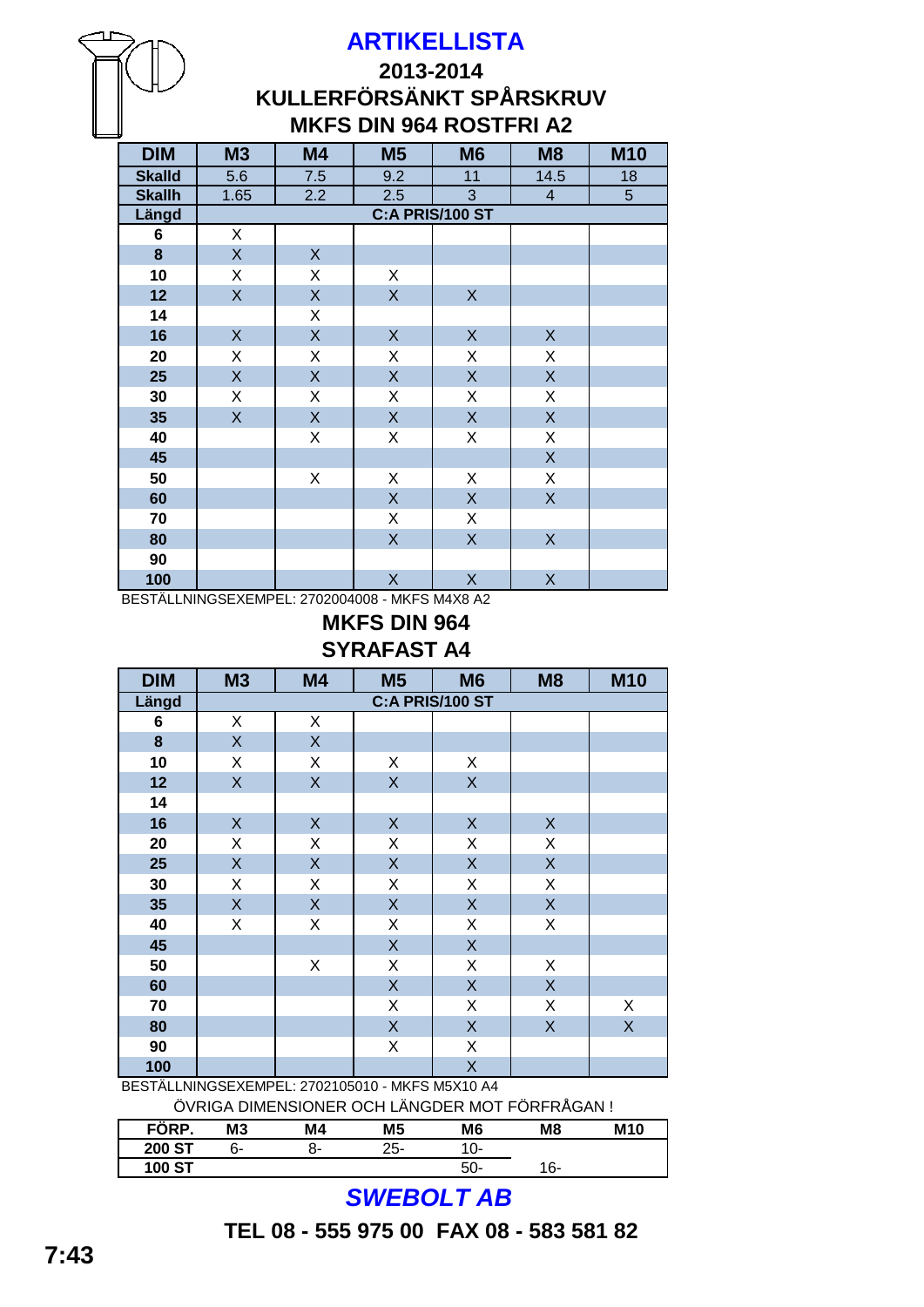**ROSTFRI A2 MRX DIN 7985 ARTIKELLISTA 2013-2014 KRYSSPÅRSKRUV** 

PH



## *LAGERHÅLLNING FRÄMST I PHILLIPS*

| <b>DIM</b>              | M <sub>2</sub> | M2.5                    | M3                      | M4              | M <sub>5</sub> | M <sub>6</sub> | M <sub>8</sub> | M <sub>2</sub> | M2.5           | M3             | M <sub>4</sub>  | M <sub>5</sub>  | M <sub>6</sub>          | M8      |
|-------------------------|----------------|-------------------------|-------------------------|-----------------|----------------|----------------|----------------|----------------|----------------|----------------|-----------------|-----------------|-------------------------|---------|
| <b>Skalld</b>           | $\overline{4}$ | 5                       | 6                       | 8               | 10             | 12             | 16             | $\overline{4}$ | 5              | 6              | 8               | 10 <sup>1</sup> | 12                      | 16      |
| <b>Skallh</b>           | 1.6            | $\overline{2}$          | 2.4                     | 3.1             | 3.8            | 4.6            | $6\phantom{1}$ | 1.6            | $\overline{2}$ | 2.4            | 3.1             | 3.8             | 4.6                     | $\,6\,$ |
|                         |                |                         |                         | C:A PRIS/100 ST |                |                |                |                |                |                | C:A PRIS/100 ST |                 |                         |         |
| Längd                   |                |                         |                         | <b>PHILLIPS</b> |                |                |                |                |                |                | <b>POZI</b>     |                 |                         |         |
| 4                       |                |                         |                         |                 |                |                |                |                |                |                |                 |                 |                         |         |
| $\overline{\mathbf{5}}$ |                |                         | X                       |                 |                |                |                |                |                | $\sf X$        |                 |                 |                         |         |
| $\bf 6$                 |                |                         | X                       | X               |                |                |                |                |                | X              | X               |                 |                         |         |
| $\bf{8}$                |                |                         | $\overline{\mathsf{X}}$ | $\mathsf{X}$    | X              |                |                |                |                | $\overline{X}$ | $\overline{X}$  | X               |                         |         |
| 10                      |                | X                       | X                       | X               | X              | X              |                |                | $\times$       | X              | X               | X               | X                       |         |
| 12                      |                |                         | $\mathsf{X}$            | $\sf X$         | $\mathsf{X}$   | $\mathsf{X}$   |                |                |                | $\overline{X}$ | $\mathsf{X}$    | $\overline{X}$  | $\overline{X}$          |         |
| 14                      |                |                         | X                       | X               | X              |                |                |                |                | X              | X               | X               |                         |         |
| 16                      |                | $\overline{\mathsf{X}}$ | $\mathsf{X}$            | X               | $\sf X$        | $\pmb{\times}$ |                |                | $\sf X$        | $\times$       | X               | $\mathsf{X}$    | $\times$                |         |
| 18                      |                |                         |                         |                 |                |                |                |                |                |                |                 |                 |                         |         |
| 20                      |                |                         | $\mathsf{X}$            | X               | $\mathsf{X}$   | $\mathsf{X}$   |                |                |                | $\mathsf{X}$   | $\mathsf{X}$    | X               | $\mathsf{X}$            |         |
| 25                      |                |                         | X                       | X               | X              | X              |                |                |                | $\times$       | X               | X               | X                       |         |
| 30                      |                |                         | $\mathsf{X}$            | X               | X              | $\mathsf{X}$   |                |                |                | $\times$       | $\mathsf{X}$    | X               | $\overline{X}$          |         |
| 35                      |                |                         | X                       | X               | X              | X              |                |                |                | X              | $\mathsf X$     | X               | X                       |         |
| 40                      |                |                         | $\mathsf{X}$            | X               | X              | $\mathsf{X}$   |                |                |                | $\overline{X}$ | $\mathsf{X}$    | X               | $\mathsf{X}$            |         |
| 45                      |                |                         |                         | Χ               | X              | X              |                |                |                |                | Χ               | X               | X                       |         |
| 50                      |                |                         |                         | X               | $\sf X$        | X              |                |                |                |                | $\overline{X}$  | $\sf X$         | $\overline{\mathsf{X}}$ |         |

#### **MRX DIN 7985 SYRAFAST A4** *LAGERHÅLLNING FRÄMST I POZI*

| <b>DIM</b>      | M <sub>2</sub> | M2.5 | M3             | M4              | M <sub>5</sub> | M <sub>6</sub> | M8 | M <sub>2</sub> | M2.5      | <b>M3</b>    | M4              | M <sub>5</sub>          | M <sub>6</sub>            | M8 |
|-----------------|----------------|------|----------------|-----------------|----------------|----------------|----|----------------|-----------|--------------|-----------------|-------------------------|---------------------------|----|
|                 |                |      |                | C:A PRIS/100 ST |                |                |    |                |           |              | C:A PRIS/100 ST |                         |                           |    |
| Längd           |                |      |                | <b>PHILLIPS</b> |                |                |    |                |           |              | <b>POZI</b>     |                         |                           |    |
| 4               |                |      |                |                 |                |                |    |                |           |              |                 |                         |                           |    |
| $5\phantom{1}$  |                |      | $\sf X$        |                 |                |                |    |                |           | $\sf X$      |                 |                         |                           |    |
| $6\phantom{1}6$ |                |      | X              | $\times$        |                |                |    |                |           | X            | X               |                         |                           |    |
| $\bf{8}$        |                |      | $\sf X$        | $\times$        | $\mathsf{X}$   |                |    |                |           | X            | X               | $\boldsymbol{X}$        |                           |    |
| 10              |                |      | $\times$       | $\times$        | X              | $\times$       |    |                |           | X            | Χ               | X                       | X                         |    |
| 12              |                |      | $\sf X$        | $\sf X$         | $\overline{X}$ | $\sf X$        |    |                |           | $\sf X$      | $\sf X$         | $\overline{X}$          | $\boldsymbol{\mathsf{X}}$ |    |
| 14              |                |      | X              | $\times$        | Χ              |                |    |                |           | X            | Χ               | X                       |                           |    |
| 16              |                |      | $\times$       | $\overline{X}$  | $\times$       | $\overline{X}$ |    |                |           | $\sf X$      | X               | $\overline{X}$          | $\boldsymbol{\mathsf{X}}$ |    |
| 18              |                |      |                |                 |                |                |    |                |           |              |                 |                         |                           |    |
| 20              |                |      | $\sf X$        | $\sf X$         | $\sf X$        | $\sf X$        |    |                |           | $\mathsf{X}$ | $\mathsf{X}$    | $\mathsf{X}$            | $\boldsymbol{\mathsf{X}}$ |    |
| 25              |                |      | $\times$       | $\times$        | X              | X              |    |                |           | X            | Χ               | X                       | X                         |    |
| 30              |                |      | X              | $\overline{X}$  | $\overline{X}$ | $\overline{X}$ |    |                |           | $\sf X$      | $\sf X$         | $\overline{\mathsf{X}}$ | $\overline{X}$            |    |
| 35              |                |      | $\times$       | $\times$        | X              | X              |    |                |           | X            | Χ               | X                       | X                         |    |
| 40              |                |      | $\overline{X}$ | $\mathsf X$     | $\overline{X}$ | $\sf X$        |    |                |           | X            | X               | $\overline{X}$          | $\mathsf{X}$              |    |
| 45              |                |      |                | $\times$        | X              | $\times$       |    |                |           |              | X               | X                       | X                         |    |
| 50              |                |      |                | $\overline{X}$  | $\overline{X}$ | $\overline{X}$ |    |                |           |              | $\sf X$         | $\overline{\mathsf{X}}$ | $\mathsf{X}$              |    |
| 60              |                |      |                |                 |                |                | Χ  |                |           |              |                 |                         |                           |    |
| 70              |                |      |                |                 |                |                |    |                |           |              |                 |                         |                           |    |
| 80              |                |      |                |                 |                |                |    |                | $\ddotsc$ | $\sim$       |                 |                         |                           |    |

ÖVRIGA DIMENSIONER OCH LÄNGDER MOT FÖRFRÅGAN !

| FORP               | M <sub>2</sub> | M2.5 | M <sub>3</sub> | M4 | M <sub>5</sub> | M <sub>6</sub> | M <sub>8</sub> | M <sub>2</sub> | M2.5<br>-5 | M <sub>3</sub> | M <sub>4</sub> | M <sub>5</sub> | M <sub>6</sub> | M <sub>8</sub> |
|--------------------|----------------|------|----------------|----|----------------|----------------|----------------|----------------|------------|----------------|----------------|----------------|----------------|----------------|
| $\sim$<br>200<br>o | 4.             | 21.  | 5              | n. | o٠             | $12-$<br>. .   | 20-            | 4.             |            | 4.             | 'n-            | ∼.             | -ے ،           |                |
|                    |                |      |                |    |                | --------       |                |                |            |                |                |                |                |                |

*SWEBOLT AB*

**TEL 08 - 555 975 00 FAX 08 - 583 581 82**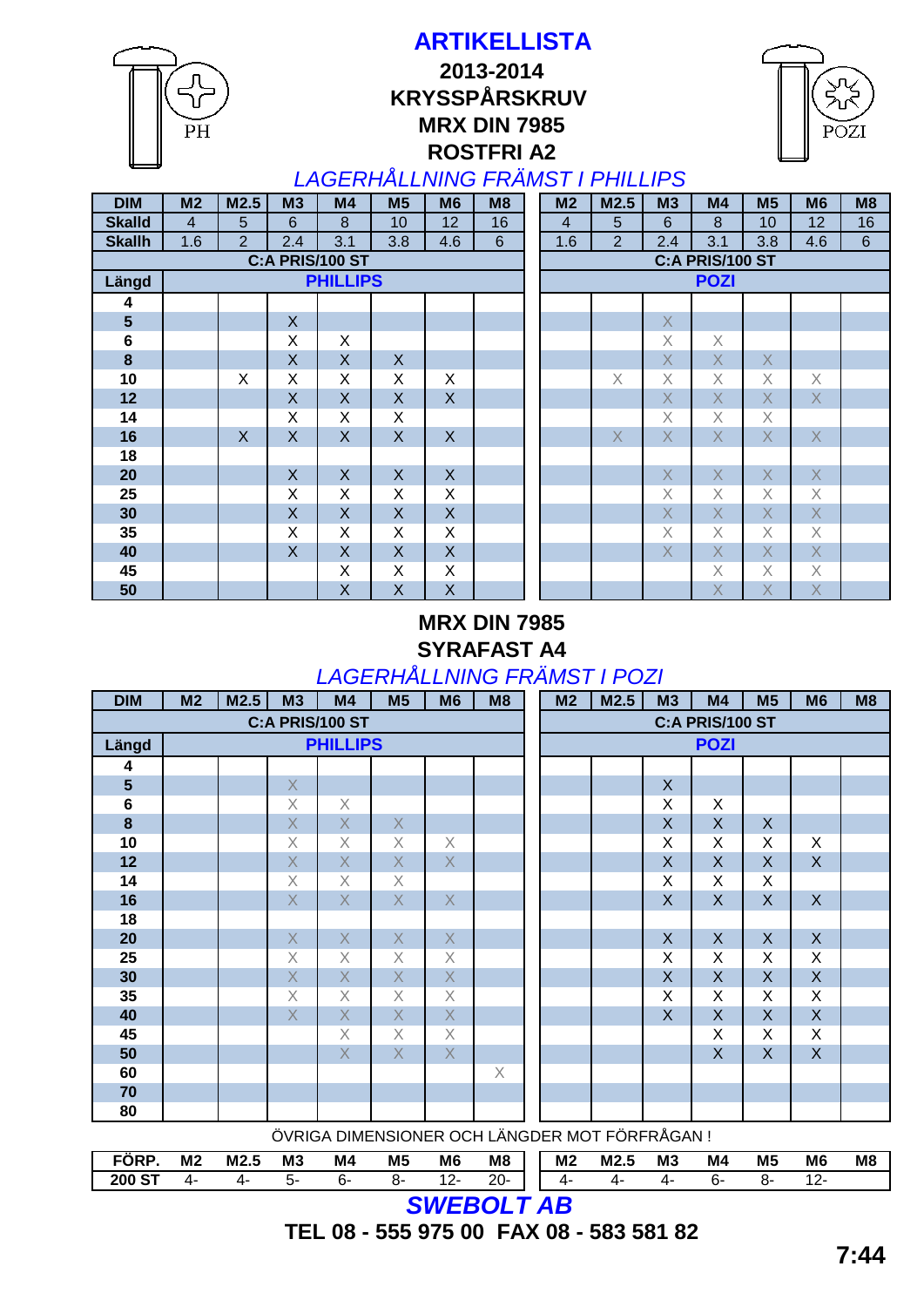## **ARTIKELLISTA 2013-2014 FÖRSÄNKT KRYSSPÅRSKRUV**



#### **MFX DIN 965 ROSTFRI A2** *LAGERHÅLLNING FRÄMST I PHILIPS*

| <b>DIM</b>     | <b>M3</b>    | <b>M4</b>      | M <sub>5</sub>  | M <sub>6</sub> | M <sub>8</sub> | <b>M3</b>   | M4           | M <sub>5</sub>  | <b>M6</b>    | M <sub>8</sub> |
|----------------|--------------|----------------|-----------------|----------------|----------------|-------------|--------------|-----------------|--------------|----------------|
| <b>Skalld</b>  | 5.6          | 7.5            | 9.2             | 11             | 15.4           | 5.6         | 7.5          | 9.2             | 11           | 15.4           |
| <b>Skallh</b>  | 1.65         | 2.2            | 2.5             | 3              | $\overline{4}$ | 1.65        | 2.2          | 2.5             | 3            | $\overline{4}$ |
|                |              |                | C:A PRIS/100 ST |                |                |             |              | C:A PRIS/100 ST |              |                |
| Längd          |              |                | <b>PHILLIPS</b> |                |                |             |              | <b>POZI</b>     |              |                |
| 4              |              |                |                 |                |                |             |              |                 |              |                |
| $5\phantom{a}$ |              |                |                 |                |                |             |              |                 |              |                |
| $\bf 6$        | X            | X              |                 |                |                | $\mathsf X$ |              |                 |              |                |
| 8              | X            | $\mathsf{X}$   |                 |                |                | $\mathsf X$ | X            |                 |              |                |
| 10             | X            | X              | X               |                |                | $\mathsf X$ | X            | $\times$        |              |                |
| 12             | $\mathsf{X}$ | $\mathsf{X}$   | X               | $\mathsf{X}$   |                | $\mathsf X$ | X            | $\mathsf X$     | $\mathsf{X}$ |                |
| 16             | X            | X              | X               | X              |                | $\times$    | X            | $\times$        | X            |                |
| 18             |              |                |                 |                |                |             |              |                 |              |                |
| 20             | X            | X              | X               | X              | X              | $\mathsf X$ | X            | $\times$        | $\mathsf X$  |                |
| 25             | X            | $\overline{X}$ | X               | $\mathsf{X}$   | $\mathsf{X}$   | $\times$    | $\mathsf{X}$ | $\mathsf{X}$    | $\sf X$      |                |
| 30             | X            | X              | X               | X              |                | X           | X            | X               | Χ            |                |
| 35             |              | X              | X               | $\mathsf{X}$   |                |             | X            | $\mathsf{X}$    | X            |                |
| 40             |              | X              | X               | X              |                |             | $\times$     | $\times$        | $\times$     |                |
| 50             |              | $\mathsf{X}$   | X               | $\mathsf{X}$   |                |             | X            | X               | X            |                |
| 55             |              | X              | X               | X              |                |             | X            | $\times$        | $\times$     |                |
| 60             |              |                | X               |                |                |             |              |                 |              |                |

PH

| <b>M3</b>               | M4                                                                                                                                                                                                                                                                                                                                                                                                                                                       | M5                                                                                                                                                             | M6                      | M8                      |
|-------------------------|----------------------------------------------------------------------------------------------------------------------------------------------------------------------------------------------------------------------------------------------------------------------------------------------------------------------------------------------------------------------------------------------------------------------------------------------------------|----------------------------------------------------------------------------------------------------------------------------------------------------------------|-------------------------|-------------------------|
| 5.6                     | 7.5                                                                                                                                                                                                                                                                                                                                                                                                                                                      | 9.2                                                                                                                                                            | 11                      | 15.4                    |
| 1.65                    | 2.2                                                                                                                                                                                                                                                                                                                                                                                                                                                      | 2.5                                                                                                                                                            | 3                       | $\overline{\mathbf{4}}$ |
|                         |                                                                                                                                                                                                                                                                                                                                                                                                                                                          | <b>C:A PRIS/100 ST</b>                                                                                                                                         |                         |                         |
|                         |                                                                                                                                                                                                                                                                                                                                                                                                                                                          | <b>POZI</b>                                                                                                                                                    |                         |                         |
|                         |                                                                                                                                                                                                                                                                                                                                                                                                                                                          |                                                                                                                                                                |                         |                         |
|                         |                                                                                                                                                                                                                                                                                                                                                                                                                                                          |                                                                                                                                                                |                         |                         |
| $\mathsf{X}$            |                                                                                                                                                                                                                                                                                                                                                                                                                                                          |                                                                                                                                                                |                         |                         |
| $\overline{\mathsf{X}}$ | $\mathsf X$                                                                                                                                                                                                                                                                                                                                                                                                                                              |                                                                                                                                                                |                         |                         |
| $\overline{\mathsf{X}}$ | $\mathsf X$                                                                                                                                                                                                                                                                                                                                                                                                                                              | $\mathsf{X}% _{T}=\mathsf{Y}_{T}\!\left( a,b\right) ,\ \mathsf{Y}_{T}=\mathsf{Y}_{T}\!\left( a,b\right) ,\ \mathsf{Y}_{T}=\mathsf{Y}_{T}\!\left( a,b\right) ,$ |                         |                         |
| $\overline{\mathsf{X}}$ | $\overline{X}$                                                                                                                                                                                                                                                                                                                                                                                                                                           | X                                                                                                                                                              | $\mathsf X$             |                         |
| $\overline{\mathsf{X}}$ | $\mathsf X$                                                                                                                                                                                                                                                                                                                                                                                                                                              | $\mathsf X$                                                                                                                                                    | $\times$                |                         |
|                         |                                                                                                                                                                                                                                                                                                                                                                                                                                                          |                                                                                                                                                                |                         |                         |
| $\mathsf{X}$            | $\mathsf{X}% _{T}=\mathsf{Y}_{T}\!\left( a,b\right) ,\ \mathsf{Y}_{T}=\mathsf{Y}_{T}\!\left( a,b\right) ,\ \mathsf{Y}_{T}=\mathsf{Y}_{T}\!\left( a,b\right) ,\ \mathsf{Y}_{T}=\mathsf{Y}_{T}\!\left( a,b\right) ,\ \mathsf{Y}_{T}=\mathsf{Y}_{T}\!\left( a,b\right) ,\ \mathsf{Y}_{T}=\mathsf{Y}_{T}\!\left( a,b\right) ,\ \mathsf{Y}_{T}=\mathsf{Y}_{T}\!\left( a,b\right) ,\ \mathsf{Y}_{T}=\mathsf{Y}_{T}\!\left( a,b\right) ,\ \mathsf{Y}_{T}=\math$ | $\mathsf{X}% _{T}=\mathsf{Y}_{T}\!\left( a,b\right) ,\ \mathsf{Y}_{T}=\mathsf{Y}_{T}\!\left( a,b\right) ,\ \mathsf{Y}_{T}=\mathsf{Y}_{T}\!\left( a,b\right) ,$ | X                       |                         |
| $\overline{\mathsf{X}}$ | $\overline{\mathsf{X}}$                                                                                                                                                                                                                                                                                                                                                                                                                                  | $\mathsf{X}% _{0}$                                                                                                                                             | $\overline{\mathsf{X}}$ |                         |
| $\overline{\mathsf{X}}$ | $\mathsf X$                                                                                                                                                                                                                                                                                                                                                                                                                                              | $\mathsf X$                                                                                                                                                    | $\overline{\mathsf{X}}$ |                         |
|                         | $\overline{\mathsf{X}}$                                                                                                                                                                                                                                                                                                                                                                                                                                  | $\overline{\mathsf{X}}$                                                                                                                                        | $\overline{\mathsf{X}}$ |                         |
|                         | $\times$                                                                                                                                                                                                                                                                                                                                                                                                                                                 | $\mathsf X$                                                                                                                                                    | $\overline{\mathsf{X}}$ |                         |
|                         | $\overline{\mathsf{X}}$                                                                                                                                                                                                                                                                                                                                                                                                                                  | $\mathsf{X}% _{0}$                                                                                                                                             | $\overline{\mathsf{X}}$ |                         |
|                         | $\mathsf X$                                                                                                                                                                                                                                                                                                                                                                                                                                              | X                                                                                                                                                              | $\times$                |                         |
|                         |                                                                                                                                                                                                                                                                                                                                                                                                                                                          |                                                                                                                                                                |                         |                         |

## **MFX A4 DIN 965 SYRAFAST A4** *LAGERHÅLLNING FRÄMST I POZI*

| <b>DIM</b>     | M3      | M <sub>4</sub> | <b>M5</b>       | M <sub>6</sub> | M <sub>8</sub>          | M3 | M4 | <b>M5</b>       | M <sub>6</sub> | M8      |
|----------------|---------|----------------|-----------------|----------------|-------------------------|----|----|-----------------|----------------|---------|
|                |         |                | C:A PRIS/100 ST |                |                         |    |    | C:A PRIS/100 ST |                |         |
| Längd          |         |                | <b>PHILLIPS</b> |                |                         |    |    | <b>POZI</b>     |                |         |
| 4              |         |                |                 |                |                         |    |    |                 |                |         |
| $5\phantom{1}$ |         |                |                 |                |                         |    |    |                 |                |         |
| $\bf 6$        | X       |                |                 |                |                         | X  | X  |                 |                |         |
| 8              | $\sf X$ | $\times$       | $\sf X$         |                |                         | X  | X  | $\times$        |                |         |
| 10             | X       | X              | X               | X              |                         | X  | Χ  | X               | X              |         |
| 12             | $\sf X$ | $\times$       | $\sf X$         | X              |                         | X  | X  | $\sf X$         | $\sf X$        |         |
| 16             | X       | X              | X               | Χ              | X                       | X  | X  | Χ               | X              |         |
| 18             |         |                |                 |                |                         | X  |    |                 |                |         |
| 20             | X       | X              | X               | X              | Χ                       | X  | Χ  | X               | X              | Χ       |
| 25             | $\sf X$ | $\times$       | $\sf X$         | X              | X                       | X  | X  | $\times$        | X              | $\sf X$ |
| 30             | X       | X              | X               | X              | X                       | X  | Χ  | X               | X              | Χ       |
| 35             |         | $\times$       | $\sf X$         | $\times$       | $\mathsf{X}$            |    | X  | X               | $\sf X$        | $\sf X$ |
| 40             |         | X              | Χ               | X              | X                       |    | Χ  | X               | X              | X       |
| 45             |         | X              | X               | $\times$       | $\times$                |    | X  | X               | X              | $\sf X$ |
| 50             |         | X              | Χ               | Χ              | Χ                       |    | X  | X               | X              | X       |
| 60             |         |                | $\times$        |                | $\overline{\mathsf{X}}$ |    |    |                 | X              | X       |

KRYSSMARKERADE ARTIKLAR MOT FÖRFRÅGAN !

| <b>FÖRP</b>   | M <sub>3</sub> | M <sub>4</sub> | M <sub>5</sub> | M <sub>6</sub> | M <sub>8</sub>                | M <sub>3</sub> | M <sub>4</sub> | M <sub>5</sub> | M <sub>6</sub> | M <sub>8</sub> |
|---------------|----------------|----------------|----------------|----------------|-------------------------------|----------------|----------------|----------------|----------------|----------------|
| <b>200 ST</b> | n-             | r v-           | ∽.             | .              | $\overline{\phantom{0}}$<br>- | n-             |                | n-             | .U*            | ົ<br>-JU-      |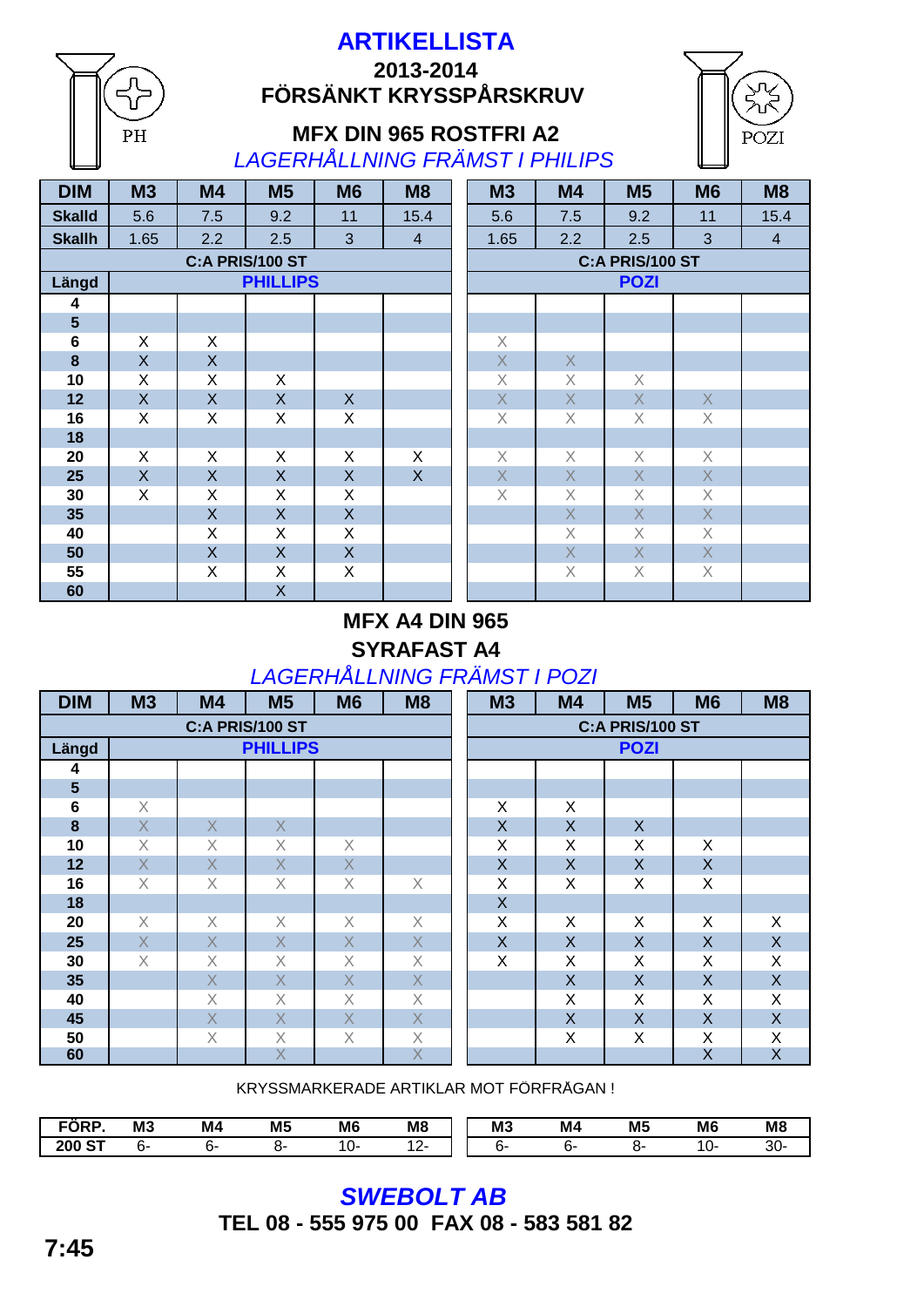|                 |                               |                                     |                            |                                        | 2013-2014                       |                           |                           |                            |                            |                |
|-----------------|-------------------------------|-------------------------------------|----------------------------|----------------------------------------|---------------------------------|---------------------------|---------------------------|----------------------------|----------------------------|----------------|
|                 |                               |                                     |                            |                                        | KULLRIG FÖRSÄNKT KRYSSPÅRSKRUV  |                           |                           |                            |                            |                |
|                 |                               |                                     |                            |                                        |                                 |                           |                           |                            |                            |                |
|                 |                               |                                     |                            |                                        |                                 |                           |                           |                            |                            | POZI           |
|                 | PH                            |                                     |                            |                                        | <b>MKFX DIN 966 ROSTFRI A2</b>  |                           |                           |                            |                            |                |
|                 |                               |                                     |                            |                                        | LAGERHÅLLNING FRÄMST I PHILLIPS |                           |                           |                            |                            |                |
| <b>DIM</b>      | M <sub>3</sub>                | M <sub>4</sub>                      | M <sub>5</sub>             | M <sub>6</sub>                         | M8                              | M3                        | M <sub>4</sub>            | M <sub>5</sub>             | <b>M6</b>                  | M8             |
| <b>Skalld</b>   | 5.6                           | 7.5                                 | 9.2                        | 11                                     | 14.5                            | 5.6                       | 7.5                       | 9.2                        | 11                         | 14.5           |
| <b>Skallh</b>   | 1.6                           | 2.2                                 | 2.5                        | 3                                      | $\overline{4}$                  | 1.6                       | 2.2                       | 2.5                        | 3                          | $\overline{4}$ |
| C:A PRIS/100 ST |                               |                                     |                            |                                        |                                 |                           |                           | C:A PRIS/100 ST            |                            |                |
| Längd           |                               |                                     | <b>PHILLIPS</b>            |                                        |                                 | <b>POZI</b>               |                           |                            |                            |                |
| 4               |                               |                                     |                            |                                        |                                 |                           |                           |                            |                            |                |
| 5               |                               |                                     |                            |                                        |                                 |                           |                           |                            |                            |                |
| 6               | X                             |                                     |                            |                                        |                                 | $\times$                  |                           |                            |                            |                |
| 8               | $\overline{X}$                | $\mathsf{X}$                        | $\mathsf{X}$               |                                        |                                 | $\overline{X}$            | $\mathsf{X}% _{0}$        | $\mathsf X$                |                            |                |
| 10              | X                             | X                                   | X                          |                                        |                                 | $\times$                  | $\times$                  | $\times$                   |                            |                |
| 12              | $\mathsf{X}$                  | $\overline{X}$                      | $\mathsf{X}$               | $\mathsf{X}$                           |                                 | $\overline{X}$            | $\sf X$                   | $\mathsf X$                | $\mathsf{X}$               |                |
| 16              | X                             | X                                   | X                          | X                                      | X                               | $\times$                  | X                         | $\times$                   | $\times$                   |                |
| 20              | $\overline{X}$                | $\mathsf{X}$                        | $\mathsf{X}$               | $\overline{X}$                         |                                 | $\overline{X}$            | $\sf X$                   | $\bar{\mathsf{X}}$         | $\mathsf X$                |                |
| 25              | X                             | X                                   | X                          | X                                      |                                 | $\times$                  | X                         | $\mathsf X$                | $\chi$                     |                |
| 30              | $\mathsf{X}$                  | $\overline{X}$                      | $\overline{X}$             | $\overline{X}$                         |                                 | $\overline{X}$            | $\overline{X}$            | $\overline{X}$             | $\overline{X}$             |                |
| 35              | X                             | X                                   | X                          | X                                      |                                 | X                         | X                         | $\times$                   | $\times$                   |                |
| 40              | $\mathsf{X}$                  | $\overline{X}$                      | $\mathsf{X}$               | $\overline{X}$                         |                                 | $\overline{X}$            | $\overline{X}$            | $\overline{\mathsf{X}}$    | $\overline{X}$             |                |
| 45              |                               | X<br>$\overline{X}$                 | X                          | X<br>$\mathsf{X}$                      |                                 |                           | X<br>$\overline{X}$       | $\times$<br>$\overline{X}$ | $\times$<br>$\overline{X}$ |                |
| 50              |                               |                                     | $\sf X$                    |                                        |                                 |                           |                           |                            |                            |                |
|                 |                               |                                     |                            |                                        |                                 |                           |                           |                            |                            |                |
| 60              |                               |                                     |                            |                                        |                                 |                           |                           |                            |                            |                |
|                 |                               |                                     |                            |                                        |                                 |                           |                           |                            |                            |                |
|                 |                               |                                     |                            |                                        | <b>MKFX DIN 966</b>             |                           |                           |                            |                            |                |
|                 |                               |                                     |                            |                                        |                                 |                           |                           |                            |                            |                |
|                 | PH                            |                                     |                            |                                        | <b>SYRAFAST A4</b>              |                           |                           |                            |                            | POZI           |
|                 |                               |                                     |                            |                                        | LAGERHÅLLNING FRÄMST I POZI     |                           |                           |                            |                            |                |
| <b>DIM</b>      | M3                            | M4                                  | <b>M5</b>                  | <b>M6</b>                              | M <sub>8</sub>                  | <b>M3</b>                 | M4                        | M <sub>5</sub>             | M <sub>6</sub>             | M8             |
|                 |                               |                                     | C:A PRIS/100 ST            |                                        |                                 |                           |                           | C:A PRIS/100 ST            |                            |                |
| Längd           |                               |                                     | <b>PHILLIPS</b>            |                                        |                                 |                           |                           | <b>POZI</b>                |                            |                |
| 4               |                               |                                     |                            |                                        |                                 |                           |                           |                            |                            |                |
| $5\phantom{1}$  |                               |                                     |                            |                                        |                                 |                           |                           |                            |                            |                |
| 6               | X                             |                                     |                            |                                        |                                 | X                         |                           |                            |                            |                |
| $\bf{8}$        | $\mathsf X$                   | X                                   | $\mathsf{X}$               |                                        |                                 | $\boldsymbol{\mathsf{X}}$ | $\boldsymbol{\mathsf{X}}$ | $\mathsf{X}$               |                            |                |
| 10              | $\mathsf X$                   | X                                   | $\boldsymbol{\times}$      | $\times$                               |                                 | X                         | X                         | X                          |                            |                |
| 12              | $\mathsf X$                   | $\mathsf{X}% _{0}$                  | $\mathsf X$                | $\mathsf X$                            |                                 | $\mathsf{X}$              | $\mathsf{X}$              | $\mathsf X$                | $\mathsf{X}$               |                |
| 16              | $\mathsf X$                   | $\times$                            | $\mathsf X$                | $\mathsf X$                            |                                 | X                         | X                         | X                          | X                          |                |
| 20              | $\overline{X}$                | $\overline{X}$                      | $\overline{X}$<br>$\times$ | $\overline{X}$                         |                                 | $\overline{X}$<br>X       | $\mathsf{X}$<br>X         | $\mathsf X$                | $\mathsf{X}$               |                |
| 25<br>30        | $\mathsf X$<br>$\overline{X}$ | $\times$<br>$\overline{\mathsf{X}}$ | $\overline{X}$             | $\mathsf X$                            |                                 | $\mathsf{X}% _{0}$        | $\mathsf{X}$              | X                          | X<br>$\mathsf{X}$          |                |
| 35              | $\mathsf X$                   | X                                   | $\times$                   | $\overline{\mathsf{X}}$<br>$\mathsf X$ |                                 | X                         | X                         | $\mathsf X$<br>X           | X                          |                |
| 40              | $\overline{X}$                | $\mathsf{X}% _{0}$                  | $\mathsf X$                | $\mathsf X$                            |                                 | $\sf X$                   | $\mathsf X$               | $\mathsf X$                | $\mathsf{X}$               |                |
| 45              |                               | $\overline{\mathsf{X}}$             | X                          | $\mathsf X$                            |                                 |                           | X                         | X                          | X                          |                |
| 50              |                               | $\overline{X}$                      | $\sf X$                    | $\mathsf X$                            |                                 |                           | $\mathsf{X}$              | $\boldsymbol{\mathsf{X}}$  | $\mathsf X$                |                |
| 60              |                               |                                     |                            |                                        |                                 |                           |                           |                            |                            |                |

| FÖRP.      | M <sub>3</sub> | M4     | M <sub>5</sub> | M <sub>6</sub> | M <sub>8</sub> | M <sub>3</sub> | M4 | M <sub>5</sub><br>__ | M <sub>6</sub> | M <sub>8</sub> |
|------------|----------------|--------|----------------|----------------|----------------|----------------|----|----------------------|----------------|----------------|
| $200S^{+}$ | . .            | £<br>v |                | ιr             |                | n.             |    | ∽.                   | . .            |                |

*SWEBOLT AB* **TEL 08 - 555 975 00 FAX 08 - 583 581 82**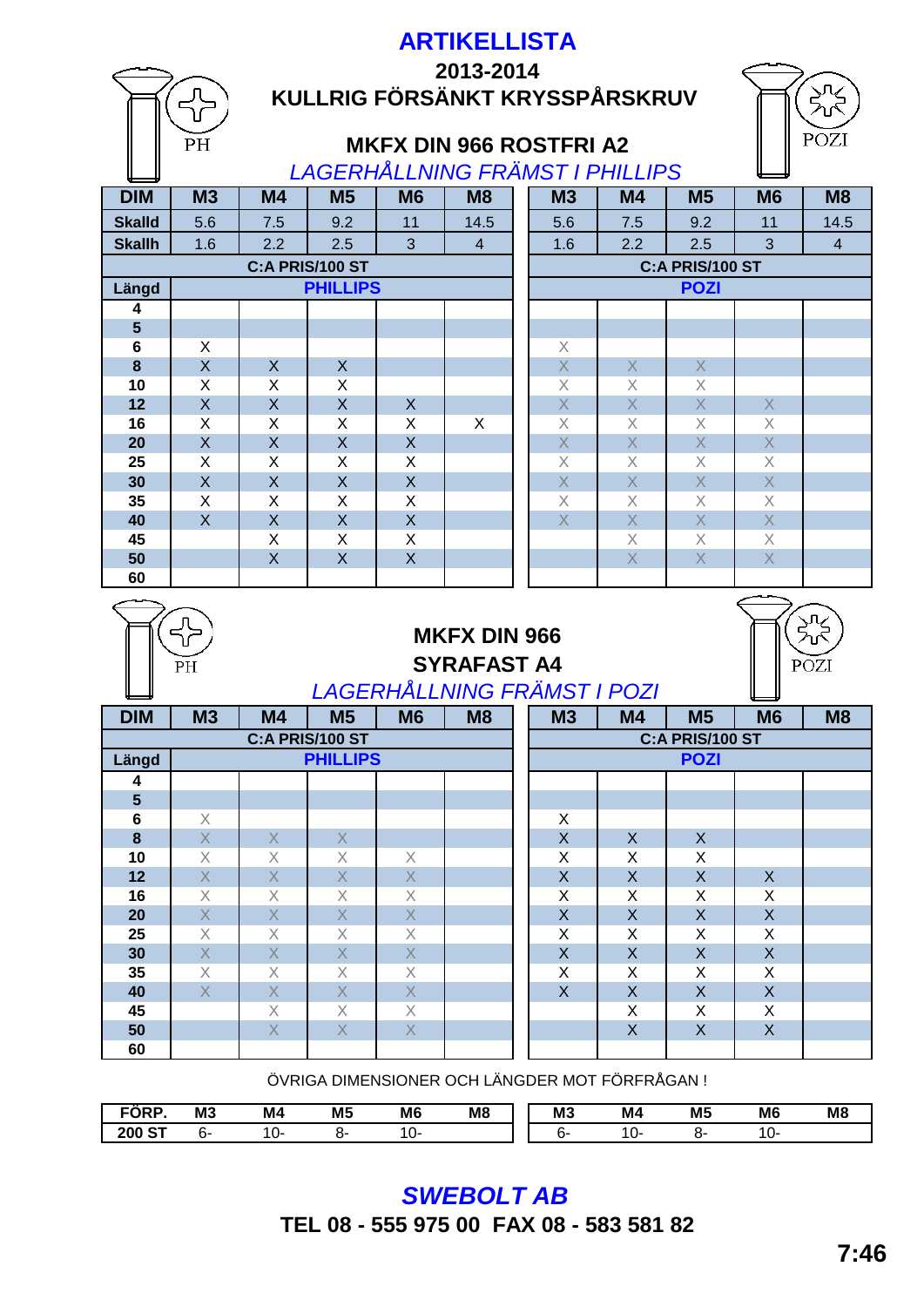# **2013-2014 KULLRIG SPÅRSKRUV STAR**

# **MRT ~DIN 7985 ROSTFRI A2**

**STAR** 

| <b>DIM</b>     | M2.5           | <b>M3</b>          | <b>M4</b>               | M <sub>5</sub>  | M <sub>6</sub> | M <sub>8</sub> |
|----------------|----------------|--------------------|-------------------------|-----------------|----------------|----------------|
| <b>Skalld</b>  | 5              | $6\phantom{1}$     | 8                       | 10              | 12             | 16             |
| <b>Skallh</b>  | 2.1            | 2.4                | 3.1                     | 3.8             | 4.6            | $6\phantom{.}$ |
| S-nyckel       | T <sub>8</sub> | T <sub>10</sub>    | T20                     | T25             | T30            | <b>T40</b>     |
| Längd          |                |                    |                         | C:A PRIS/100 ST |                |                |
| 4              | X              |                    |                         |                 |                |                |
| $5\phantom{1}$ | $\mathsf{X}$   | X                  |                         |                 |                |                |
| 6              | X              | X                  | X                       |                 |                |                |
| 8              | $\mathsf{X}$   | X                  | $\mathsf{X}% _{0}$      | $\mathsf{X}$    |                |                |
| 10             | X              | Χ                  | X                       | Χ               | X              |                |
| 12             | $\mathsf{X}$   | X                  | $\sf X$                 | X               | X              |                |
| 14             | X              | Χ                  | X                       | X               | X              |                |
| 16             | X              | X                  | $\mathsf{X}$            | X               | $\mathsf{X}$   |                |
| 20             | X              | Χ                  | X                       | X               | Χ              |                |
| 22             |                |                    |                         |                 |                |                |
| 25             | X              | X                  | Χ                       | X               | X              |                |
| 30             | $\mathsf{X}$   | $\sf X$            | $\mathsf{X}$            | X               | X              |                |
| 35             |                | X                  | X                       | X               | X              |                |
| 40             |                | $\mathsf{X}% _{0}$ | $\mathsf{X}$            | $\mathsf{X}$    | X              |                |
| 45             |                |                    | X                       | X               | X              |                |
| 50             |                |                    | $\overline{\mathsf{X}}$ | X               | X              |                |

BESTÄLLNINGSEXEMPEL: 2705206020 - MRT M6X20 A2 STAR

# **MRT ~DIN 7985 SYRAFAST A4**

| <b>DIM</b>              | M2.5         | <b>M3</b>       | M4           | M <sub>5</sub> | M <sub>6</sub> | M <sub>8</sub> |  |  |  |
|-------------------------|--------------|-----------------|--------------|----------------|----------------|----------------|--|--|--|
| Längd                   |              | C:A PRIS/100 ST |              |                |                |                |  |  |  |
| 4                       | Χ            | Χ               |              |                |                |                |  |  |  |
| $\overline{\mathbf{5}}$ | X            | $\sf X$         |              |                |                |                |  |  |  |
| 6                       | Χ            | X               | X            |                |                |                |  |  |  |
| 8                       | X            | X               | $\mathsf{X}$ | $\mathsf{X}$   |                |                |  |  |  |
| 10                      | Χ            | X               | X            | X              | X              |                |  |  |  |
| 12                      | X            | $\mathsf{X}$    | $\mathsf X$  | $\mathsf{X}$   | X              |                |  |  |  |
| 14                      | Χ            | X               | Χ            |                | X              |                |  |  |  |
| 16                      | $\mathsf{X}$ | $\mathsf{X}$    | $\mathsf X$  | $\mathsf{X}$   | X              |                |  |  |  |
| 20                      | X            | Χ               | $\mathsf X$  | X              | X              |                |  |  |  |
| 22                      |              |                 | $\mathsf{X}$ | $\mathsf{X}$   |                |                |  |  |  |
| 25                      | X            | Χ               | Χ            | X              | X              |                |  |  |  |
| 30                      | X            | $\sf X$         | X            | $\mathsf X$    | $\mathsf X$    |                |  |  |  |
| 35                      |              | X               | Χ            | X              | X              |                |  |  |  |
| 40                      |              | $\sf X$         | $\mathsf X$  | $\mathsf X$    | $\mathsf X$    |                |  |  |  |
| 45                      |              |                 | Χ            | X              | X              |                |  |  |  |
| 50                      |              |                 | X            | $\sf X$        | X              | $\sf X$        |  |  |  |

BESTÄLLNINGSEXEMPEL: 2705306020 - MRT M6X20 A4 STAR

KRYSSMARKERADE ARTIKLAR MOT FÖRFRÅGAN !

| 200 ST | <b>SAMTLIGA</b> |
|--------|-----------------|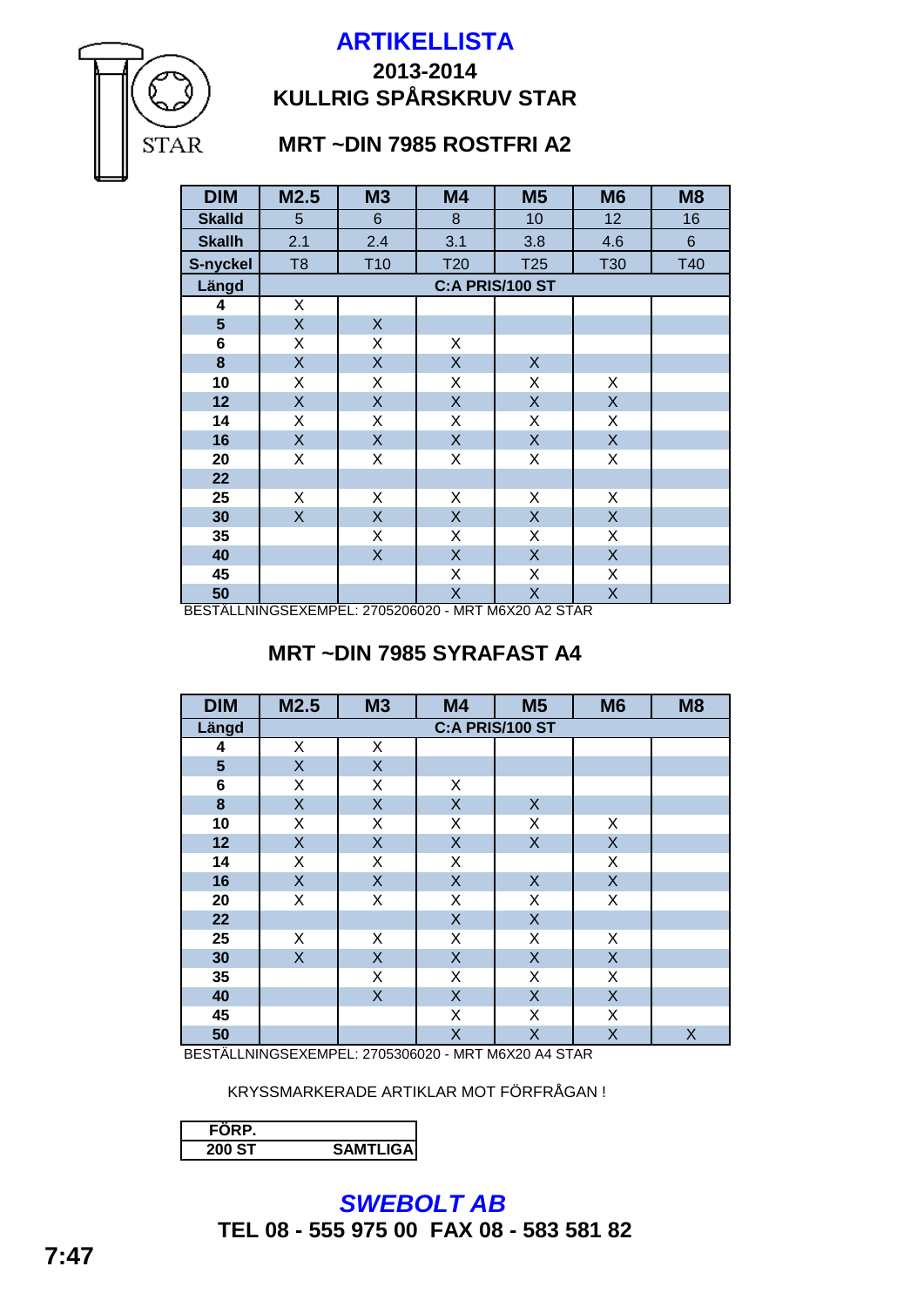# **2013-2014 FÖRSÄNKT SPÅRSKRUV STAR**



# **MFT ~DIN 965 ROSTFRI A2**

| <b>DIM</b>    | M <sub>3</sub>  | <b>M4</b>                 | <b>M5</b>       | M <sub>6</sub>          |
|---------------|-----------------|---------------------------|-----------------|-------------------------|
| <b>Skalld</b> | 5.6             | 7.5                       | 9.2             | 11                      |
| <b>Skallh</b> | 1.6             | 2.2                       | 2.5             | 3                       |
| S-nyckel      | T <sub>10</sub> | <b>T20</b>                | <b>T25</b>      | <b>T30</b>              |
| Längd         |                 |                           | C:A PRIS/100 ST |                         |
| 6             | Χ               |                           |                 |                         |
| 8             | X               | $\boldsymbol{\mathsf{X}}$ |                 |                         |
| 10            | X               | X                         | X               |                         |
| 12            | X               | $\sf X$                   | $\sf X$         | $\pmb{\mathsf{X}}$      |
| 14            | X               | X                         | X               | X                       |
| 16            | X               | $\sf X$                   | $\sf X$         | $\sf X$                 |
| 20            | X               | X                         | X               | X                       |
| 25            | X               | $\sf X$                   | $\sf X$         | $\overline{\mathsf{X}}$ |
| 30            | X               | X                         | X               | X                       |
| 35            |                 | $\overline{\mathsf{X}}$   | $\sf X$         | $\overline{\mathsf{X}}$ |
| 40            |                 | X                         | Χ               | X                       |
| 45            |                 | $\sf X$                   | $\sf X$         | $\overline{\mathsf{X}}$ |
| 50            |                 | Χ                         | Χ               | Χ                       |

BESTÄLLNINGSEXEMPEL: 2708205020 - MFT M5X20 A2 STAR

#### **MFT ~DIN 965 SYRAFAST A4**

| <b>DIM</b> | <b>M3</b>               | M <sub>4</sub>          | M <sub>5</sub>          | M <sub>6</sub> |  |  |  |
|------------|-------------------------|-------------------------|-------------------------|----------------|--|--|--|
| Längd      | C:A PRIS/100 ST         |                         |                         |                |  |  |  |
| 6          | Χ                       |                         |                         |                |  |  |  |
| 8          | $\sf X$                 | $\sf X$                 |                         |                |  |  |  |
| 10         | X                       | X                       | X                       |                |  |  |  |
| 12         | $\overline{\mathsf{X}}$ | $\overline{\mathsf{X}}$ | $\sf X$                 | $\times$       |  |  |  |
| 14         |                         |                         | X                       |                |  |  |  |
| 16         | $\boldsymbol{X}$        | $\sf X$                 | $\sf X$                 | $\sf X$        |  |  |  |
| 20         | X                       | Χ                       | X                       | Χ              |  |  |  |
| 25         | $\sf X$                 | $\sf X$                 | $\sf X$                 | X              |  |  |  |
| 30         | $\overline{\mathsf{x}}$ | X                       | $\overline{\mathsf{x}}$ | Χ              |  |  |  |
| 35         | $\sf X$                 | $\sf X$                 | $\sf X$                 | X              |  |  |  |
| 40         | X                       | X                       | X                       | Χ              |  |  |  |
| 45         |                         | X                       | X                       | X              |  |  |  |
| 50         |                         | X                       | Χ                       | X              |  |  |  |

BESTÄLLNINGSEXEMPEL: 2708305020 - MFT M5X20 A4 STAR

KRYSSMARKERADE ARTIKLAR MOT FÖRFRÅGAN !

| D      |                  |
|--------|------------------|
| 200 ST | <b>SAMTLIGA!</b> |

**BITS UNDER FLIK 18 !**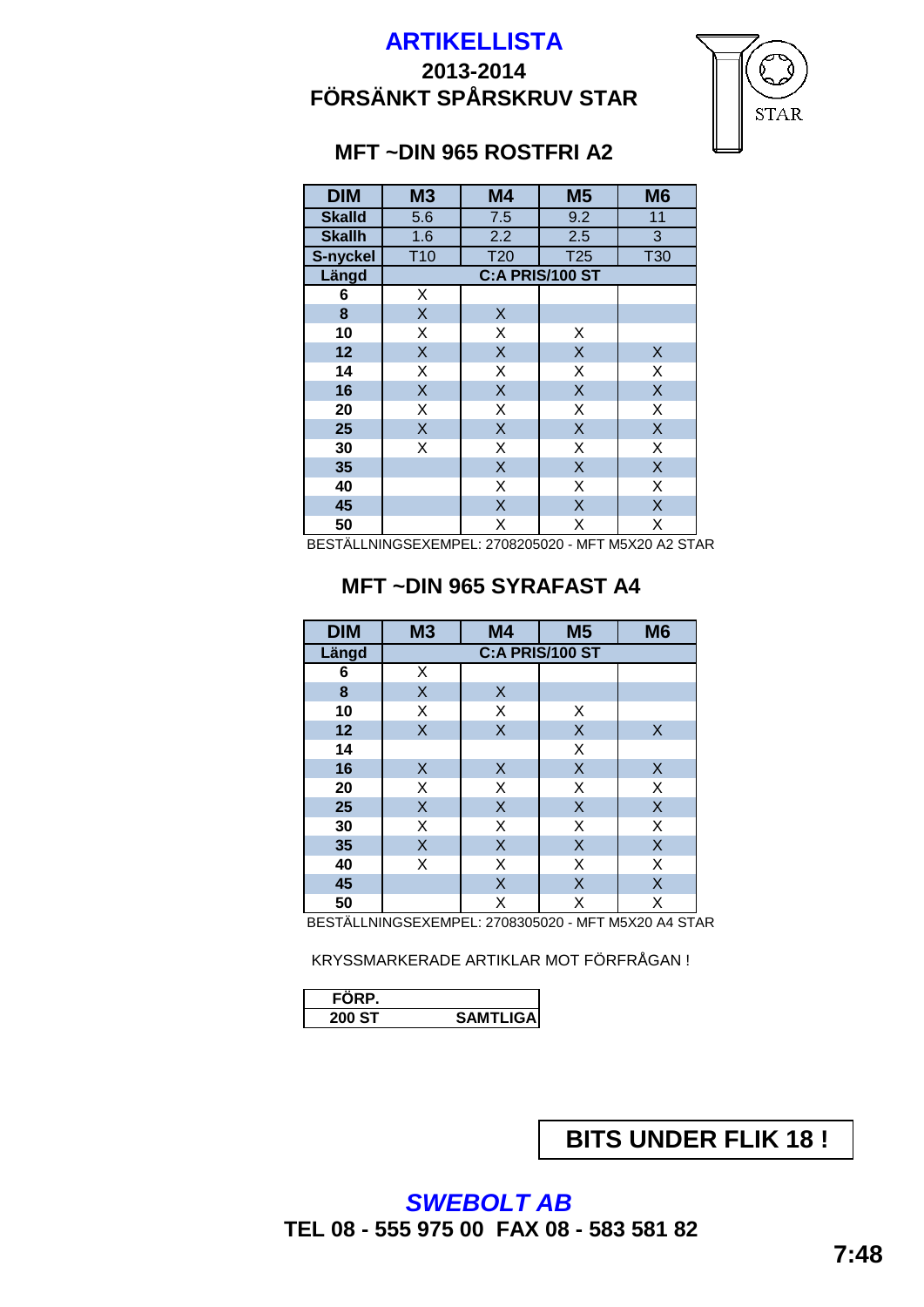

# **2013-2014 KULLERFÖRSÄNKT SPÅRSKRUV**

#### **ROSTFRI MKFT A2 ~DIN 966 STAR**

**STAR** 

|                |                |                 | <b>RUSIFRI</b>  |                           |            |
|----------------|----------------|-----------------|-----------------|---------------------------|------------|
| <b>DIM</b>     | M2.5           | <b>M3</b>       | M4              | M <sub>5</sub>            | <b>M6</b>  |
| <b>Skalld</b>  | 4.7            | 5.6             | 7.5             | 9.2                       | 11         |
| <b>Skallh</b>  | 1.5            | 1.65            | 2.2             | 2.5                       | 3          |
| S-nyckel       | T <sub>8</sub> | T <sub>10</sub> | T <sub>20</sub> | T <sub>25</sub>           | <b>T30</b> |
| Längd          |                |                 | C:A PRIS/100 ST |                           |            |
| 4              |                |                 |                 |                           |            |
| $5\phantom{1}$ |                |                 |                 |                           |            |
| 6              |                | X               |                 |                           |            |
| $\bf{8}$       |                | $\mathsf{X}$    | X               | X                         |            |
| 10             |                | X               | X               | Χ                         |            |
| 12             |                | $\mathsf{X}$    | $\sf X$         | $\mathsf X$               | $\sf X$    |
| 14             |                |                 |                 |                           |            |
| 16             |                | $\sf X$         | $\sf X$         | X                         | X          |
| 20             |                | X               | Χ               | X                         | Χ          |
| 25             |                | $\mathsf{X}$    | $\sf X$         | $\mathsf X$               | $\sf X$    |
| 30             |                | X               | Χ               | X                         | Χ          |
| 35             |                | $\mathsf{X}$    | $\sf X$         | X                         | X          |
| 40             |                | X               | Χ               | X                         | Χ          |
| 45             |                |                 | $\sf X$         | $\boldsymbol{\mathsf{X}}$ | $\sf X$    |
| 50             |                |                 | Χ               | X                         | X          |

BESTÄLLNINGSEXEMPEL: 2711403040 - MKFT M3X40 A2 STAR

#### **MKFT A4 ~DIN 966 SYRAFAST**

|            |      |              | .               |                |                  |
|------------|------|--------------|-----------------|----------------|------------------|
| <b>DIM</b> | M2.5 | <b>M3</b>    | M4              | M <sub>5</sub> | M <sub>6</sub>   |
| Längd      |      |              | C:A PRIS/100 ST |                |                  |
| 4          |      |              |                 |                |                  |
| 5          |      |              |                 |                |                  |
| 6          |      | X            | Χ               |                |                  |
| $\bf 8$    |      | $\mathsf{X}$ | $\sf X$         | $\mathsf X$    |                  |
| 10         |      | X            | Χ               | X              |                  |
| 12         |      | $\mathsf{X}$ | $\mathsf{X}$    | $\mathsf{X}$   | $\boldsymbol{X}$ |
| 14         |      |              |                 |                | X                |
| 16         |      | $\mathsf{X}$ | $\mathsf X$     | $\mathsf X$    | $\sf X$          |
| 20         |      | X            | X               | Χ              | Χ                |
| 25         |      | $\sf X$      | X               | $\sf X$        | $\sf X$          |
| 30         |      | X            | Χ               | Χ              | Χ                |
| 35         |      | X            | X               | $\sf X$        | X                |
| 40         |      | X            | Χ               | X              | X                |
| 45         |      |              | $\sf X$         | $\sf X$        | X                |
| 50         |      |              | Χ               | X              | X                |

BESTÄLLNINGSEXEMPEL: 2711503040 - MKFT M3X40 A4 STAR

ÖVRIGA DIMENSIONER OCH LÄNGDER MOT FÖRFRÅGAN !

| s | <b>ITLIGAI</b> |
|---|----------------|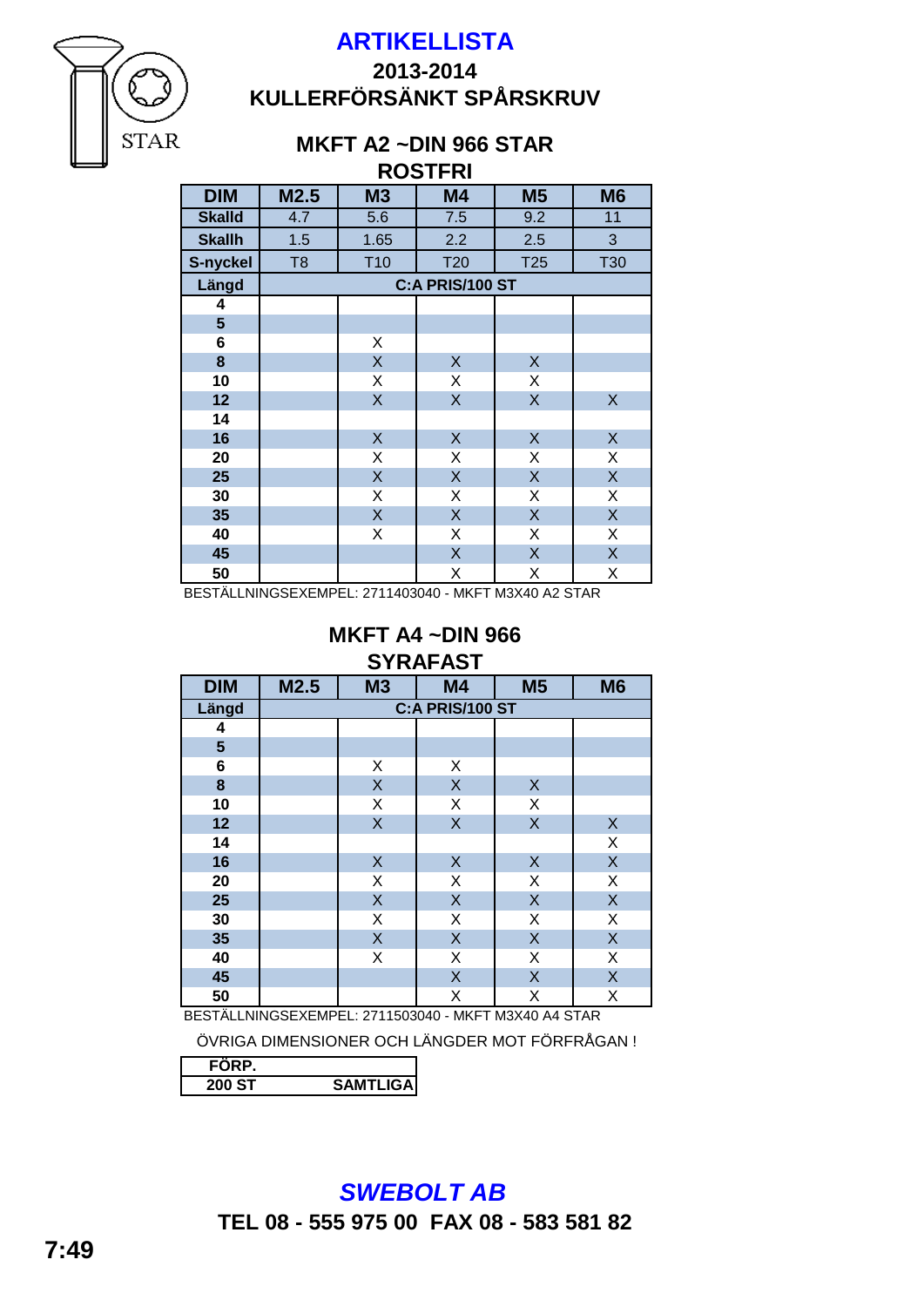



## **2013-2014 SPÅRSKRUV MED STOR CYLINDRISK SKALLE MSCS DIN 85 A2**

| <b>DIM</b>     | <b>M3</b>       | <b>M4</b>               | <b>M5</b> | M <sub>6</sub> |
|----------------|-----------------|-------------------------|-----------|----------------|
| <b>Skalld</b>  | $6\phantom{1}$  | 8                       | 10        | 12             |
| <b>Skallh</b>  | 1.8             | 2.4                     | 3         | 3.6            |
| Längd          | C:A PRIS/100 ST |                         |           |                |
| 4              |                 | X                       |           |                |
| $6\phantom{1}$ | X               |                         |           |                |
| 8              |                 |                         |           |                |
| 10             |                 |                         |           |                |
| 12             |                 |                         | X         |                |
| 14             |                 |                         |           |                |
| 16             |                 |                         | X         |                |
| 20             |                 |                         | $\sf X$   |                |
| 25             |                 |                         |           |                |
| 30             |                 | $\overline{\mathsf{X}}$ |           |                |
| 35             |                 |                         |           |                |
| 40             |                 |                         |           |                |
| 45             |                 |                         |           |                |
| 50             |                 |                         |           |                |

BESTÄLLNINGSEXEMPEL: 2703003016 - MSCS M3x16 A2

| $\mathbf{r}$<br>FORP. | M3 | Μ4 | M5  | M6 |
|-----------------------|----|----|-----|----|
| 500 ST                | 6- | 5- |     |    |
| <b>200 ST</b>         |    |    | 16- |    |